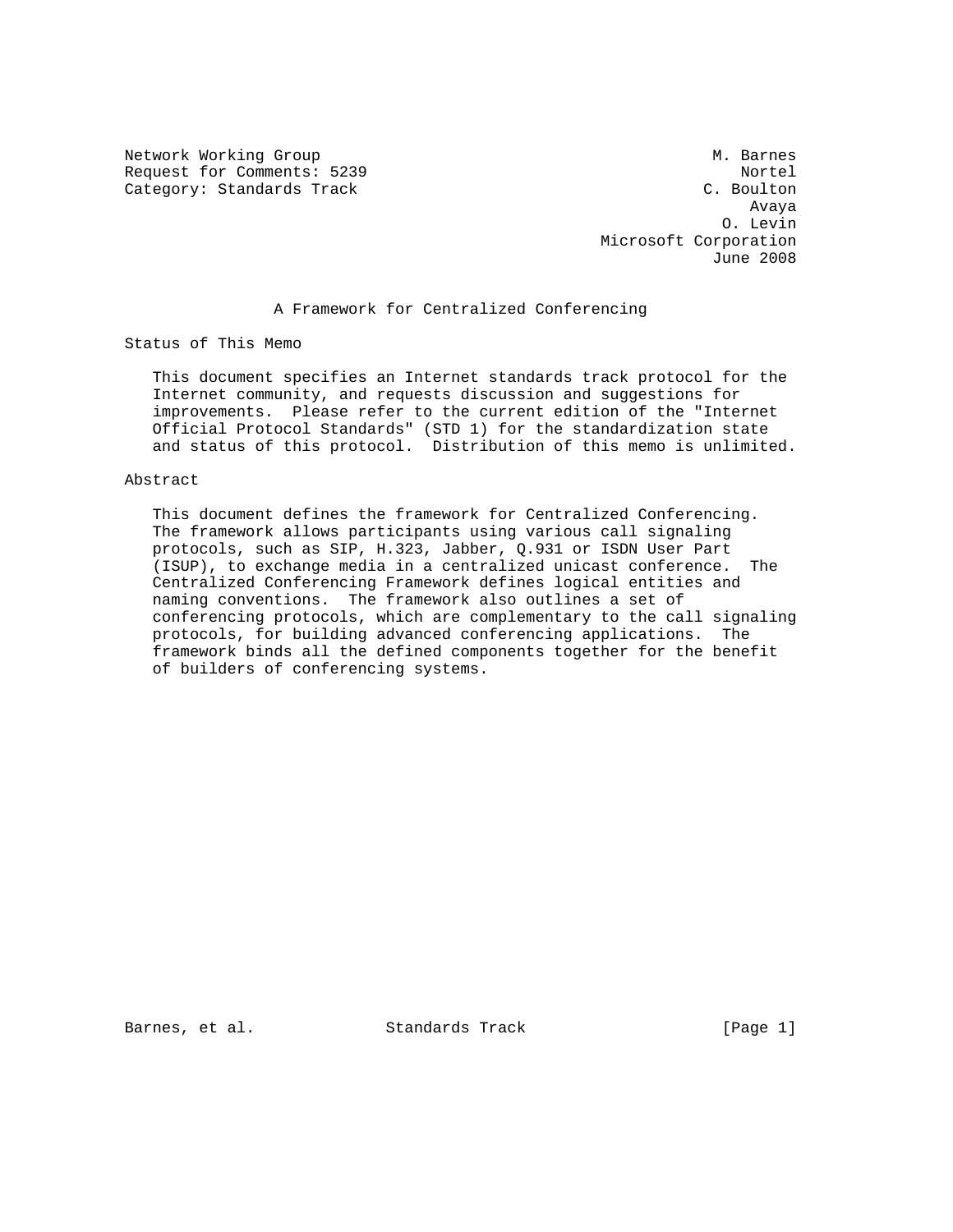# Table of Contents

| 1.                                                                               |  | 3              |
|----------------------------------------------------------------------------------|--|----------------|
| $\overline{2}$ .                                                                 |  | $\overline{3}$ |
| $\overline{3}$ .                                                                 |  | $\overline{3}$ |
| 4.                                                                               |  | 6              |
| Centralized Conferencing Data<br>5.                                              |  | 10             |
| 5.1. Conference Information                                                      |  | 11             |
| 5.2.                                                                             |  | 12             |
| Centralized Conferencing Constructs and Identifiers<br>б.                        |  | 12             |
| Conference Identifier 13<br>6.1.                                                 |  |                |
| Conference Object 13<br>6.2.                                                     |  |                |
| 6.2.1. Conference Object Identifier 15                                           |  |                |
| Conference User Identifier 16<br>6.3.                                            |  |                |
| 7. Conferencing System Realization 17                                            |  |                |
| 7.1.                                                                             |  |                |
| 7.2.                                                                             |  | 20             |
| 7.3.                                                                             |  |                |
|                                                                                  |  |                |
| Scheduling a Conference<br>7.4.                                                  |  | 23             |
| 8.                                                                               |  |                |
| 8.1.                                                                             |  |                |
| 8.2.                                                                             |  |                |
| Conference Control Protocol 26<br>8.3.                                           |  |                |
| Floor Control $\dots \dots \dots \dots \dots \dots \dots \dots \dots 26$<br>8.4. |  |                |
| 9. Conferencing Scenario Realizations 28                                         |  |                |
| 9.1.<br>Conference Creation 28                                                   |  |                |
| Participant Manipulations 30<br>9.2.                                             |  |                |
| Media Manipulations 32<br>9.3.                                                   |  |                |
| Sidebar Manipulations 33<br>9.4.                                                 |  |                |
| Internal Sidebar 35<br>9.4.1.                                                    |  |                |
| 9.4.2.<br>External Sidebar 37                                                    |  |                |
| Floor Control Using Sidebars 40<br>9.5.                                          |  |                |
| Whispering or Private Messages 42<br>9.6.                                        |  |                |
| Conference Announcements and Recordings 44<br>9.7.                               |  |                |
| Monitoring for DTMF 46<br>9.8.                                                   |  |                |
| 9.9. Observing and Coaching 46                                                   |  |                |
| 10. Relationships between SIP and Centralized Conferencing                       |  |                |
|                                                                                  |  |                |
|                                                                                  |  |                |
| 11.1. User Authentication and Authorization 51                                   |  |                |
|                                                                                  |  |                |
| 11.2. Security and Privacy of Identity 53                                        |  |                |
| 11.3. Floor Control Server Authentication 53                                     |  |                |
|                                                                                  |  |                |
|                                                                                  |  |                |
|                                                                                  |  | 54             |
| 13.2. Informative References 54                                                  |  |                |

Barnes, et al. Standards Track [Page 2]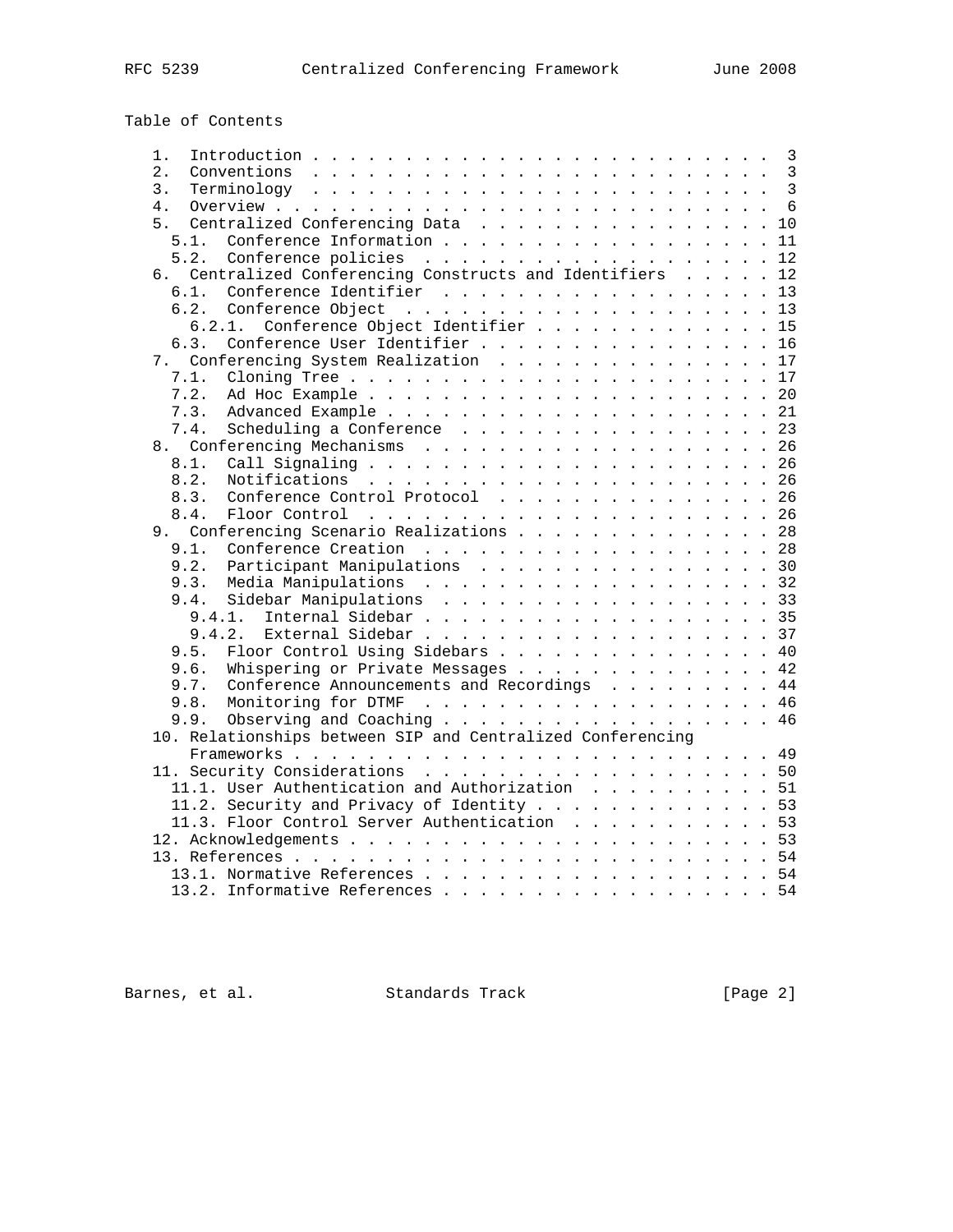# 1. Introduction

 This document defines the framework for Centralized Conferencing. The framework allows participants using various call signaling protocols, such as SIP, H.323, Jabber, Q.931 or ISUP, to exchange media in a centralized unicast conference. Other than references to general functionality (e.g., establishment and teardown), details of these call signaling protocols are outside the scope of this document.

 The Centralized Conferencing Framework defines logical entities and naming conventions. The framework also outlines a set of conferencing protocols, which are complementary to the call signaling protocols, for building advanced conferencing applications.

 The Centralized Conferencing Framework is compatible with the functional model presented in the SIP Conferencing Framework [RFC4353]. Section 10 of this document discusses the relationship between the Centralized Conferencing Framework and the SIP Conferencing Framework, in the context of the Centralized Conferencing model presented in this document.

2. Conventions

 In this document, the key words "MUST", "MUST NOT", "REQUIRED", "SHALL", "SHALL NOT", "SHOULD", "SHOULD NOT", "RECOMMENDED", "NOT RECOMMENDED", "MAY", and "OPTIONAL" are to be interpreted as described in BCP 14, [RFC2119] and indicate requirement levels for compliant implementations.

#### 3. Terminology

 This Centralized Conferencing Framework document generalizes, when appropriate, the SIP Conferencing Framework [RFC4353] terminology and introduces new concepts, as listed below. Further details and clarification of the new terms and concepts are provided in the subsequent sections of this document.

 Active conference: The term "active conference" refers to a conference object that has been created and activated via the allocation of its identifiers (e.g., conference object identifier and conference identifier) and the associated focus. An active conference is created based on either a system default conference blueprint or a specific conference reservation.

Barnes, et al. Standards Track [Page 3]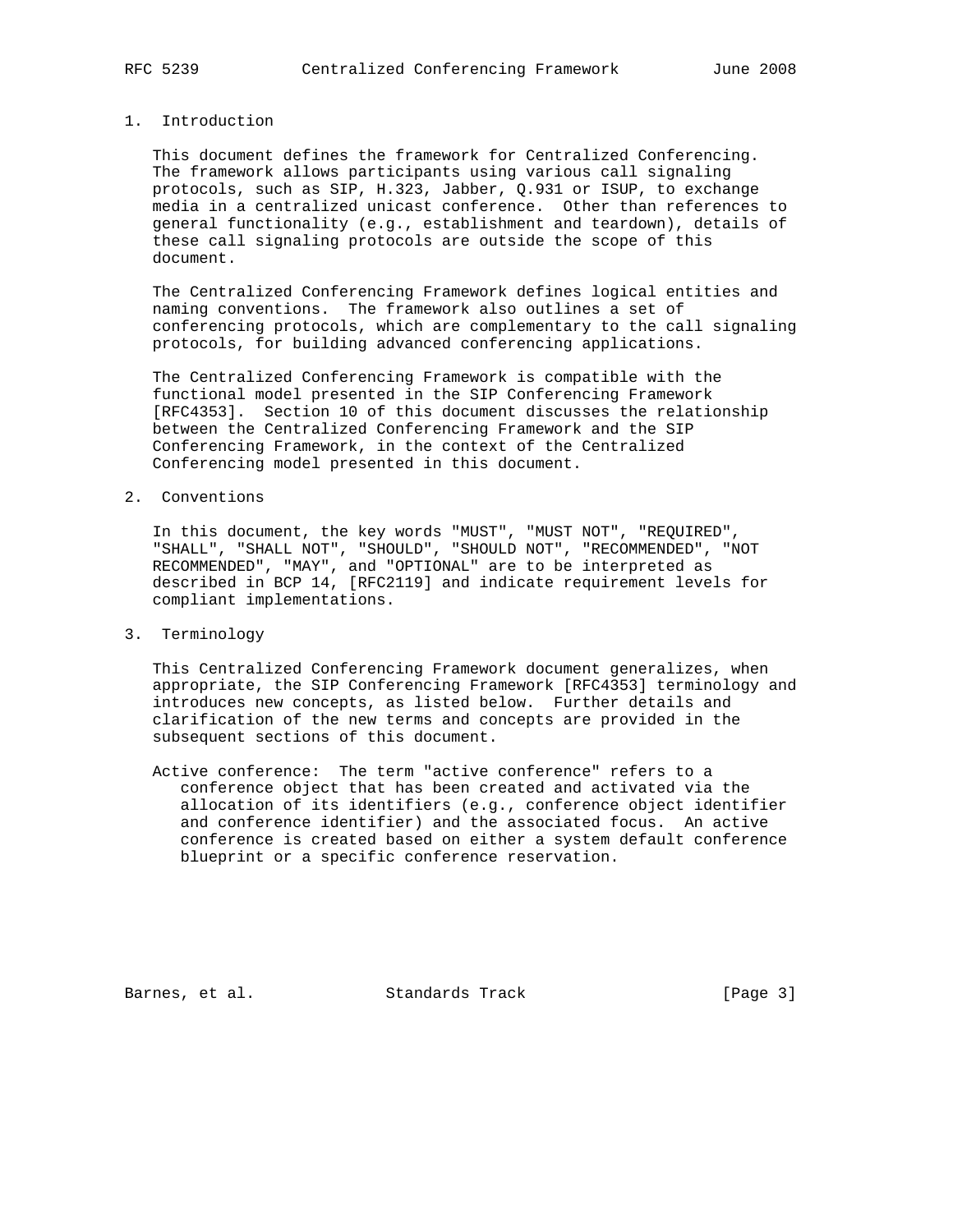- Call Signaling protocol: The call signaling protocol is used between a participant and a focus. In this context, the term "call" means a channel or session used for media streams.
- Conference blueprint: A conference blueprint is a static conference object within a conferencing system, which describes a typical conference setting supported by the system. A conference blueprint is the basis for creation of dynamic conference objects. A system may maintain multiple blueprints. Each blueprint is comprised of the initial values and ranges for the elements in the object, conformant to the data schemas for the conference information.
- Conference control protocol (CCP): A conference control protocol provides the interface for data manipulation and state retrieval for the centralized conferencing data, represented by the conference object.
- Conference factory: A conference factory is a logical entity that generates unique URI(s) to identify and represent a conference focus.
- Conference identifier (ID): A conference identifier is a call signaling protocol-specific URI that identifies a conference focus and its associated conference instance.
- Conference information: The conference information includes definitions for basic conference features, such as conference identifiers, membership, signaling, capabilities, and media types applicable to a wide range of conferencing applications. The conference information also includes the media and application specific data for enhanced conferencing features or capabilities, such as media mixers. The conference information is the data type (i.e., the XML schema) for a conference object.
- Conference instance: A conference instance refers to an internal implementation of a specific conference, represented as a set of logical conference objects and associated identifiers.
- Conference object: A conference object represents a conference at a certain stage (e.g., description upon conference creation, reservation, activation, etc.), which a conferencing system maintains in order to describe the system capabilities and to provide access to the services available for each object independently. The conference object schema is based on the conference information.

Barnes, et al. Standards Track [Page 4]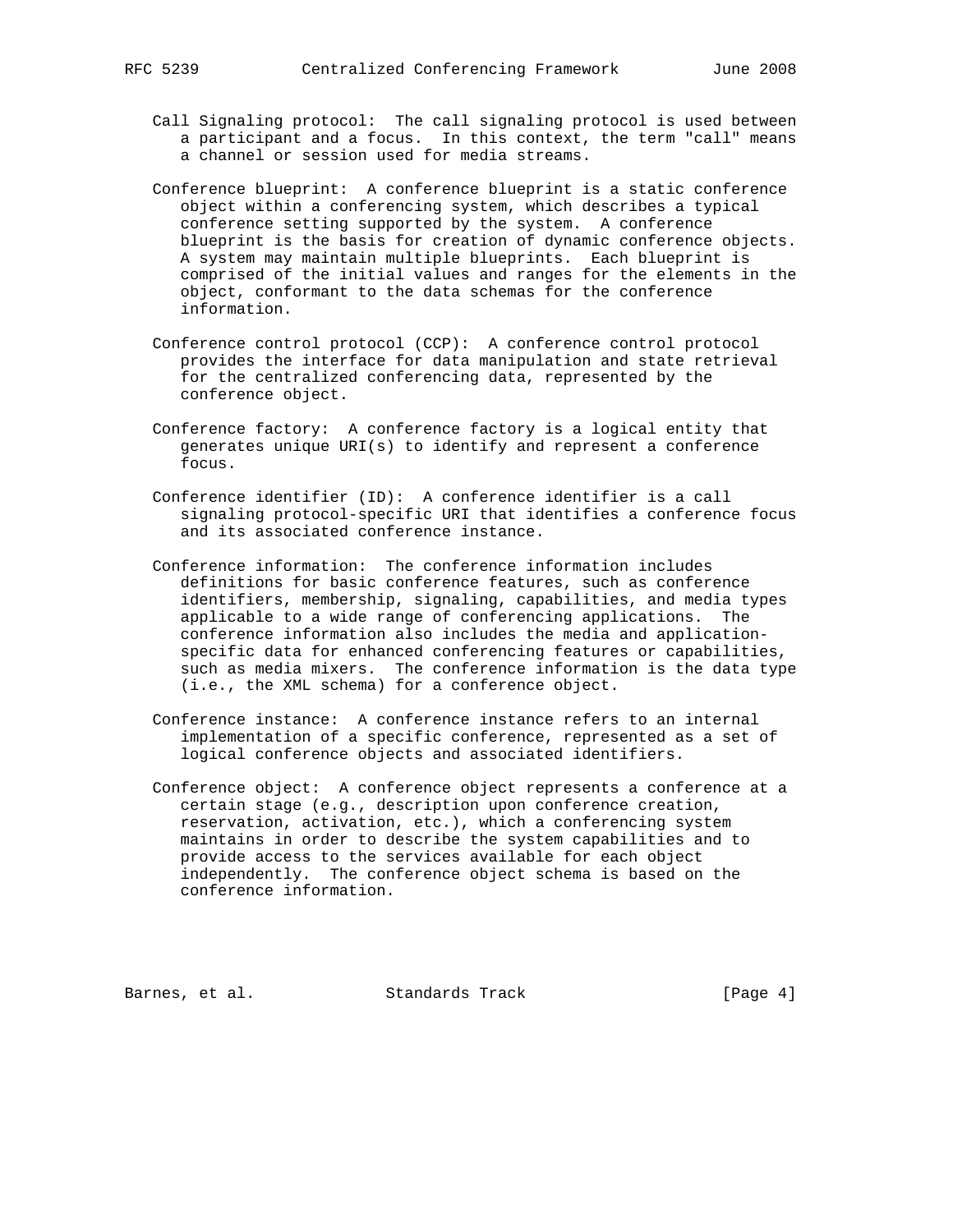- Conference object identifier (ID): A conference object identifier is a URI that uniquely identifies a conference object and is used by a conference control protocol to access and modify the conference information.
- Conference policies: Conference policies collectively refers to a set of rights, permissions, and limitations pertaining to operations being performed on a certain conference object.
- Conference reservation: A conference reservation is a conference object, which is created from either a system default or client selected blueprint.
- Conference state: The conference state reflects the state of a conference instance and is represented using a specific, well defined schema.
- Conferencing system: Conferencing system refers to a conferencing solution based on the data model discussed in this framework document and built using the protocol specifications referenced in this framework document.
- Conference user identifier (ID): A unique identifier for a user within the scope of a conferencing system. A user may have multiple conference user identifiers within a conferencing system (e.g., to represent different roles).
- Floor: Floor refers to a set of data or resources associated with a conference instance, for which a conference participant, or group of participants, is granted temporary access.
- Floor chair: A floor chair is a floor control protocol compliant client, either a human participant or automated entity, who is authorized to manage access to one floor and can grant, deny, or revoke access. The floor chair does not have to be a participant in the conference instance.
- Focus: A focus is a logical entity that maintains the call signaling interface with each participating client and the conference object representing the active state. As such, the focus acts as an endpoint for each of the supported signaling protocols and is responsible for all primary conference membership operations (e.g., join, leave, update the conference instance) and for media negotiation/maintenance between a conference participant and the focus.

Barnes, et al. Standards Track [Page 5]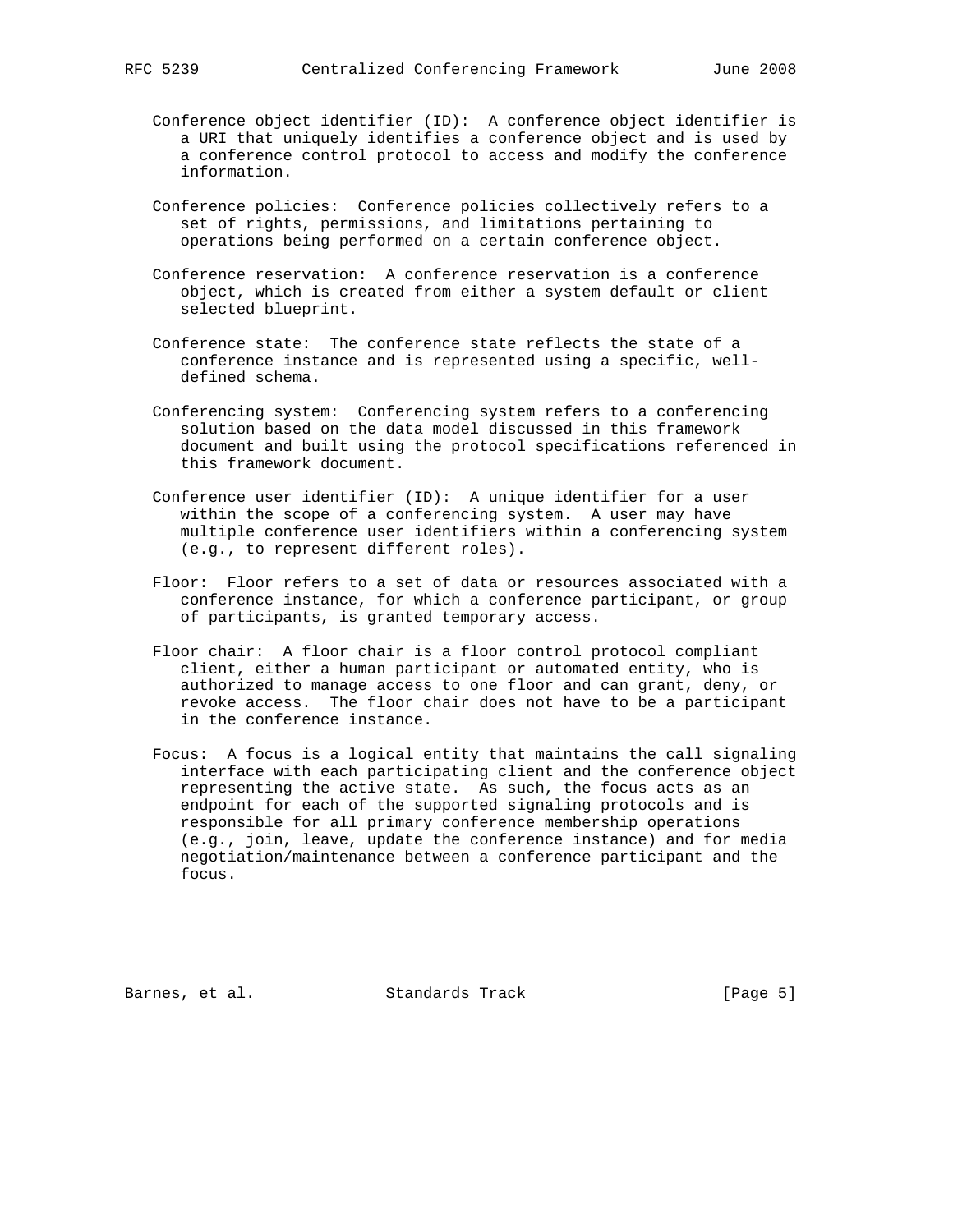Media graph: The media graph is the logical representation of the flow of media for a conference.

- Media mixer: A media mixer is the logical entity with the capability to combine media inputs of the same type, transcode the media, and distribute the result(s) to a single or multiple outputs. In this context, the term "media" means any type of data being delivered over the network using appropriate transport means, such as RTP/ RTP Control Protocol (RTCP) (defined in [RFC3550]) or Message Session Relay Protocol (defined in [RFC4975]).
- Role: A role provides the context for the set of conference operations that a participant can perform. A default role (e.g., standard conference participant) will always exist, providing a user with a set of basic conference operations. Based on system specific authentication and authorization, a user may take on alternate roles, such as conference moderator, allowing access to a wider set of conference operations.
- Sidebar: A sidebar is a separate conference instance that only exists within the context of a parent conference instance. The objective of a sidebar is to be able to provide additional or alternate media only to specific participants.
- Whisper: A whisper involves a one-time media input to (a) specific participant(s) within a specific conference instance, accomplished using a sidebar. An example of a whisper would be an announcement injected only to the conference chair or to a new participant joining a conference.
- 4. Overview

 A centralized conference is an association of endpoints, called conference participants, with a central endpoint, called a conference focus. The focus has direct peer relationships with the participants by maintaining a separate call signaling interface with each. Consequently, in this centralized conferencing model, the call signaling graph is always a star.

 The most basic conference supported in this model would be an ad hoc, unmanaged conference, which would not necessarily require any of the functionality defined within this framework. For example, it could be supported using basic SIP signaling functionality with a participant serving as the focus; the SIP Conferencing Framework [RFC4353] together with the SIP Call Control Conferencing for User Agents [RFC4579] documents address these types of scenarios.

Barnes, et al. Standards Track [Page 6]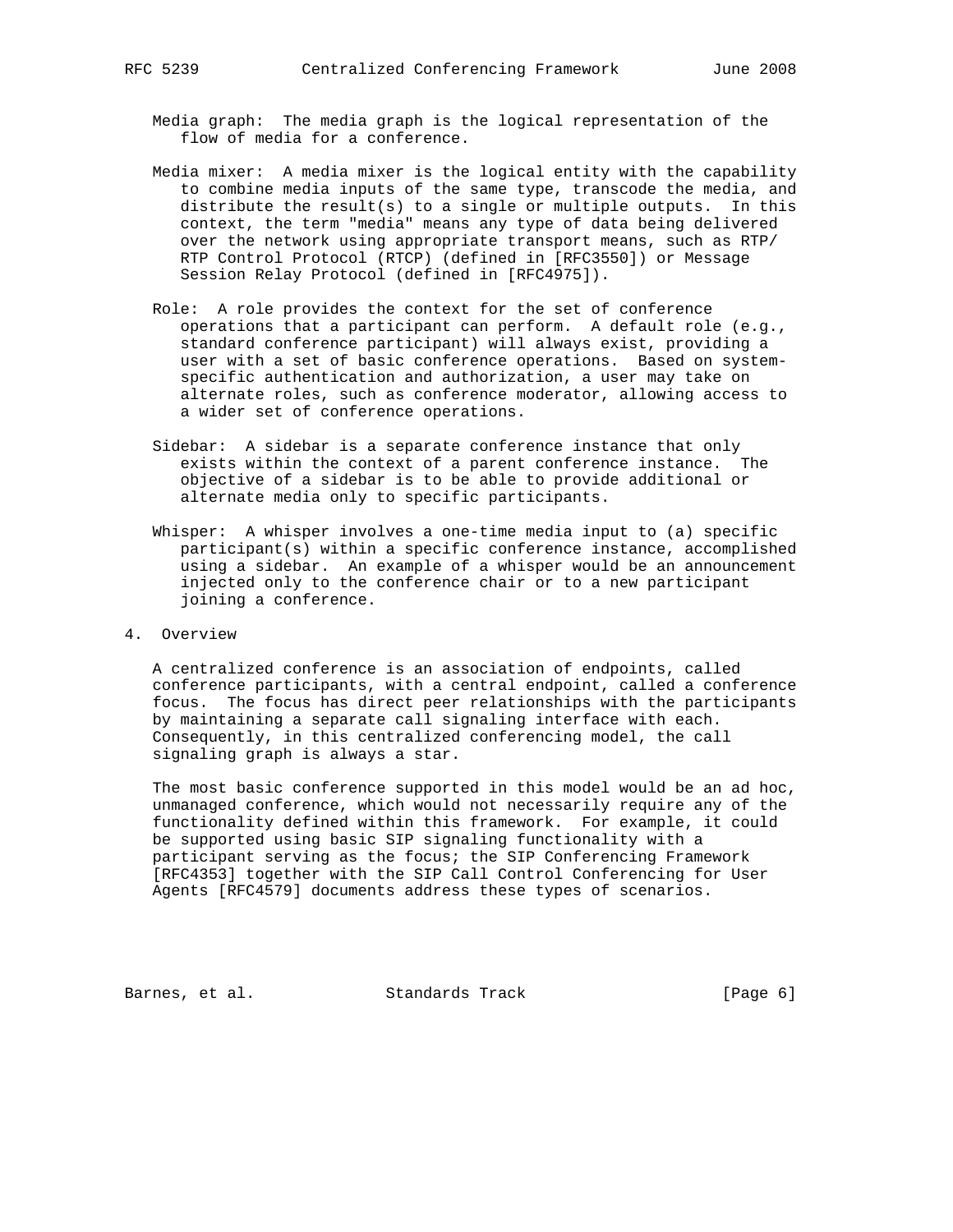In addition to the basic features, however, a conferencing system supporting the centralized conferencing model proposed in this framework document can offer richer functionality, by including dedicated conferencing applications with explicitly defined capabilities, reserved recurring conferences, along with providing the standard protocols for managing and controlling the different attributes of these conferences.

 The core requirements for centralized conferencing are outlined in [RFC4245]. These requirements are applicable for conferencing systems using various call signaling protocols, including SIP. Additional conferencing requirements are provided in [RFC4376] and [RFC4597].

 The centralized conferencing system proposed by this framework is built around a fundamental concept of a conference object. A conference object provides the data representation of a conference during each of the various stages of a conference (e.g., creation, reservation, active, completed, etc.). A conference object is accessed via the logical functional elements, with whom a conferencing client interfaces, using the various protocols identified in Figure 1. The functional elements defined for a conferencing system described by the framework are a conference control server, floor control server, any number of Foci, and a notification service. A conference control protocol (CCP) provides the interface between a conference and media control client and the conference control server. A floor control protocol (e.g., Binary Floor Control Protocol (BFCP)) provides the interface between a floor control client and the floor control server. A call signaling protocol (e.g., SIP, H.323, Jabber, Q.931, ISUP, etc.) provides the interface between a call signaling client and a focus. A notification protocol (e.g. SIP Notify [RFC3265]) provides the interface between the conferencing client and the notification service.

 A conferencing system can support a subset of the conferencing functions depicted in the conferencing system logical decomposition in Figure 1 and described in this document. However, there are some essential components that would typically be used by most other advanced functions, such as the notification service. For example, the notification service is used to correlate information, such as the list of participants with their media streams, between the various other components.

Barnes, et al. Standards Track [Page 7]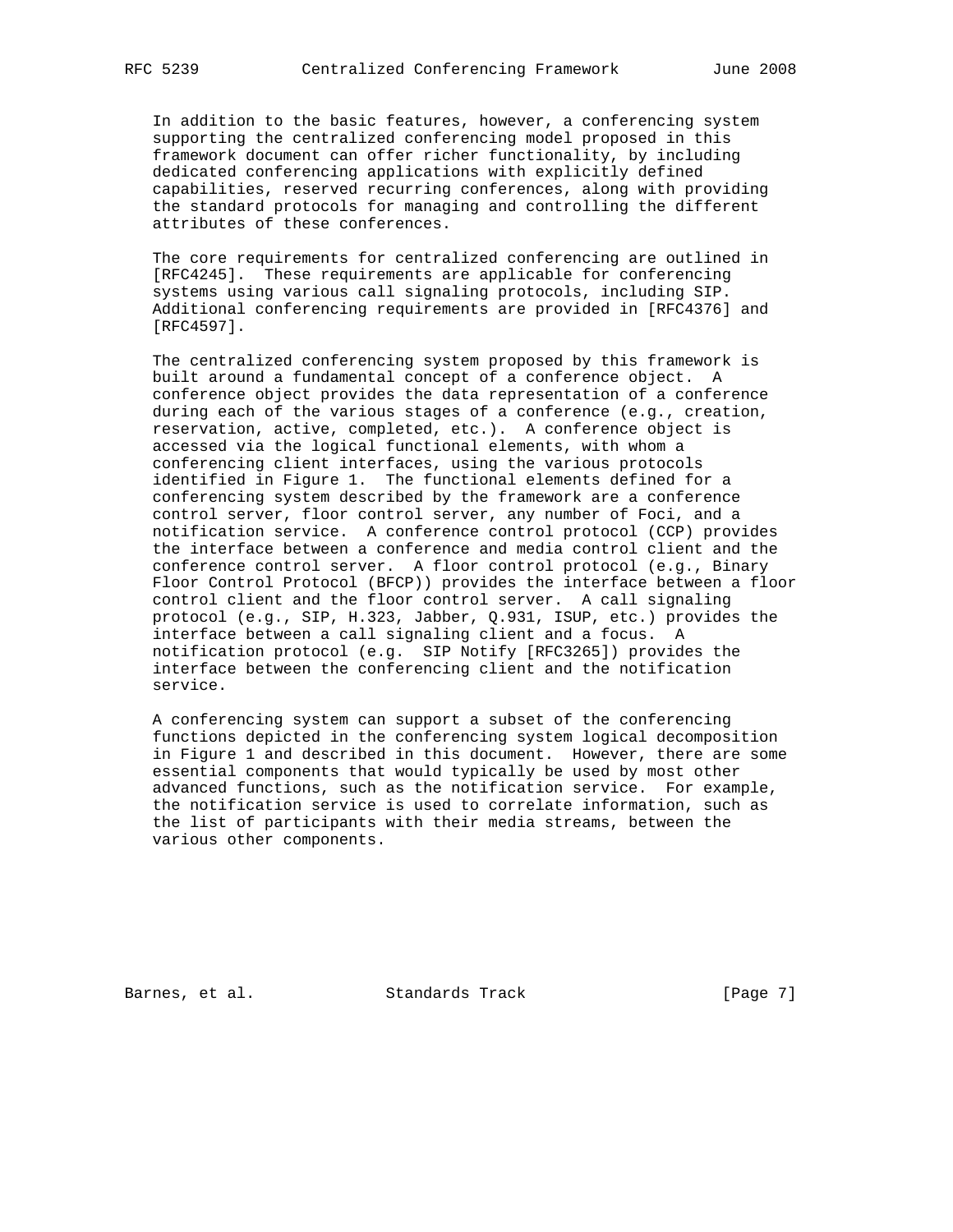.................................................................... . Conferencing System . . . . +-----------------------------------------------------+ . . | C o n f e r e n c e o b j e c t | . . +-+---------------------------------------------------+ | . . | Conference object || . . +-+---------------------------------------------------+ | | . | Conference object . | | | | . . | | |-+ . . | |-+ . . +-----------------------------------------------------+ .  $\begin{array}{ccc} \wedge & \wedge & \wedge & \wedge \\ \vert & \vert & \vert & \vert & \vert \end{array}$  . | | | | . . v v v v . . +-------------------+ +--------------+ +-------+ +------------+ . . | Conference Control| | Floor Control| | Foci | | Notification | . . | Server | | Server | | | |Service | . . +-------------------+ +--------------+ +-------+ +------------+ . . And the set of the set of the set of the set of the set of the set of the set of the set of the set of the set of the set of the set of the set of the set of the set of the set of the set of the set of the set of the se ..............|.................|...........|..........|............ | | | | |Conference |Binary |Call |Notification |Control |Floor |Signaling |Protocol |Protocol |Control |Protocol | | |Protocol | | | | | | ..............|.................|...........|..........|............ . As a vector vector vector vector vector vector vector vector vector  $\mathbf{V}$  we vector  $\mathbf{V}$  we vector  $\mathbf{V}$  . +----------------+ +------------+ +----------+ +------------+ . . | Conference | | Floor | | Call | |Notification| . . | and Media | | Control | | Signaling| | Client | . . | Control | | Client | | Client | | | . . | Client | | | | | | | . . +----------------+ +------------+ +----------+ +------------+ . . . . Conferencing Client . ....................................................................

Figure 1: Conferencing System Logical Decomposition

The media graph of a conference can be centralized, decentralized, or any combination of both and potentially differ per media type. In the centralized case, the media sessions are established between a media mixer controlled by the focus and each one of the participants. In the decentralized (i.e., distributed) case, the media graph is a

Barnes, et al. Standards Track [Page 8]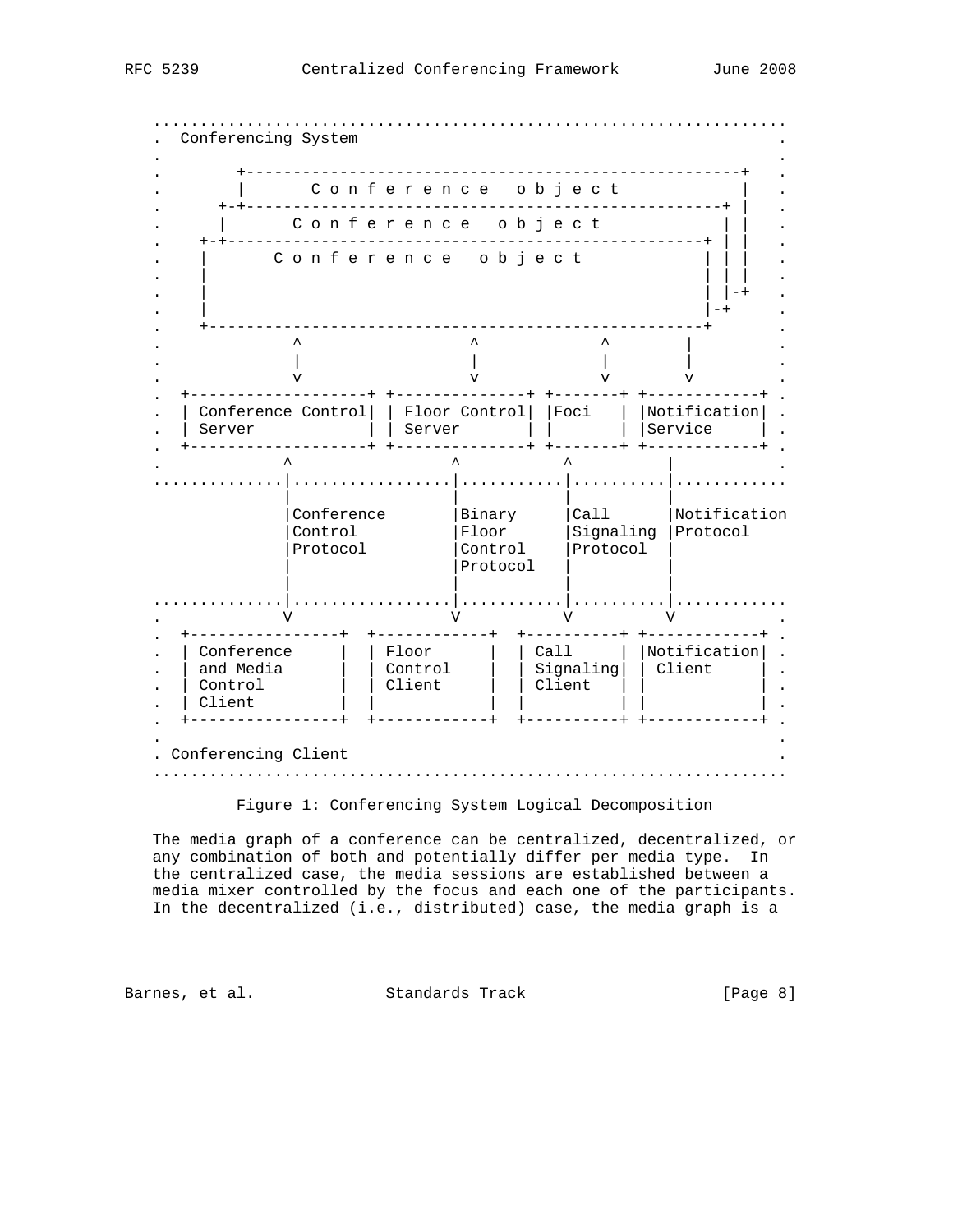multicast or multi-unicast mesh among the participants. Consequently, the media processing (e.g., mixing) can be controlled either by the focus alone or by the participants. The concepts in this framework document clearly map to a centralized media model. The concepts can also apply to the decentralized media case; however, the details of such are left for future study.

 Section 5 of this document provides more details on the conference object. Section 6 defines the constructs and identifiers that MUST be implemented to manage the conference objects, instances, and users associated with a conferencing system. Section 7 of this document describes how a conferencing system is logically built using the defined high level data model and how the conference objects are maintained. Section 8 describes the fundamental conferencing mechanisms and provides a high level overview of the protocols. Section 9 then provides realizations of various conferencing scenarios, detailing the manipulation of the conference objects using the defined protocols. Section 10 of this document summarizes the relationship between this Centralized Conferencing Framework and the SIP Conferencing Framework.

Barnes, et al. Standards Track [Page 9]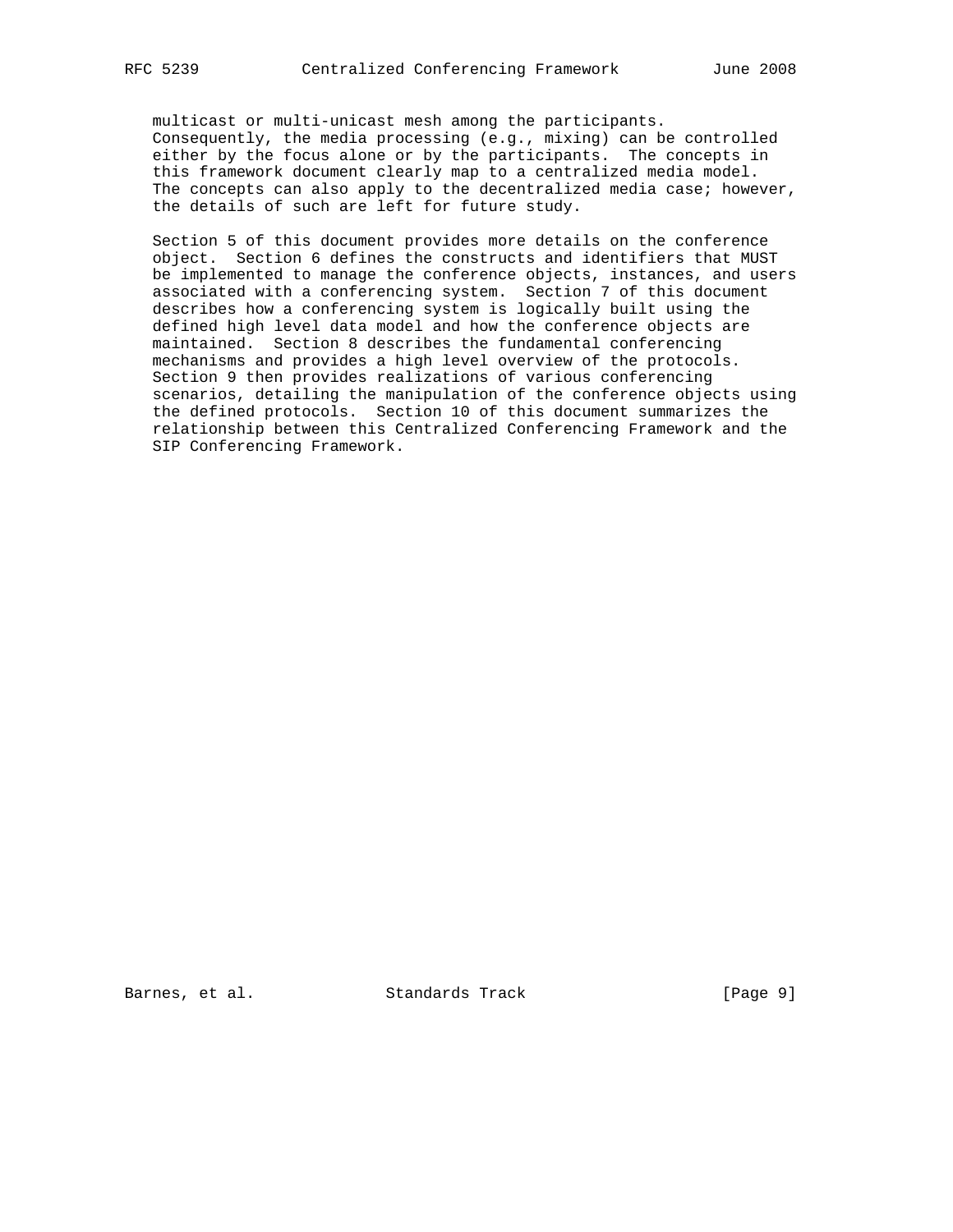# 5. Centralized Conferencing Data

 The centralized conference data is logically represented by the conference object. A conference object is of type 'Conference information type', as illustrated in Figure 2. The conference information type is extensible.

 +------------------------------------------------------+ C o n f e r e n c e o b j e c t | | | +--------------------------------------------------+ | Conference information type | | | | | | +----------------------------------------------+ | | | Conference description (times, duration) | | | +----------------------------------------------+ | | | | +----------------------------------------------+ | | | Membership (roles, capacity, names) | | +----------------------------------------------+ | | | | +----------------------------------------------+ | | | Signaling (protocol, direction, status) | | | +----------------------------------------------+ | | | | +----------------------------------------------+ | | | Floor information | | +----------------------------------------------+ | | | | +----------------------------------------------+ | | | Sidebars, Etc. | | +----------------------------------------------+ | | | | +----------------------------------------------+ | | | Mixer algorithm, inputs, and outputs | | +----------------------------------------------+ | | | | +----------------------------------------------+ | | | Floor controls | | +----------------------------------------------+ | | | | +----------------------------------------------+ | |  $|$  Etc. | | +----------------------------------------------+ | | | +--------------------------------------------------+ | +------------------------------------------------------+

Figure 2: Conference Object Type Decomposition

 In a system based on this conferencing framework, the same conference object type is used for representation of a conference during different stages of a conference, such as expressing conferencing system capabilities, reserving conferencing resources, or reflecting the state of ongoing conferences. Section 7 describes the usage semantics of the conference objects. The exact XML schema of the

Barnes, et al. Standards Track [Page 10]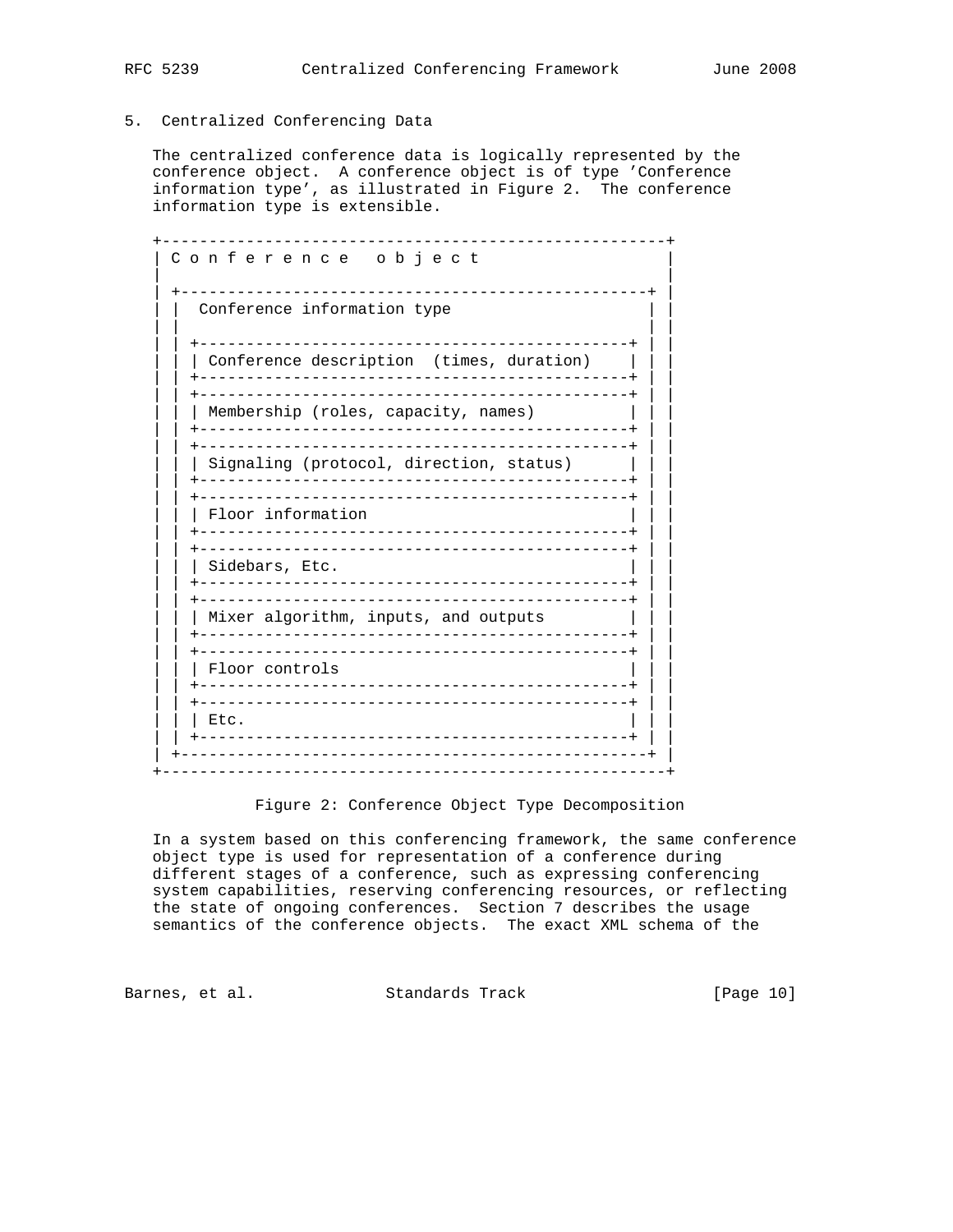conference object, including the organization of the conference information is detailed in a separate document [XCON-COMMON].

 Along with the basic data model, as defined in [XCON-COMMON], the realization of this framework requires a policy infrastructure. The policies required by this framework to manage and control access to the data include local, system level boundaries associated with specific data elements, such as the membership, and the ranges and limitations of other data elements. Additional policy considerations for a system realization based on this data model are discussed in Section 5.2.

# 5.1. Conference Information

 There is a core set of data in the conference information that is utilized in any conference, independent of the specific conference media nature (e.g., the mixing algorithms performed, the advanced floor control applied, etc.). This core set of data in the conference information contains the definitions representing the conference object capabilities, membership, roles, call signaling, and media status relevant to different stages of the conference life cycle. This core set of conference information may be represented using the conference-type, as defined in the SIP conference event package [RFC4575]. Typically, participants with read-only access to the conference information would be interested in this core set of conference information only.

 In order to support more complex media manipulations and enhanced conferencing features, the conference information, as defined in the data model [XCON-COMMON], contains additional data beyond that defined in the SIP conference event package [RFC4575]. The information defined in the data model [XCON-COMMON] provides specific media mixing details, available floor controls, and other data necessary to support enhanced conferencing features. This information allows authorized clients to manipulate the mixer's behavior via the focus, with the resultant distribution of the media to all or individual participants. By doing so, a client can change its own state and/or the state of other participants in the conference.

 New centralized conferencing specifications can extend the basic conference-type, as defined in the data model [XCON-COMMON], and introduce additional data elements to be used within the conference information type.

Barnes, et al. Standards Track [Page 11]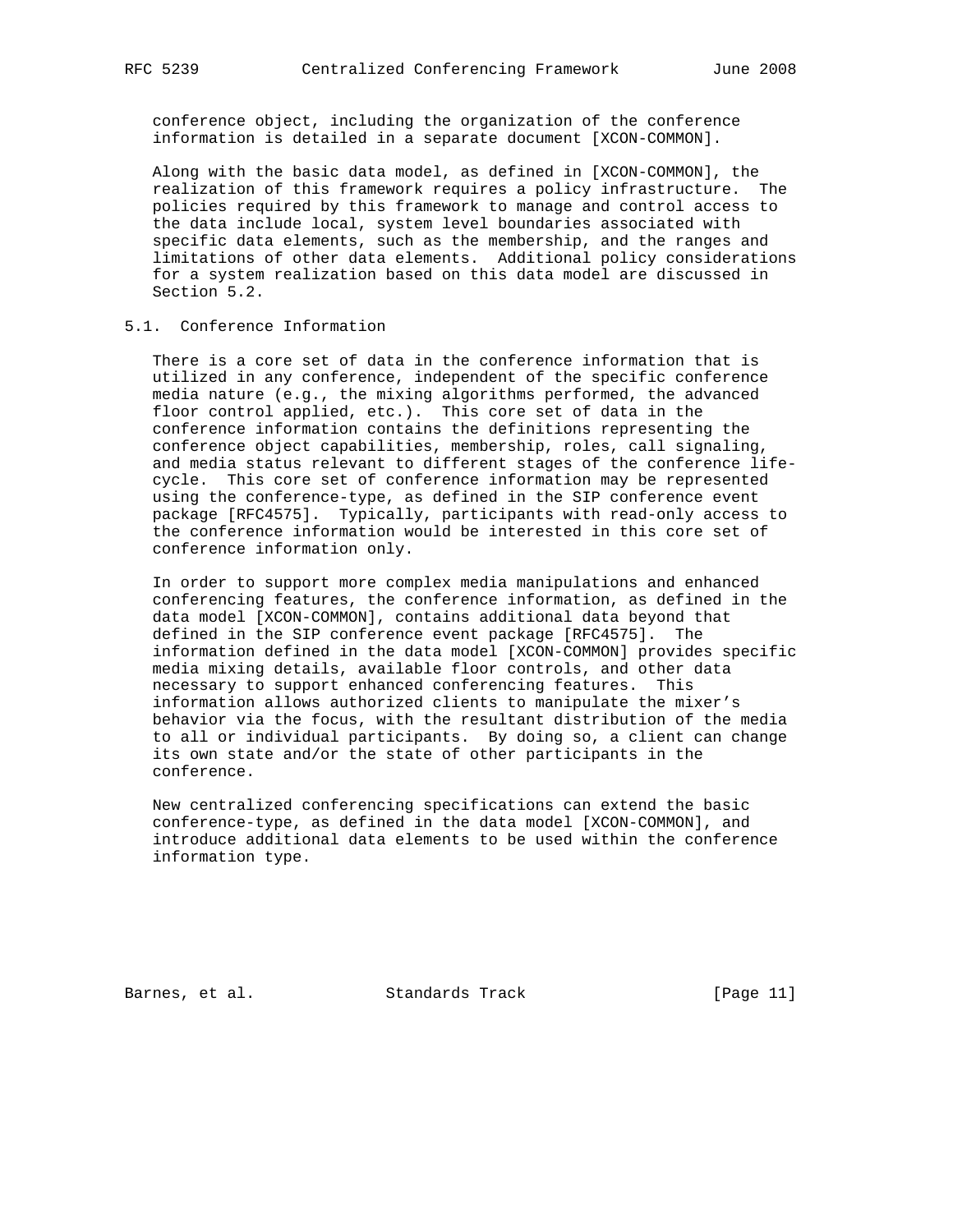# 5.2. Conference policies

 Conference policies collectively refers to a set of rights, permissions and limitations pertaining to operations being performed on a certain conference object.

 The set of rights describes the read/write access privileges for the conference object as a whole. This access would usually be granted and defined in terms of giving the read-only or read/write access to clients with certain roles in the conference. Managing this access would require a conferencing system to have access to basic policy information to make the decisions, but doesn't necessarily require an explicit representation in the policy model. As such, for this framework document, the policies represented by the set of rights are reflected in the system realization (Section 7).

 The permissions and limits require explicit policy mechanisms and are outside the scope of the data model [XCON-COMMON] and this framework document. However, there are some important policy considerations for a conferencing system. A conferencing system associates specific policies in the form of permissions and limitations with each user in a conferencing system. The permissions may vary depending upon the role associated with a specific conference user identifier. A conferencing system should provide a default user role that only allows participation in a conference through the default signaling means.

 The conference object identifier provides access to the data associated with a specific conference. It is important to ensure that elements in the data have individual policy controls to provide flexibility in defining the various roles and specific data elements that may be manipulated by users with specific roles.

 In addition, the conference notification interface allows specific data elements to be sent to users that register for such notifications. It is important that the appropriate access control is provided so that only users that are authorized to view specific data elements receive the data in the notifications.

6. Centralized Conferencing Constructs and Identifiers

 This section provides details of the identifiers associated with the centralized conferencing framework constructs and the identifiers REQUIRED to address and manage the clients associated with a conferencing system. An overview of the allocation, characteristics, and functional role of the identifiers is provided.

Barnes, et al. Standards Track [Page 12]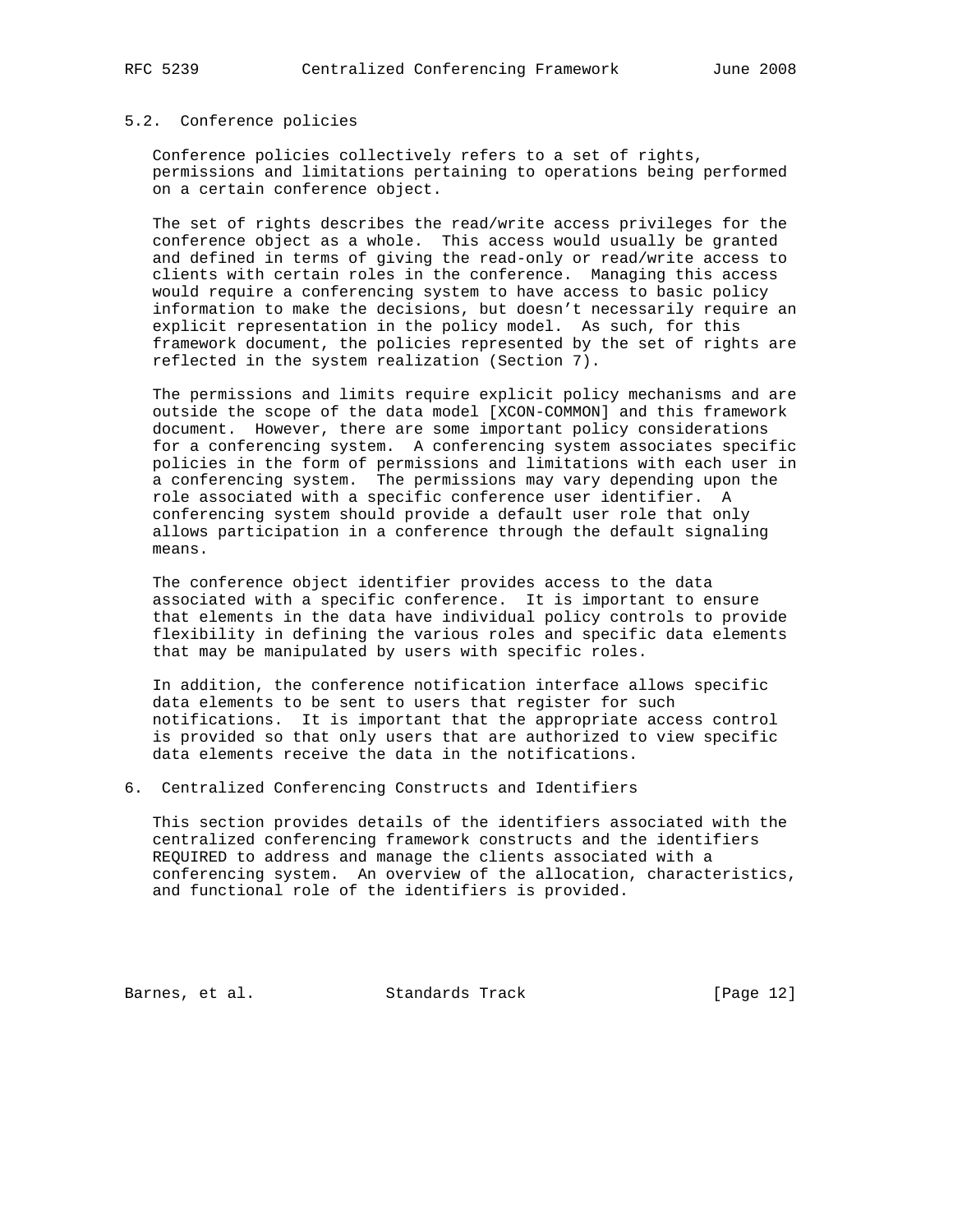# 6.1. Conference Identifier

 The conference identifier (conference ID) is a call signaling protocol-specific URI that identifies a specific conference focus and its associated conference instance. A conference factory is one method for generating a unique conference ID, to identify and address a conference focus, using a call signaling interface. Details on the use of a conference factory for SIP signaling can be found in [RFC4579]. The conference identifier can also be obtained using the conference control protocol or other, including proprietary, out-of band mechanisms. To realize the centralized conferencing framework in this document, a conferencing system is REQUIRED to support SIP as the default call signaling protocol. Other call signaling protocols (e.g., ISUP) are OPTIONAL.

#### 6.2. Conference Object

 A conference object provides the logical representation of a conference instance in a certain stage, such as a conference blueprint representing a conferencing system's capabilities, the data representing a conference reservation, and the conference state during an active conference. Each conference object is independently addressable through the conference control protocol interface (see Section 8.3). A conferencing system MUST provide a default blueprint representing the basic capabilities provided by that specific conferencing system.

 Figure 3 illustrates the relationships between the conference identifier, the focus, and the conference object ID within the context of a logical conference instance, with the conference object corresponding to an active conference.

 A conference object representing a conference in the active state can have multiple call signaling conference identifiers; for example, one for each call signaling protocol supported. There is a one-to-one mapping between an active conference object and a conference focus. The focus is addressed by explicitly associating unique conference IDs for each signaling protocol supported by the active conference object.

Barnes, et al. Standards Track [Page 13]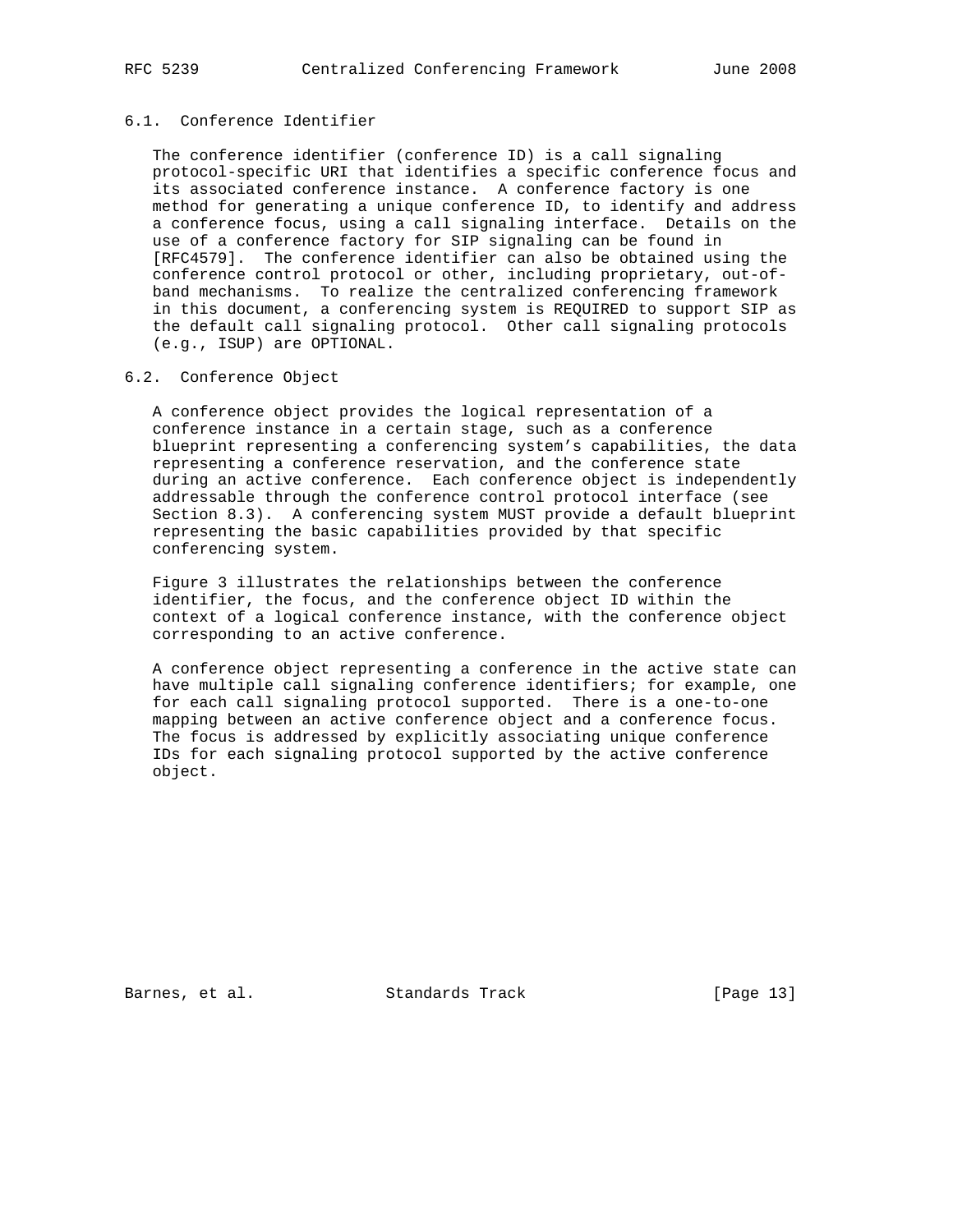.................................................................... . Conference Instance . . . . . . +---------------------------------------------------+ . . | Conference Object Identifier . | | . . | | . . +---------------------------------------------------+ . . The contract of the contract of  $\mathcal{A}$  is a set of the contract of the contract of the contract of the contract of the contract of the contract of the contract of the contract of the contract of the contract of the co . | | . . v | . . ................................................... | . . . Focus . | . . In the contract of the contract of the contract of the contract of the contract of the contract of the contract of the contract of the contract of the contract of the contract of the contract of the contract of the cont . . +----------------------------------+ . | . . . |Conference Identifier (Protocol Y)| . | . . . +------------------------------------+ | . | . . . | Conference Identifier (ISUP) | | . | . . . +--------------------------------------+ |-+ . | . . .  $\vert$  Conference Identifier (SIP)  $\vert$   $\vert$  ^ .  $\vert$  . . . . | |-+| . | . . . | |^ | . | . . . +--------------------------------------+| | . | . . ............^...............................|.|.... | . . | | | | . ................|...............................|.|......|.......... | | | | |SIP | | |Conference | ISUP | |Y |Control | | | |Protocol | +---------------+ | | | | | | | | | |  $\begin{array}{ccc} \mathbf{l} & \mathbf{l} & \mathbf{v} & \mathbf{v} \\ \mathbf{v} & \mathbf{v} & \mathbf{v} & \mathbf{v} \end{array}$  +----------------+ +--------------+ +---------------+ | Conferencing | | Conferencing | | Conference | | Client | | Client | | Client | | 1 | | 2 | | X | +----------------+ +--------------+ +---------------+



Barnes, et al. Standards Track [Page 14]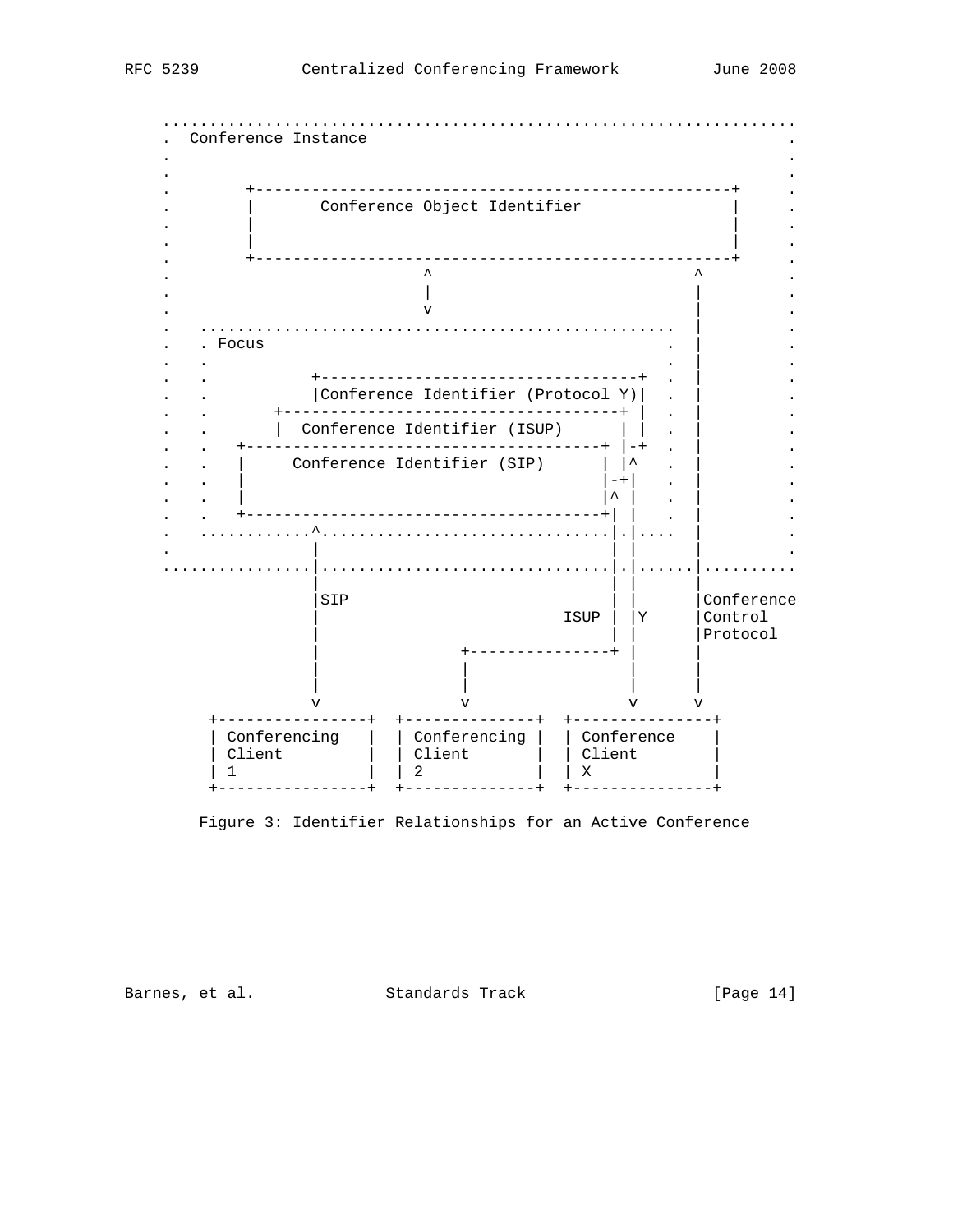# 6.2.1. Conference Object Identifier

 In order to make each conference object externally accessible, the conferencing system MUST allocate a unique URI per distinct conference object in the system. The conference object identifier is defined in [XCON-COMMON]. A conferencing system allocates a conferencing object identifier for every conference blueprint, for every conference reservation, and for every active conference. The distribution of the conference object identifier depends upon the specific use case and includes a variety of mechanisms, such as through the conference control protocol mechanism, the data model and conference package, or out-of-band mechanisms such as email.

 When a user wishes to create or join a conference and the user does not have the conference object identifier for the specific conference, more general signaling mechanisms apply. A user may have a pre-configured conference object identifier to access the conferencing system or other signaling protocols may be used and the conferencing system maps those to a specific conference object identifier. Once a conference is established, a conference object identifier is REQUIRED for the user to manipulate any of the conferencing data or take advantage of any of the advanced conferencing features. The same notion applies to users joining a conference using other signaling protocols. They are able to initially join a conference using any of the other signaling protocols supported by the specific conferencing system, but the conference object identifier MUST be used to manipulate any of the conferencing data or take advantage of any of the advanced conferencing features. As mentioned previously, the mechanism by which the user learns of the conference object identifier varies and could be via the conference control protocol, using the data model and conference package or entirely out of band mechanisms such as email or a web interface.

 The conference object identifier logically maps to other protocol specific identifiers associated with the conference instance, such as the BFCP 'confid'. The mapping of the conference object identifier can be viewed to contain sensitive information in many conferencing systems. The conferencing system must ensure that the data is protected, that only authorized users can manipulate that information via the conferencing control protocol, and that only the appropriate users receive the information through the notification protocol. In general, this information would not be expected to be distributed to the average conference participant.

Barnes, et al. Standards Track [Page 15]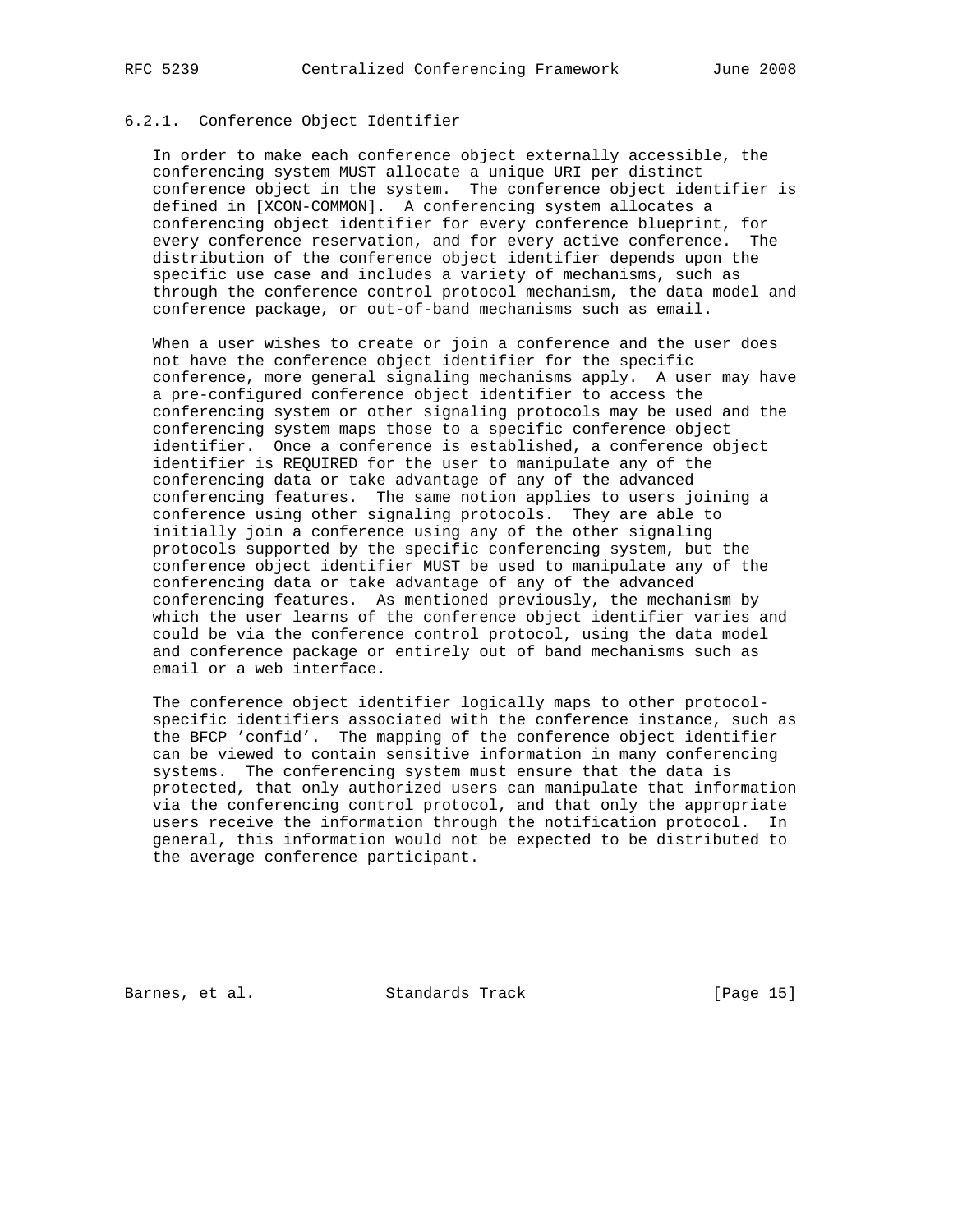# 6.3. Conference User Identifier

 Each user within a conferencing system MUST be allocated a unique conference user identifier. The conference user identifier is defined in [XCON-COMMON]. The conference user identifier is used in association with the conference object identifier to uniquely identify a user within the scope of conferencing system. There is also a requirement for identifying conferencing system users who may not be participating in a conference instance. Examples of these users would be a non-participating 'Floor Control Chair' or 'Media Policy Controller'. The conference user identifier is REQUIRED, in conference control protocol requests, to uniquely determine who is issuing commands, so that appropriate policies can be applied to the requested command.

 A typical mode for distributing the user identifier is out of band during conferencing client configuration; thus, the mechanism is outside the scope of the centralized conferencing framework and protocols. However, a conferencing system MUST also be capable of allocating and distributing a user identifier during the first signaling interaction with the conferencing system, such as an initial request for blueprints or adding a new user to an existing conference using the conference control protocol. When a user joins a conference using a signaling-specific protocol, such as SIP for a dial-in conference, a conference user identifier MUST be assigned if one is not already associated with that user. While this conference user identifier isn't required for the participant to join the conference, it is REQUIRED to be allocated and assigned by the conferencing system such that it is available for use for any subsequent conference control protocol operations and/or notifications associated with that conference. For example, the conference user identifier would be sent in any notifications that may be sent to existing participants, such as the moderator, when this user joins.

 The conference user identifier is logically associated with the other user identifiers assigned to the conferencing client for other protocol interfaces, such as an authenticated SIP user. The mapping of the conference user identifier to signaling specific user identifiers requires that methods for protecting and securing a user's identity are considered. Section 11.1 addresses "User Authentication and Authorization" and Section 11.2 addresses the "Security and Privacy of User Identity". In addition, the conferencing system MUST ensure the appropriate access control around any internal data structure that maintains this persistent data. This information would typically only be available to a conferencing system administrator.

Barnes, et al. Standards Track [Page 16]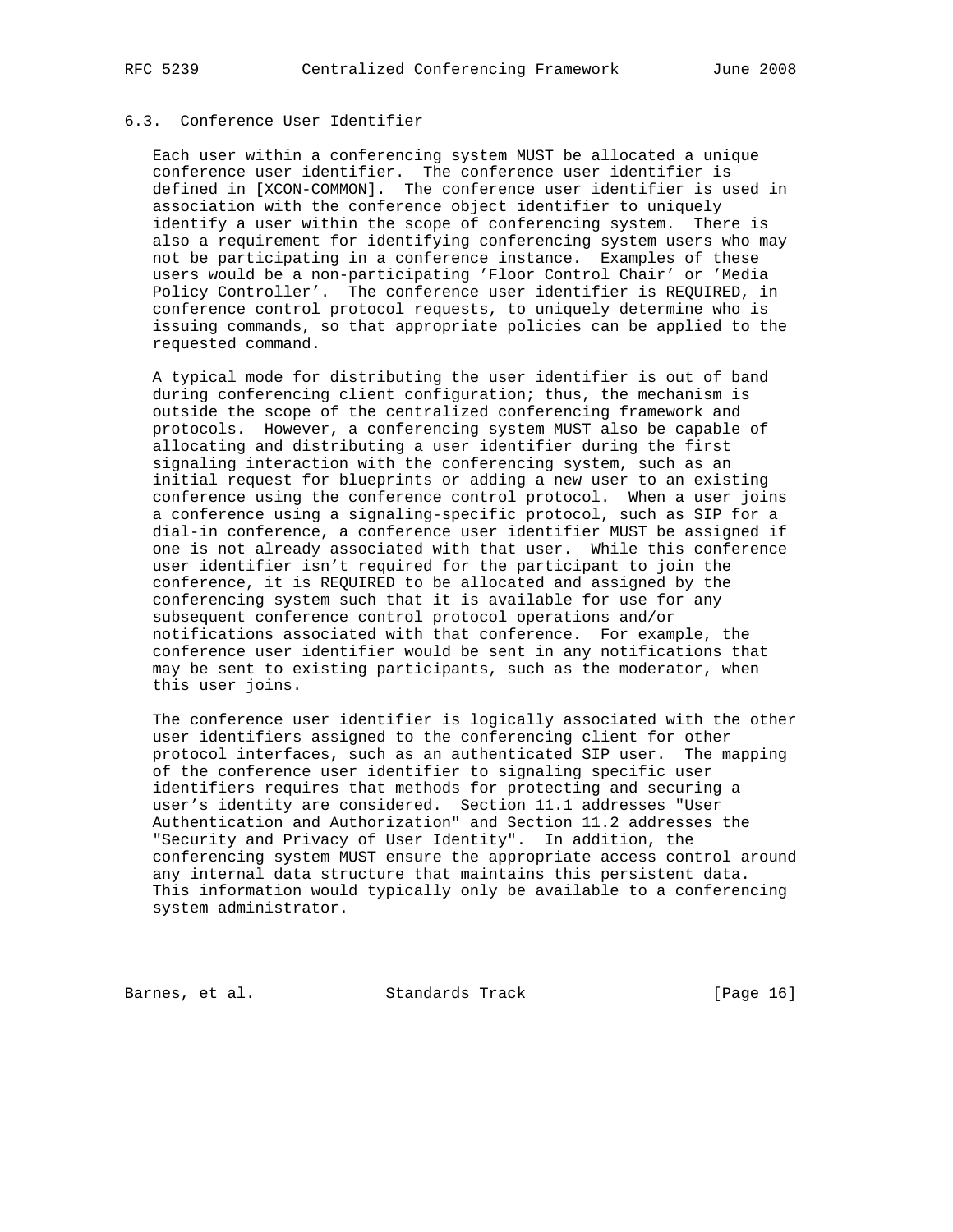# 7. Conferencing System Realization

 Implementations based on this centralized conferencing framework can range from systems supporting ad hoc conferences, with default behavior only, to sophisticated systems with the ability to schedule recurring conferences, each with distinct characteristics, being integrated with external resource reservation tools, and providing snapshots of the conference information at any of the stages of the conference life-cycle.

 A conference object is the logical representation of a conference instance at a certain stage, such as capabilities description upon conference creation, reservation, activation, etc., which a conferencing system maintains in order to describe the system capabilities and to provide access to the available services provided by the conferencing system. Consequently, this centralized conferencing framework does not mandate the actual usage of the conference object, but rather defines the general cloning tree concept and the mechanisms required for its realization, as described in detail in Section 7.1.

 Ad hoc and advanced conferencing examples are provided in Section 7.2 and Section 7.3, with the latter providing additional description of the conference object in terms of the stages of a conference, to support scheduled and other advanced conference capabilities. The scheduling of a conference based on these concepts and mechanisms is then detailed in Section 7.4

 As discussed in Section 5.2, the overall policy in terms of permissions and limitations is outside the scope of this framework document. The policies applicable to the conference object as a whole in terms of read/write access would require a conferencing system have access to basic policy information to make the decisions. In the examples in this section, the policies are shown logically associated with the conference objects to emphasize the general requirement for policy functionality necessary for the realization of this framework.

# 7.1. Cloning Tree

 The concept defined in this section is a logical representation only, as it is reflected through the centralized conferencing mechanisms: the URIs and the protocols. Of course, the actual system realization can differ from the presented model. The intent is to illustrate the role of the logical elements in providing an interface to the data, based on conferencing system and conferencing client actions, and describe the resultant protocol implications.

Barnes, et al. Standards Track [Page 17]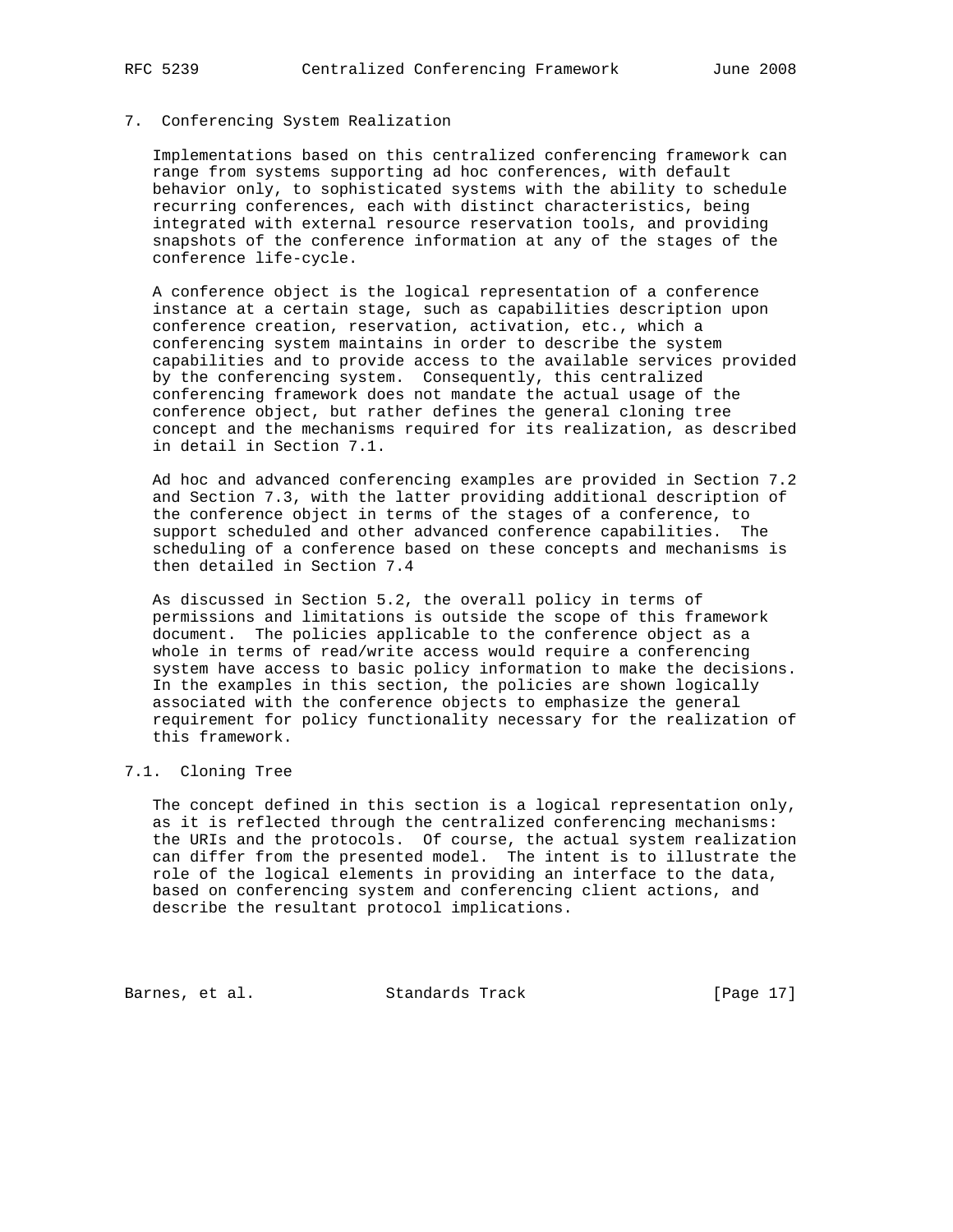Any conference object in a conferencing system is created by either being explicitly cloned from an existing parent object or being implicitly cloned from a default system conference blueprint. A conference blueprint is a static conference object used to describe a typical conference setting supported by the system. Each system can maintain multiple blueprints, typically each describing a different conferencing type using the conference information format. This document uses the "cloning" metaphor instead of the "inheritance" metaphor because it more closely fits the idea of object replication, rather than a data type re-usage and extension concept.

 The cloning operation needs to specify whether or not the link between the parent and child needs to be maintained in the system. If no link between the parent and child exists, the objects become independent and the child is not impacted by any operations on the parent object nor subject to any limitations of the parent object.

 Once the new object is created, it can be addressed by a unique conference object URI assigned by the system, as described in Section 6.2.1. By default, the newly created object contains all the data existing in the parent object. The newly created object can expand the data it contains, within the schema types supported by the parent. It can also restrict the read/write access to its objects. However, unless the object is independent, it cannot modify the access restrictions imposed by the parent object.

 Any piece of data in the child object can be independently accessed and, by default, can be independently modified without affecting the parent data.

 Unless the object is independent, the parent object can enforce a different policy by marking certain data elements as "parent enforceable". The values of these data elements cannot be changed by directly accessing the child object, nor can they be expanded in the child object alone.

 Figure 4 illustrates an example of a conference (Parent B), which is created independent of its Parent (Parent A). Parent B creates two child objects, Child 1 and Child 2. Any of the data elements of Parent B can be modified (i.e., there are no "parent enforceable" data elements), and depending upon the element, the changes will be reflected in Child 1 and Child 2 , whereas changes to Parent A will not impact the data elements of Parent B. Any "parent enforceable" data elements, as defined by Parent B, cannot be modified in the child objects.

Barnes, et al. Standards Track [Page 18]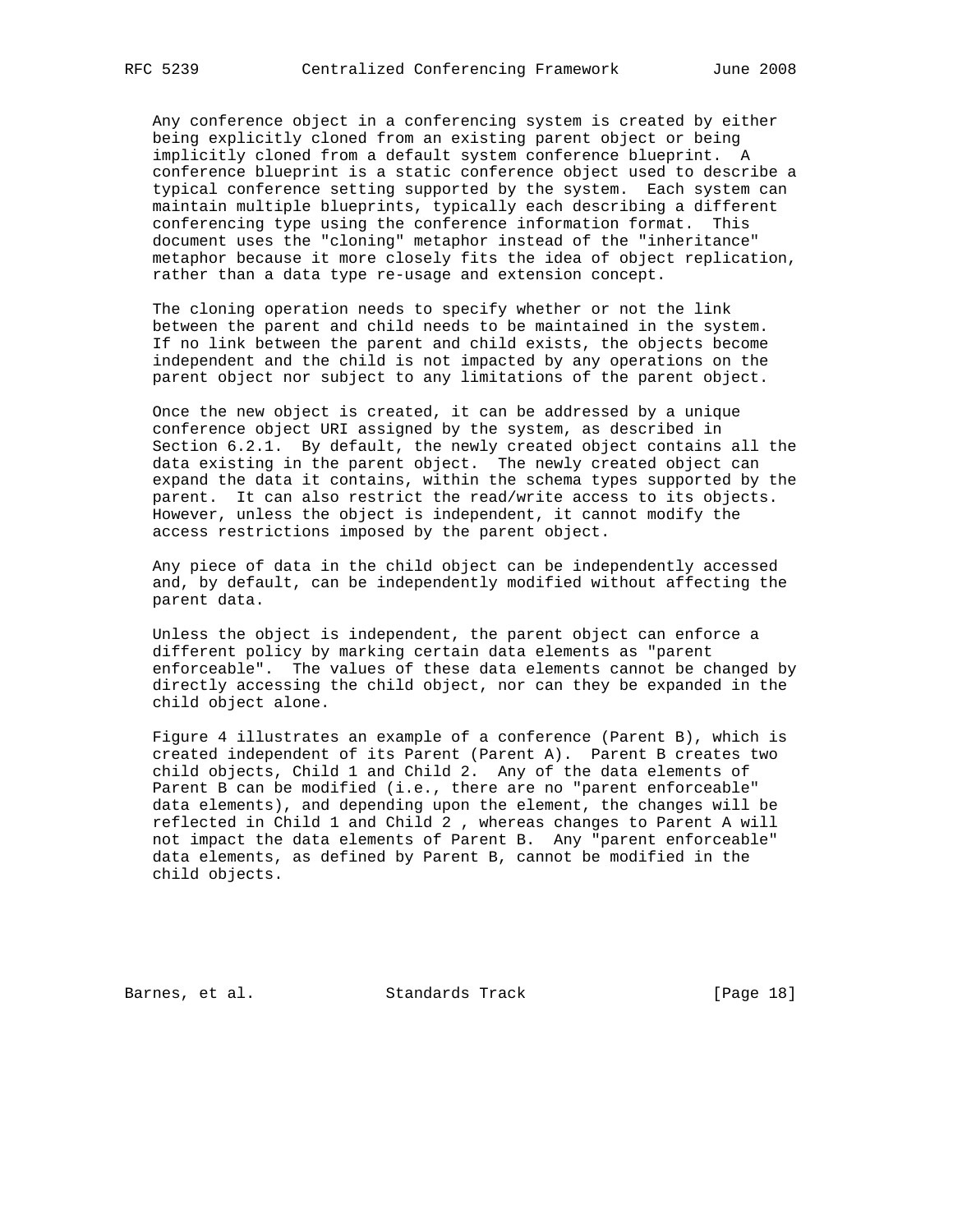|                                                   | ----------------------                               |                                                                                                                                                                 |
|---------------------------------------------------|------------------------------------------------------|-----------------------------------------------------------------------------------------------------------------------------------------------------------------|
| p<br>$\circ$<br>1<br>i<br>$\mathtt{C}$<br>i.<br>e | PARENT A<br>CONFERENCE<br>OBJECT                     |                                                                                                                                                                 |
|                                                   | -S-+------------------------+<br>\/ INDEPENDENT<br>V |                                                                                                                                                                 |
| p<br>$\circ$<br>1<br>i<br>C<br>i.<br>e            | ---------------<br>PARENT B<br>CONFERENCE<br>OBJECT  |                                                                                                                                                                 |
| -s-+                                              | ---------------<br>$\mathbf{V}$                      | $\mathbf{V}$                                                                                                                                                    |
| p<br>$\circ$<br>ı<br>i<br>C<br>i<br>e<br>$S - 1$  | ---------------<br>CHILD 1<br>CONFERENCE<br>OBJECT   | +---+----------------<br>p<br>CHILD <sub>2</sub><br>$\circ$  <br>1<br>i   CONFERENCE<br>$\mathbf{C}$<br>OBJECT<br>$i \perp$<br>e<br>+-s-+---------------------- |

Figure 4: The Cloning Tree

 Using the defined cloning model and its tools, the following sections show examples of how different systems based on this framework can be realized.

Barnes, et al. Standards Track [Page 19]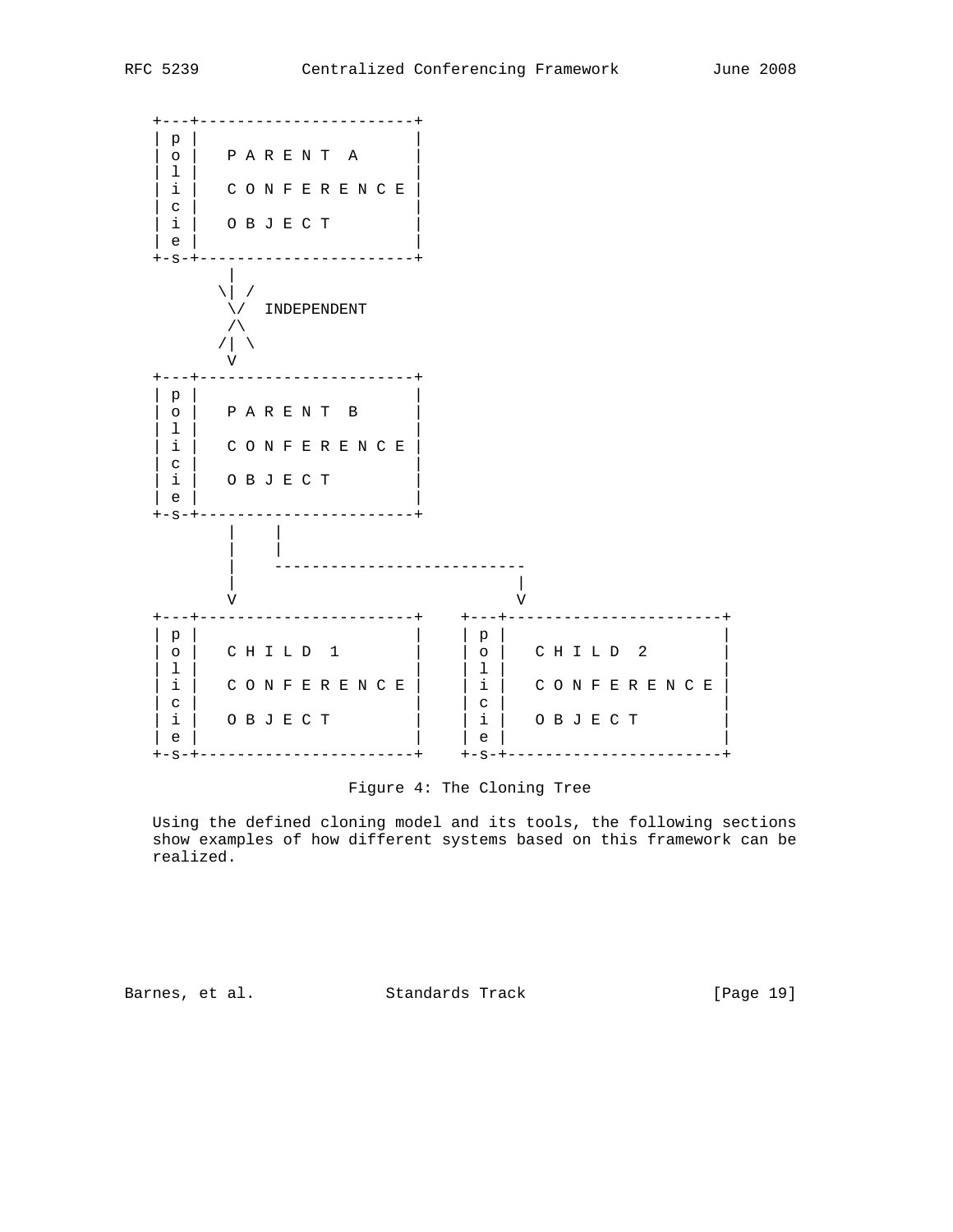## 7.2. Ad Hoc Example

 Figure 5 illustrates how an ad hoc conference can be created and managed in a conferencing system. A client can create a conference by establishing a call signaling channel with a conference factory, as specified in Section 6.1. The conference factory can internally select one of the system supported conference blueprints based on the requesting client privileges and the media lines included in the Session Description Protocol (SDP) body.

 The selected blueprint with its default values is copied by the server into a newly created conference object, referred to as an 'Active Conference'. At this point, the conference object becomes independent from its blueprint. A new conference object identifier, a new conference identifier, and a new focus are allocated by the server.

 During the conference lifetime, an authorized client can manipulate the conference object, by performing operations such as adding participants, using the conference control protocol.

| p<br>$\circ$<br>$\mathbf 1$<br>$\dot{\mathbbm{1}}$<br>C<br>$\mathtt{i}$<br>e | System Default<br>Conference<br>Blueprint |
|------------------------------------------------------------------------------|-------------------------------------------|
| +-s                                                                          |                                           |
|                                                                              | ٦T                                        |
|                                                                              |                                           |
| p<br>$\circ$<br>ı                                                            | Active                                    |
| $\dot{\mathtt{l}}$                                                           | Conference                                |
| $\mathtt{C}$                                                                 |                                           |
| $\dot{\mathbbm{1}}$                                                          |                                           |
| e                                                                            |                                           |
|                                                                              |                                           |
| S                                                                            |                                           |



Barnes, et al. Standards Track [Page 20]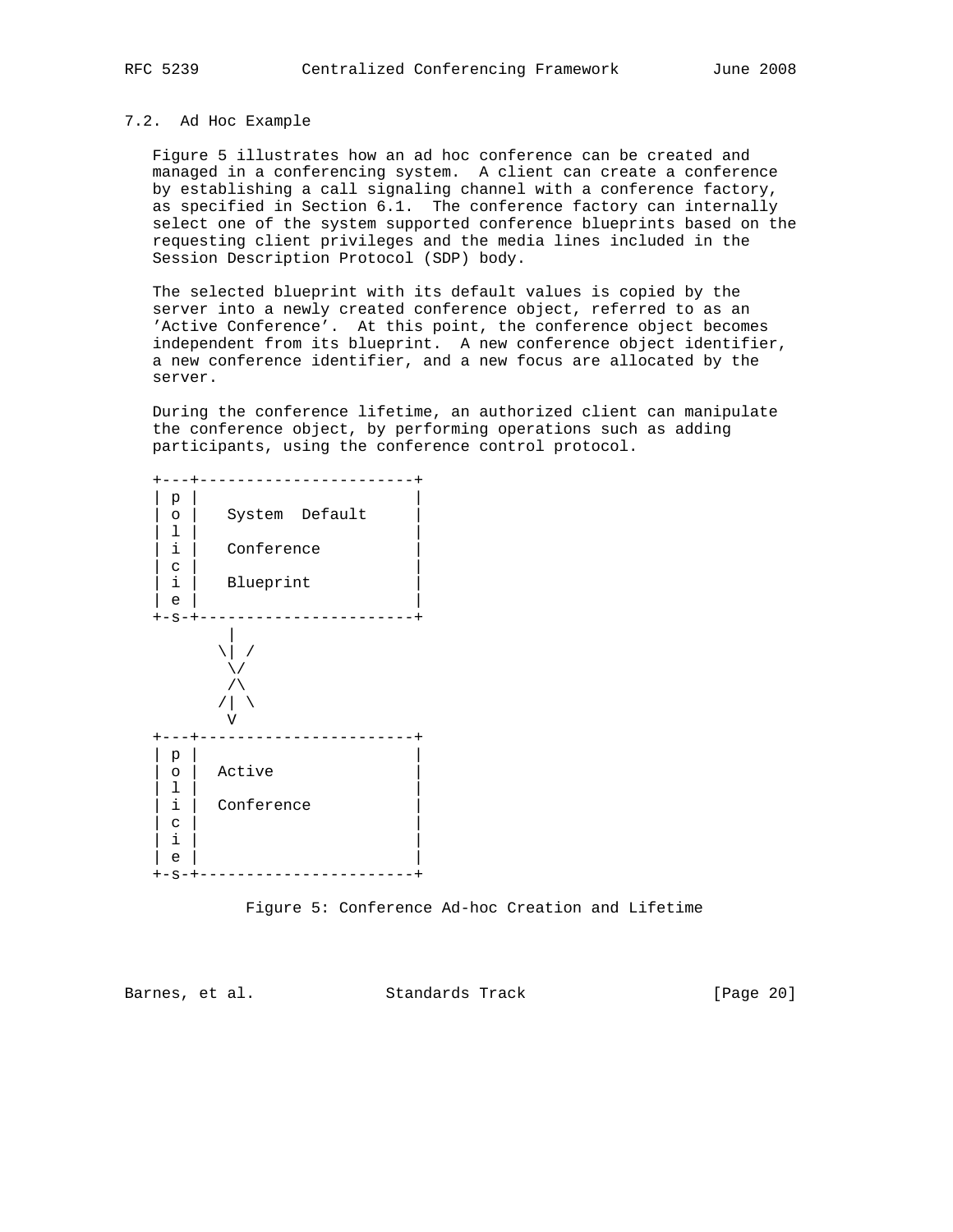# 7.3. Advanced Example

 Figure 6 illustrates how a recurring conference can be specified according to system capabilities, scheduled, reserved, and managed in a conferencing system. A client would first query a conferencing system for its capabilities. This can be done by requesting a list of the conference blueprints the system supports. Each blueprint contains a specific combination of capabilities and limitations of the conference server in terms of supported media types (e.g., audio, video, text, or combinations of these), participant roles, maximum number of participants of each role, availability of floor control, controls available for participants, availability and type of sidebars, the definitions and names of media streams, etc.

 The selected blueprint with its default values is cloned by the client into a newly created conference object, referred to as a conference reservation, that specifies the resources needed from the system for this conference instance. At this point, the conference reservation becomes independent from its blueprint. The client can also change the default values, within the system ranges, and add additional information, such as the list of participants and the conference 'start' time, to the conference reservation.

 At this point, the client can ask the conference server to create new conference reservations by attaching the conference reservation to the request. As a result, the server can allocate the needed resources, create the additional conference objects for the child conference reservations, and allocate the conference object identifiers for all -- the original conference reservation and for each child conference reservation.

 From this point on, any authorized client is able to access and modify each of the conference objects independently. By default, changes to an individual child conference reservation will affect neither the parent conference reservation, from which it was created, nor its siblings.

 On the other hand, some of the conference sub-objects, such as the maximum number of participants and the participants list, can be defined by the system as parent enforceable. As a result, these objects can be modified by accessing the parent conference reservation only. The changes to these objects can be applied automatically to each of the child reservations, subject to local policy.

Barnes, et al. Standards Track [Page 21]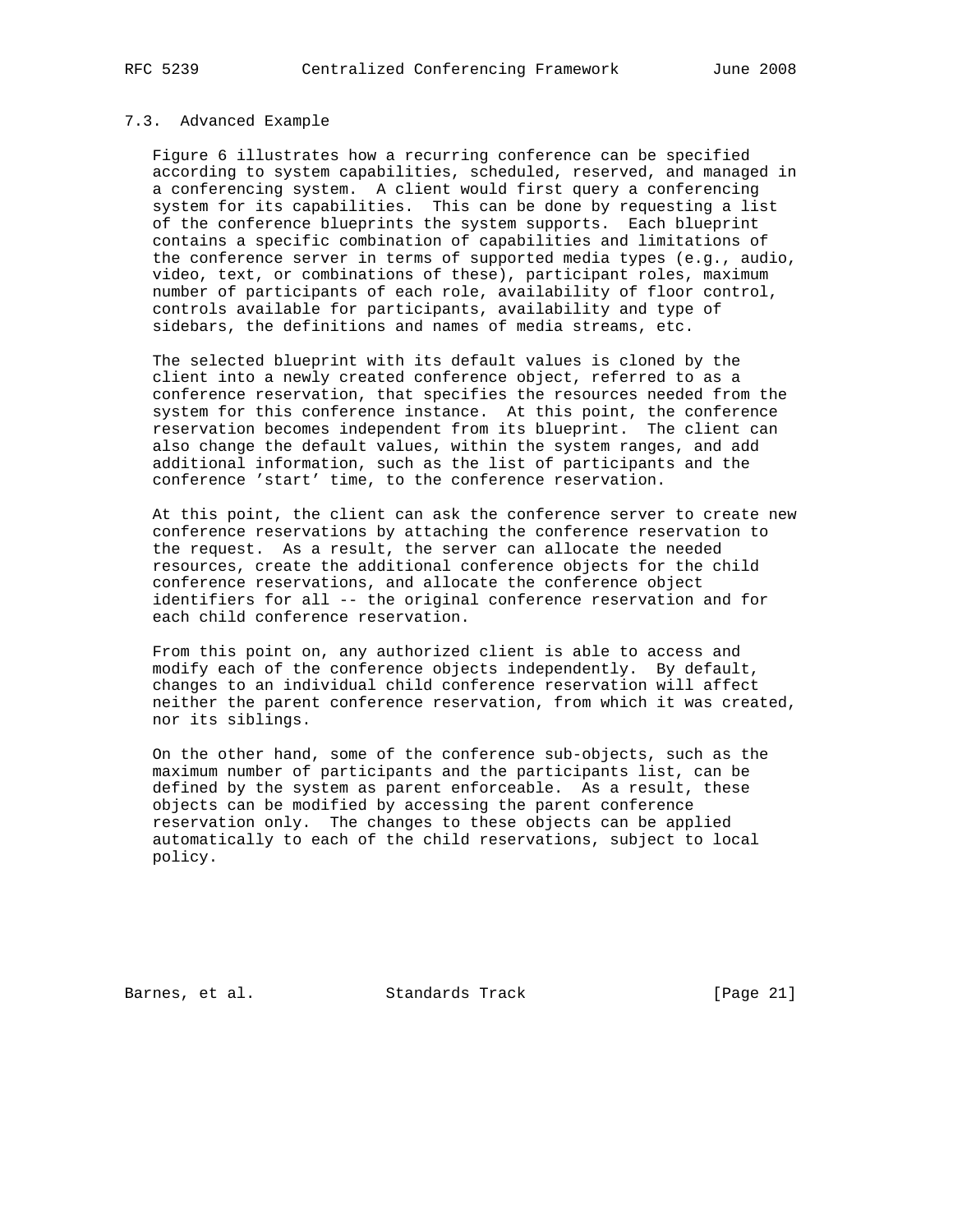

Figure 6: Advanced Conference Definition, Creation, and Lifetime

 When the time comes to schedule the conference reservation, either via the system determination that the 'start' time has been reached or via client invocation, an active conference is cloned based on the conference reservation. As in the ad hoc example, the active conference is independent from the parent, and changes to the conference reservation will not impact the active conference. Any

Barnes, et al. Standards Track [Page 22]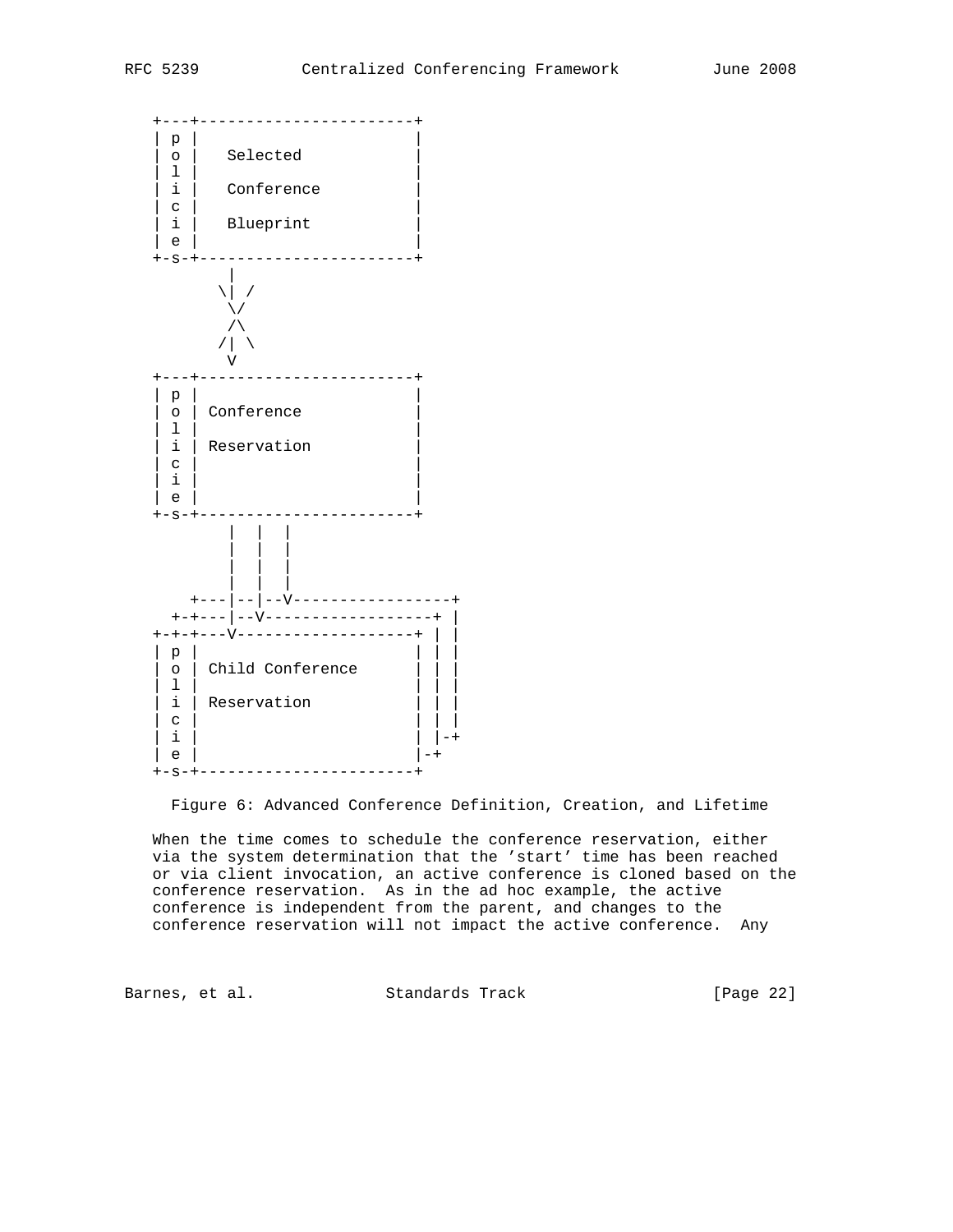desired changes must be targeted towards the active conference. An example of this interaction is shown in Section 9.1.

#### 7.4. Scheduling a Conference

 The capability to schedule conferences forms an important part of the conferencing system solution. An individual conference reservation typically has a specified 'start' and 'end' time, with the times being specified relative to a single specified 'fixed' time (e.g., 'start' =  $09.00$  GMT, 'end'= 'start'+2), subject to system considerations. In most advanced conferencing solutions, it is possible to not only schedule an individual occurrence of a conference reservation, but also schedule a series of related conferences (e.g., a weekly meeting that starts on Thursday at 09.00 GMT).

 To be able to achieve such functionality, a conferencing system needs to be able to appropriately schedule and maintain conference reservations that form part of a recurring conference. The mechanism proposed in this document makes use of the "Internet Calendaring and Scheduling Core Object" specification defined in [RFC2445] in union with the concepts introduced in Section 5 for the purpose of achieving advanced conference scheduling capability.

 Figure 7 illustrates a simplified view of a client interacting with a conferencing system. The client is using the conference control protocol to add a new conference reservation to the conferencing system by interfacing with the conference control server. A CCP request contains a valid conference reservation and reference by value to an "iCal" object that contains scheduling information about the conference (e.g., 'start' time, 'end' time).

Barnes, et al. Standards Track [Page 23]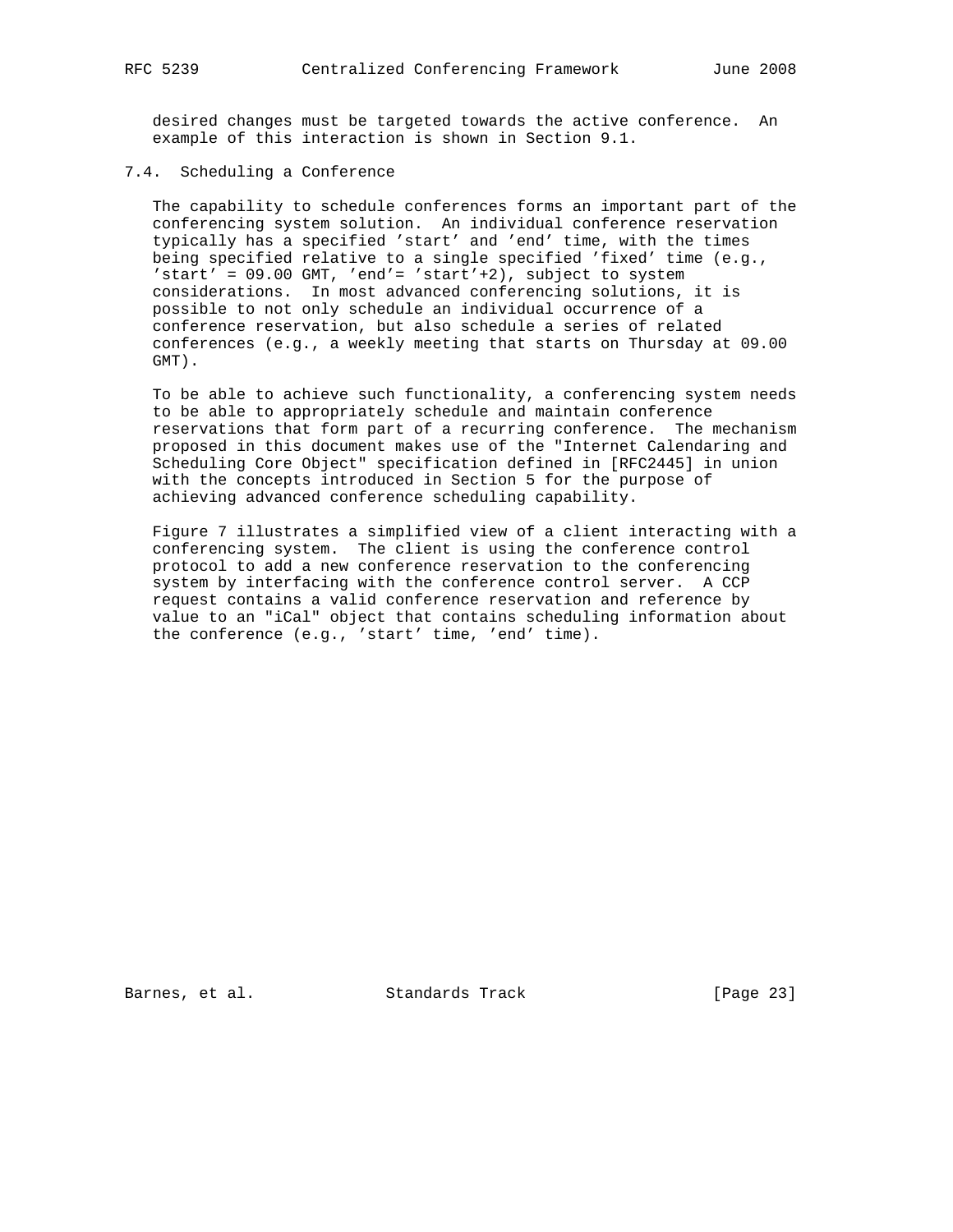

Figure 7: Resource Scheduling

 A CCP request to create a new conference reservation is validated, including the associated iCal object, and the resultant conference reservation is created. The conference reservation is uniquely represented within the conferencing system by a conference object identifier (e.g., xcon:hd87928374), as introduced in Section 6.2.1 and defined in [XCON-COMMON]. This unique URI is returned to the client and can be used to reference the conference reservation, if any future manipulations are required (e.g., alter 'start' time), using a CCP request.

Barnes, et al. Standards Track [Page 24]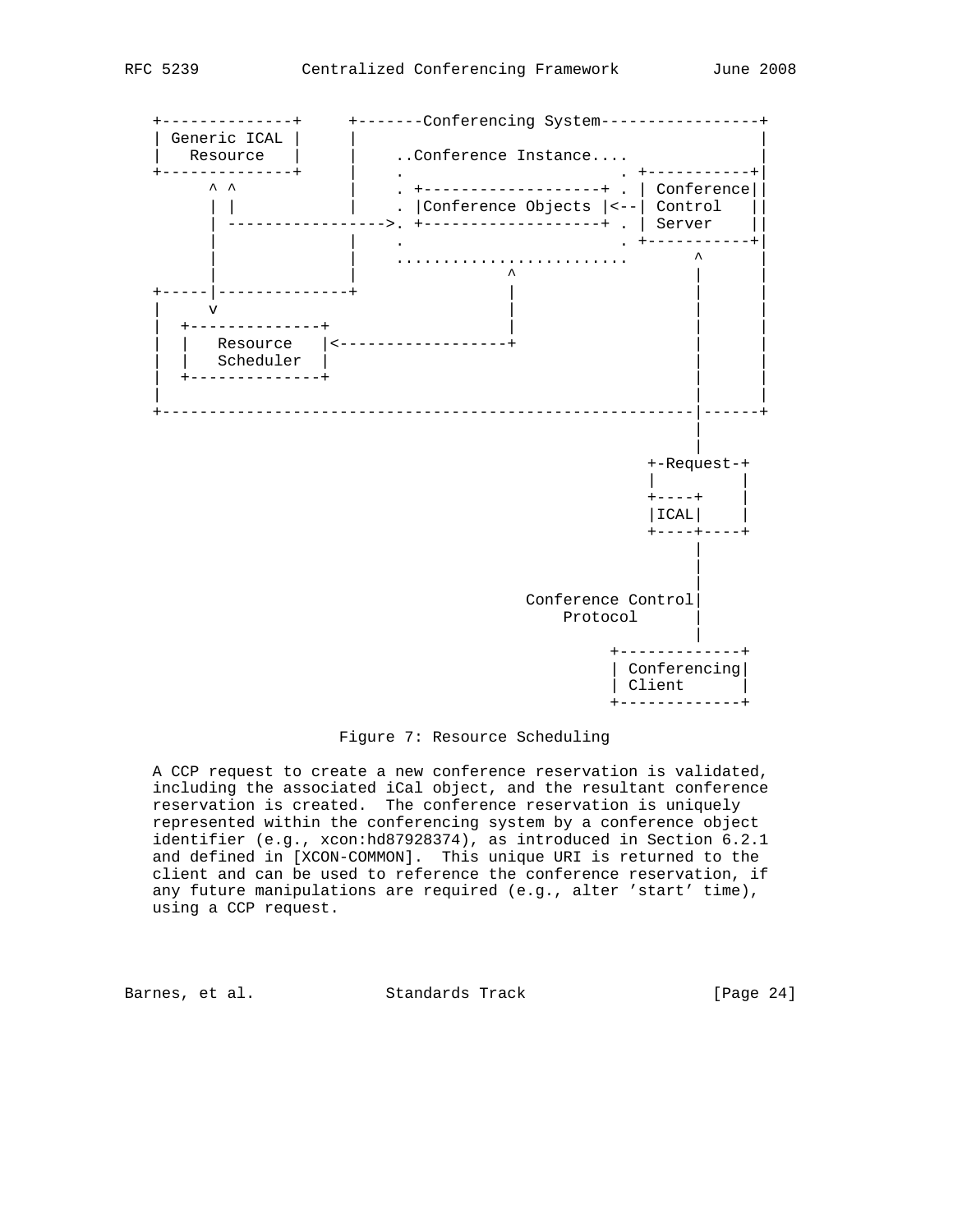The previous example explains how a client creates a basic conference reservation using an iCal reference in association with a conference control protocol. Figure 7 can also be applied when explaining how a series of conferences are scheduled in the system. The description is almost identical with the exception that the iCal definition that is included in a CCP request represents a series of recurring conference instances (e.g., conference 'start' time, 'end' time, occur weekly). The conferencing system will treat this request the same as the first example. The CCP request will be validated, along with the associated iCal object, and the conference reservation is created. The conference reservation and its conference object ID, created for this example, represent the entire series of recurring conference instances rather than a single Conference. If the client uses the conference object ID provided and a CCP request to adjust the conference reservation, every conference instance in the series will be altered. This includes all future occurrences, such as a conference scheduled as an infinite series, subject to the limitations of the available calendaring interface.

 A conferencing system that supports the scheduling of a series of conference instances should also be able to support manipulation within a specific range of the series. A good example is a conference reservation that has been scheduled to occur every Monday at 09.00 GMT. For the next three weeks only, the meeting has been altered to occur at 10.00 GMT in an alternative venue. With Figure 7 in mind, the client will construct a CCP request whose purpose is to modify the existing conference reservation for the recurring conference instance. The client will include the conference object ID provided by the conferencing system to explicitly reference the conference reservation within the conferencing system. A CCP request will contain all the required changes to the conference reservation (e.g., change of venue).

 The conferencing system matches the incoming CCP request to the existing conference reservation but identifies that the associated iCal object only refers to a range of the existing series. The conferencing system creates a child, by cloning the original conference reservation, to represent the altered conference instances within the series. The cloned child object is not independent of the original parent object, thus preventing any potential conflicts in scheduling (e.g., a change to the whole series ''start' time'). The cloned conference reservation, representing the altered series of conference instances, has its own associated conference object ID that is returned to the client using a CCP response. This conference object ID is then used by the client to make any future alterations on the newly defined sub-series. This process can be repeated any number of times as the newly returned conference object ID representing an altered (cloned) series of conference instances, can

Barnes, et al. Standards Track [Page 25]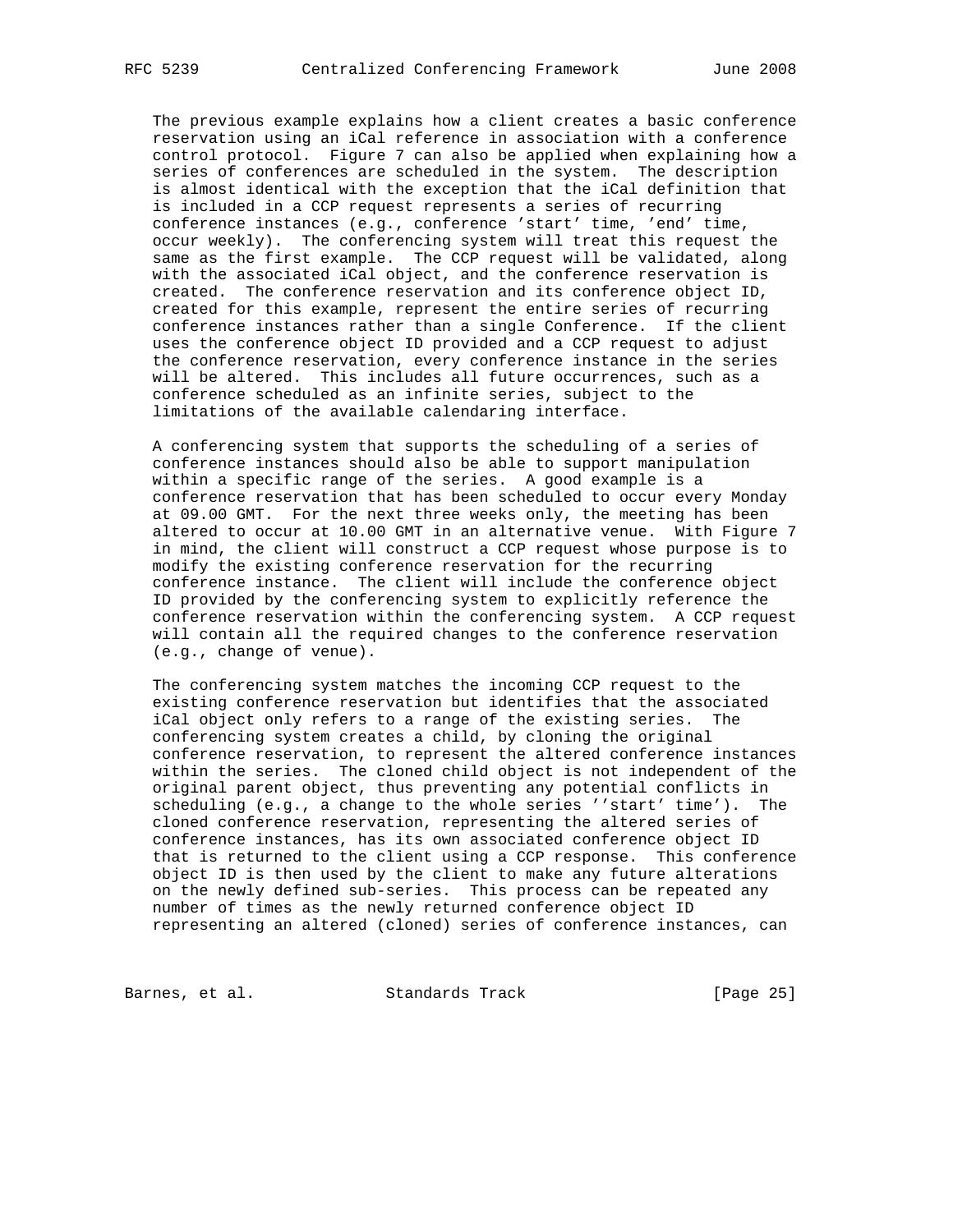itself be manipulated using a CCP request for the newly created conference object ID . This provides a flexible approach to the scheduling of recurring conference instances.

- 8. Conferencing Mechanisms
- 8.1. Call Signaling

 The focus is the central component of the conference. Participants interface with the focus using an appropriate call signaling protocol (CSP). Participants request to establish or join a conference using the CSP. After checking the applicable policies, a focus then either accepts the request, sends a progress indication related to the status of the request (e.g., for a parked call while awaiting moderator approval to join), or rejects that request using the call signaling interface.

 During an active conference, a conference control protocol can be used to affect the conference state. For example, CCP requests to add and delete participants are communicated to the focus and checked against the conference policies. If approved, the participants are added or deleted using the call signaling to/from the focus.

#### 8.2. Notifications

 A conferencing system is responsible for implementing a conference notification service. The conference notification service provides updates about the conference instance state to authorized parties, including participants. A model for notifications using SIP is defined in [RFC3265] with the specifics to support conferencing defined in [RFC4575].

 The conference user identifier and associated role are used by the conferencing system to filter the notifications such that they contain only information that is allowed to be sent to that user.

# 8.3. Conference Control Protocol

 The conference control protocol provides for data manipulation and state retrieval for the centralized conferencing data, represented by the conference object. The details of the conference control protocol are provided in separate documents.

#### 8.4. Floor Control

 A floor control protocol allows an authorized client to manage access to a specific floor and to grant, deny or revoke access of other conference users to that floor. Floor control is not a mandatory

Barnes, et al. Standards Track [Page 26]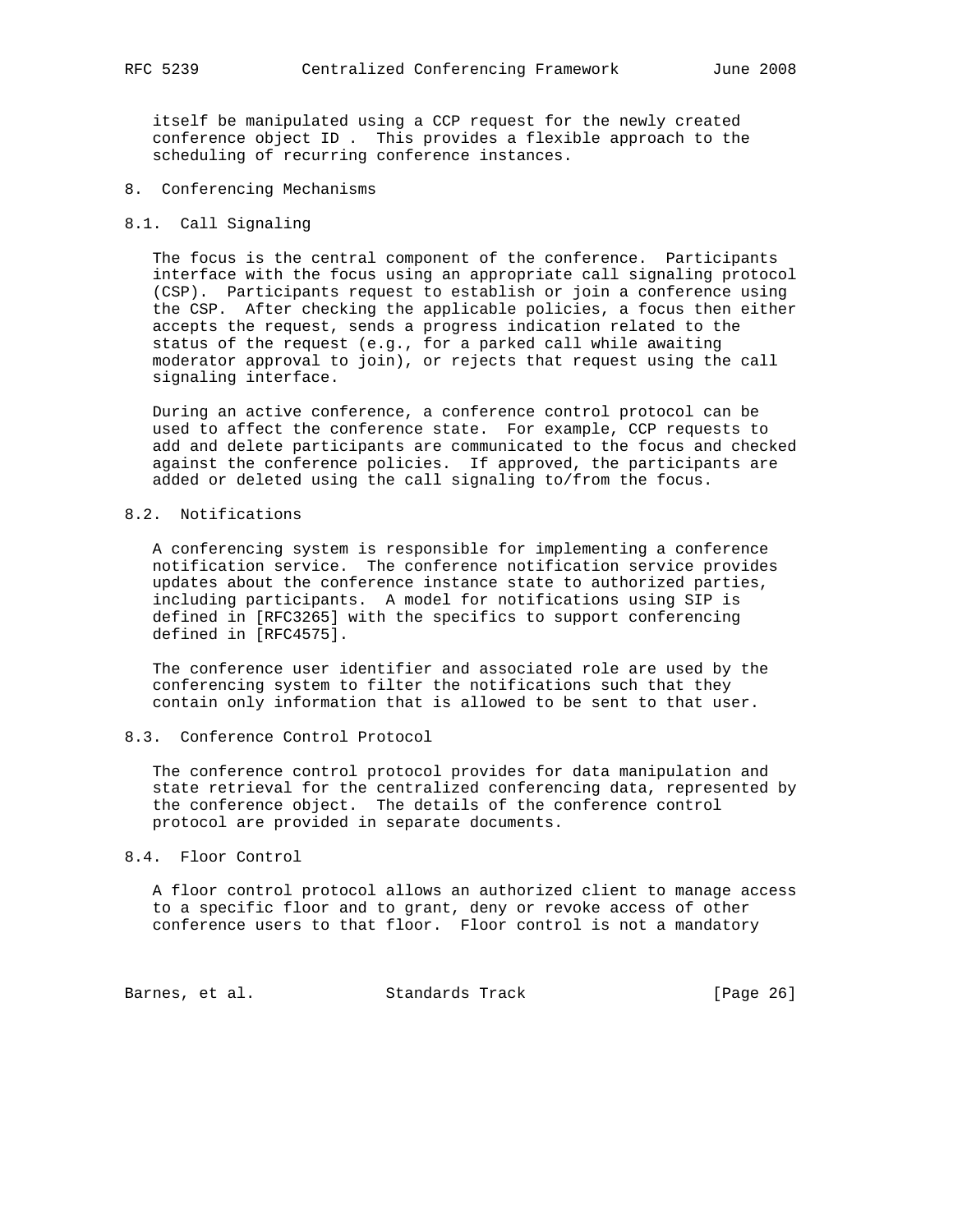mechanism for a conferencing system implementation, but it provides advanced media input control features for conference users. A mechanism for floor control within a conferencing system is defined in the "Binary Floor Control Protocol (BFCP)" specification [RFC4582].

 Within this framework, a client supporting floor control needs to obtain information for connecting to a floor control server to enable it to issue floor requests. This connection information can be retrieved using information provided by mechanisms such as negotiation using the SDP [RFC4566] offer/answer [RFC3264] exchange on the signaling interface with the focus. Section 11.3 provides a discussion of client authentication of a floor control server.

 As well as the client to the floor control server connection information, a client wishing to interact with a floor control server requires access to additional information. This information associates floor control interactions with the appropriate floor instance. Once a connection has been established and authenticated (see [RFC4582] for authentication details), a specific floor control message requires detailed information to uniquely identify a conference, a user, and a floor.

 The conference is uniquely identified by the conference object ID per Section 6.2.1. This conference object ID must be included in all floor control messages. When the SDP model is used as described in [RFC4583], this identifier maps to the 'confid' SDP attribute.

 Each authorized user associated with a conference object is uniquely represented by a conference user ID per Section 6.3. This conference user ID must be included in all floor control messages. When using SDP offer/answer exchange to negotiate a floor control connection with the focus using the call signaling protocol, the unique conference user identifier is contained in the 'userid' SDP attribute, as defined in [RFC4583].

 A media session within a conferencing system can have any number of floors (0 or more) that are represented by the conference identifier. When using SDP offer/answer exchange to negotiate a floor control connection with the focus using the call signaling interface, the unique conference identifier is contained in the 'floorid' SDP attribute, as defined in [RFC4583], e.g., a=floorid:1 m-stream:10 . Each 'floorid' attribute, representing a unique floor, has an 'm-stream' tag containing one or more identifiers. The identifiers represent individual SDP media sessions (as defined using 'm=' from SDP) using the SDP 'Label' attribute, as defined in [RFC4574].

Barnes, et al. Standards Track [Page 27]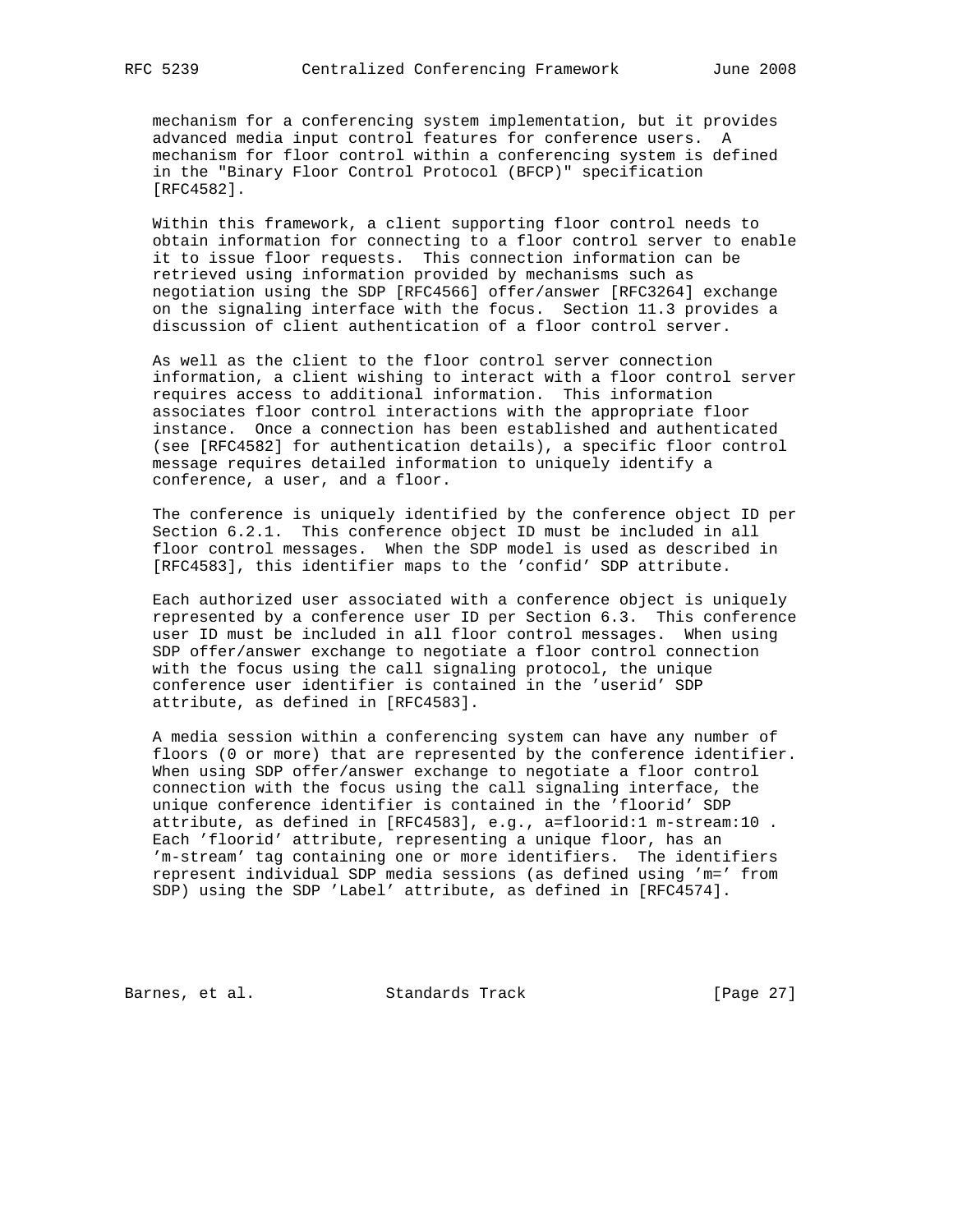## 9. Conferencing Scenario Realizations

 This section addresses how advanced conferencing scenarios, many of which have been described in [RFC4597], are realized using this centralized conferencing framework. The objective of this section is to further illustrate the model, mechanisms, and protocols presented in the previous sections and also serves to validate that the model, mechanisms, and protocols are sufficient to support advanced conferencing scenarios.

 The scenarios provide a high level primitive view of the necessary operations and general logic flow. The details shown in the scenarios are for illustrative purposes only and don't necessarily reflect the actual structure of the conference control protocol messages nor the detailed data, including states, which are defined in separate documents. It should be noted that not all entities impacted by the request are shown in the diagram (e.g., focus), but rather the emphasis is on the new entities introduced by this centralized conferencing framework.

#### 9.1. Conference Creation

 There are different ways to create a conference. A participant can create a conference using call signaling means only, such as SIP detailed in [RFC4579]. For a conferencing client to have more flexibility in defining the characteristics and capabilities of a conference, a conferencing client would implement a conference control protocol client. By using a conference control protocol, the client can determine the capabilities of a conferencing system and its various resources.

 Figure 8 provides an example of one client "Alice" determining the conference blueprints available for a particular conferencing system and creating a conference based on the desired blueprint.

Barnes, et al. Standards Track [Page 28]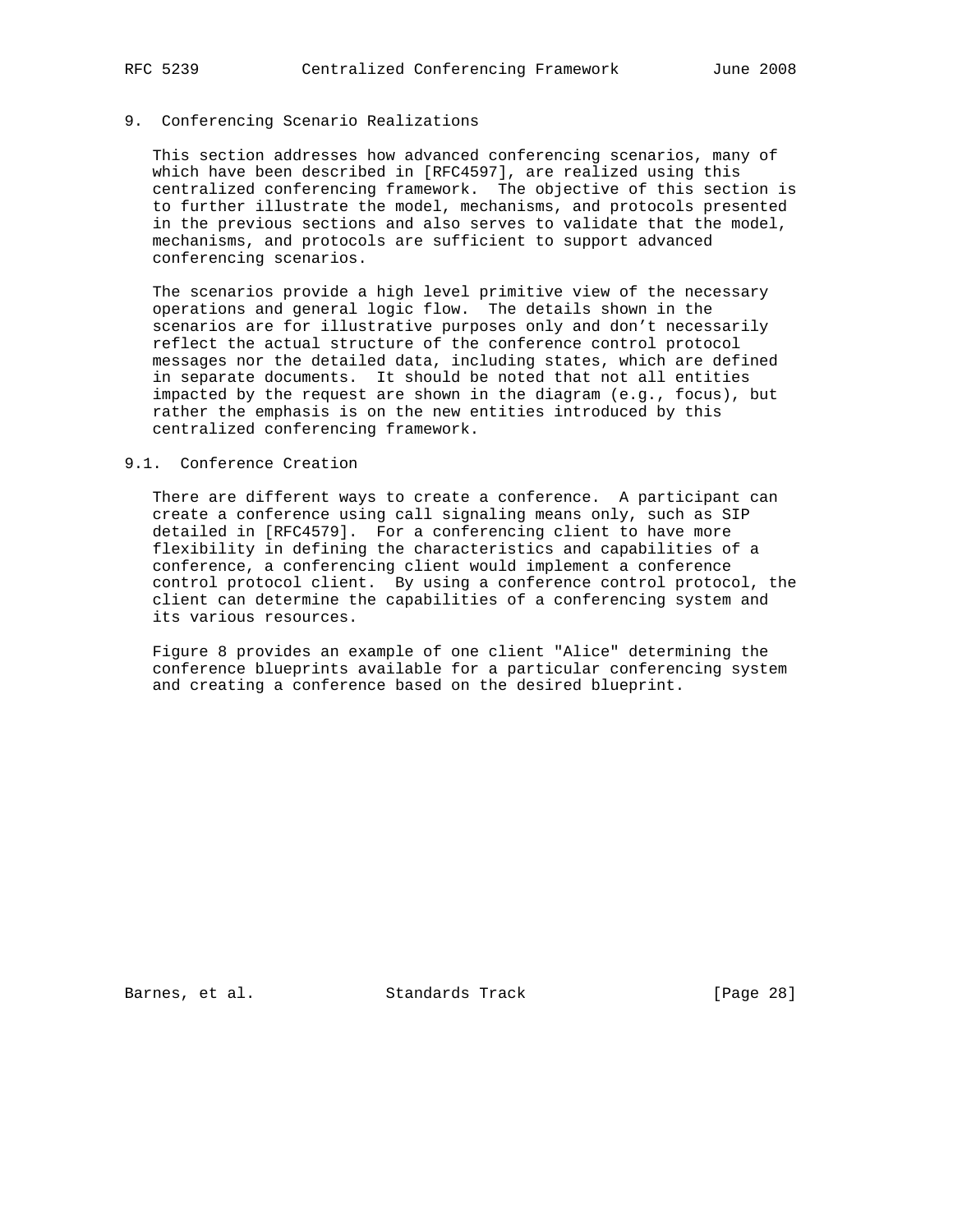

Figure 8: Client Creation of Conference Using Blueprints

 Upon receipt of the conference control protocol request for blueprints, the conferencing system would first authenticate "Alice" (and allocate a conference user identifier, if necessary) and then ensure that "Alice" has the appropriate authority based on system policies to receive any blueprints supported by that system. Any blueprints that "Alice" is authorized to use are returned in a response, along with the conference user ID.

Barnes, et al. Standards Track [Page 29]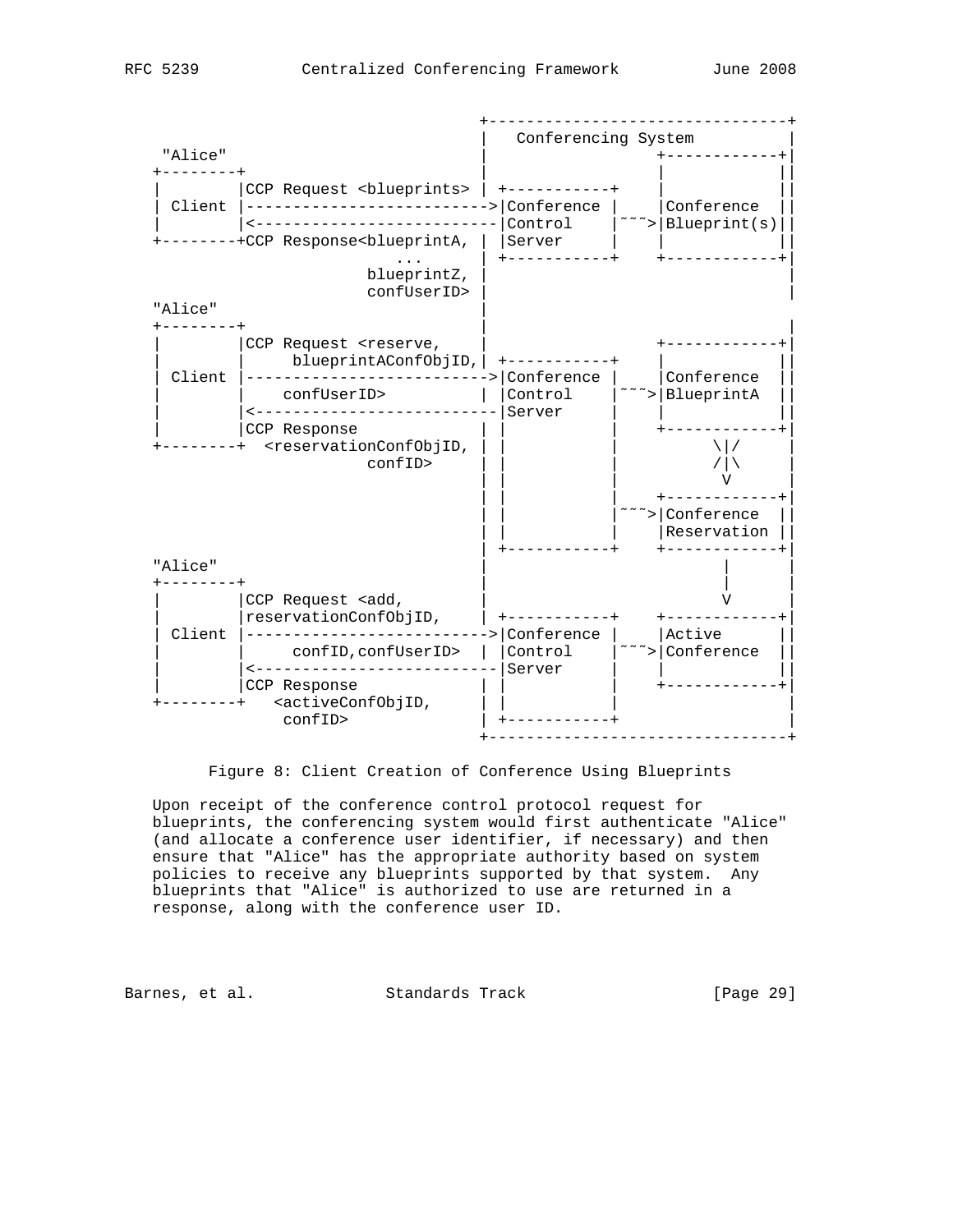Upon receipt of the conference control protocol response containing the blueprints, "Alice" determines which blueprint to use for the conference to be created. "Alice" creates a conference object based on the blueprint (i.e., clones) and modifies applicable fields, such as membership list and 'start' time. "Alice" then sends a request to the conferencing system to create a conference reservation based upon the updated blueprint.

 Upon receipt of the conference control protocol request to "reserve" a conference based upon the blueprint in the request, the conferencing system ensures that the blueprint received is a valid blueprint (i.e., the values of the various field are within range). The conferencing system determines the appropriate read/write access of any users to be added to a conference based on this blueprint (using membership, roles, etc.). The conferencing system uses the received blueprint to clone a conference reservation. The conferencing system also reserves or allocates a conference ID to be used for any subsequent protocol requests from any of the members of the conference. The conferencing system maintains the mapping between this conference ID and the conference object ID associated with the reservation through the conference instance.

 Upon receipt of the conference control protocol response to reserve the conference, "Alice" can now create an active conference using that reservation or create additional reservations based upon the existing reservations. In this example, "Alice" has reserved a meetme conference bridge. Thus, "Alice" provides the conference information, including the necessary conference ID, to desired participants. When the first participant, including "Alice", requests to be added to the conference, an active conference and focus are created. The focus is associated with the conference ID received in the request. Any participants that have the authority to manipulate the conference would receive the conference object identifier of the active conference object in the response.

#### 9.2. Participant Manipulations

 There are different ways to affect a participant state in a conference. A participant can join and leave the conference using call signaling means only, such as SIP. This kind of operation is called "1st party signaling" and does not affect the state of other participants in the conference.

Barnes, et al. Standards Track [Page 30]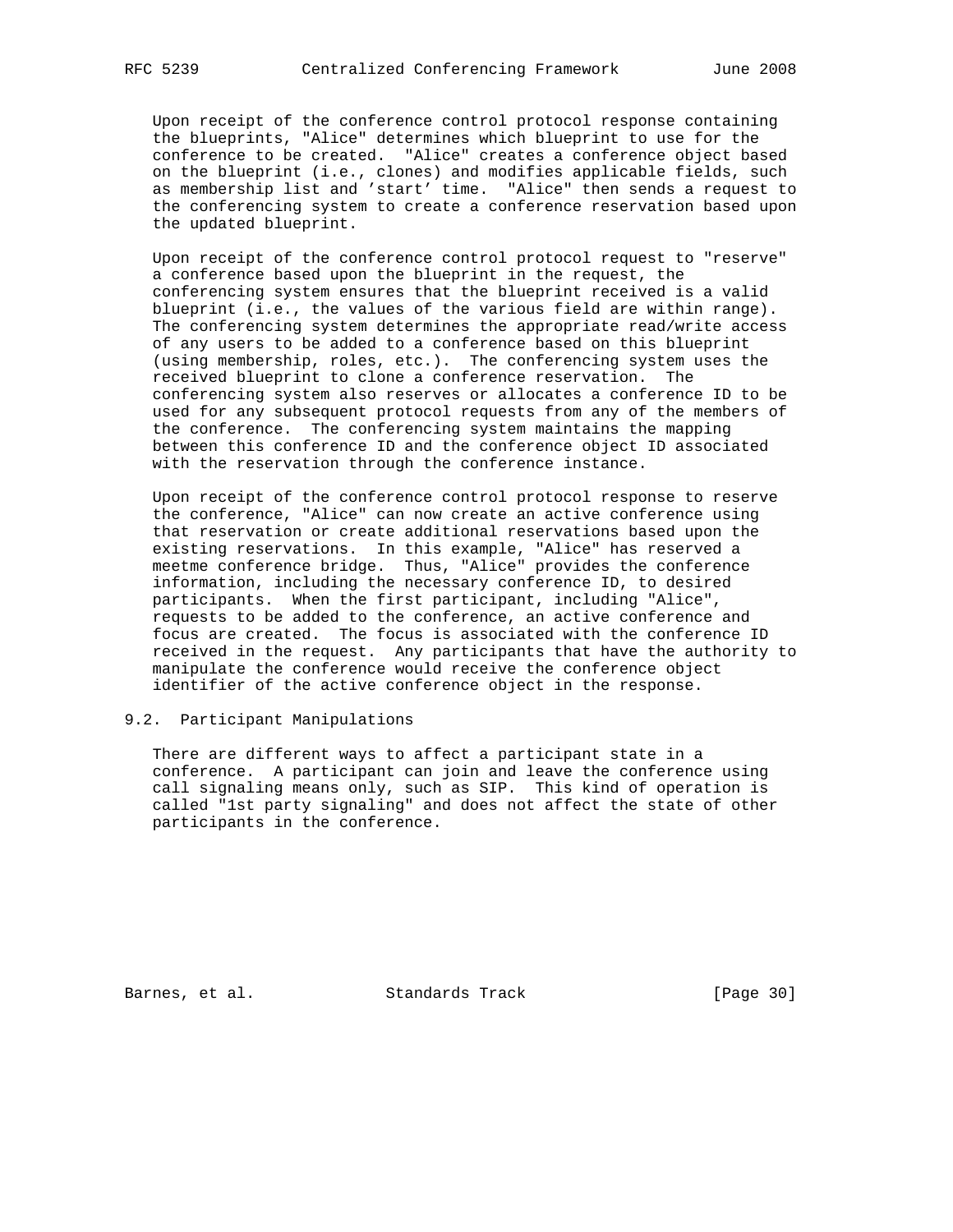Limited operations for controlling other conference participants (a so called "3rd party control") through the focus, using call signaling only, may also be available for some signaling protocols. For example, "Conferencing for SIP User Agents" [RFC4579] shows how SIP with REFER can be used to achieve this functionality.

 In order to perform richer conference control, a user client needs to implement a conference control protocol client. By using a conference control protocol, the client can affect its own state, the state of other participants, and the state of various resources (such as media mixers) that may indirectly affect the state of any of the conference participants.

 Figure 9 provides an example of one client "Alice" impacting the state of another client "Bob". This example assumes an established conference. In this example, "Alice" wants to add "Bob" to the conference.

|         |                                   | Conferencing System |                   |  |  |
|---------|-----------------------------------|---------------------|-------------------|--|--|
| "Alice" |                                   |                     | policies          |  |  |
| Client  | CCP Request <                     | Conference          | Active            |  |  |
|         | Conference Object ID,             | Control             | ~~~>   Conference |  |  |
|         | Add, "Bob" >                      | Server              |                   |  |  |
| "Carol" |                                   |                     | "Alice"           |  |  |
|         | $NOTIFY < "Bob" = "added" >$      |                     |                   |  |  |
|         |                                   | Notification $ 2$   |                   |  |  |
| Client  | $+ - - +$                         | Service             | "Bob"             |  |  |
| Client  | $ NOTIFY < "Bob" = "added" >   +$ |                     |                   |  |  |
| "Bob"   |                                   |                     |                   |  |  |

Figure 9: Client Manipulation of Conference - Add a Party

 Upon receipt of the conference control protocol request to "add" a party ("Bob") in the specific conference as identified by the conference object ID, the conferencing system ensures that "Alice" has the appropriate authority based on the policies associated with that specific conference object to perform the operation. The conferencing system must also determine whether "Bob" is already a user of this conferencing system or whether he is a new user.

Barnes, et al. Standards Track [Page 31]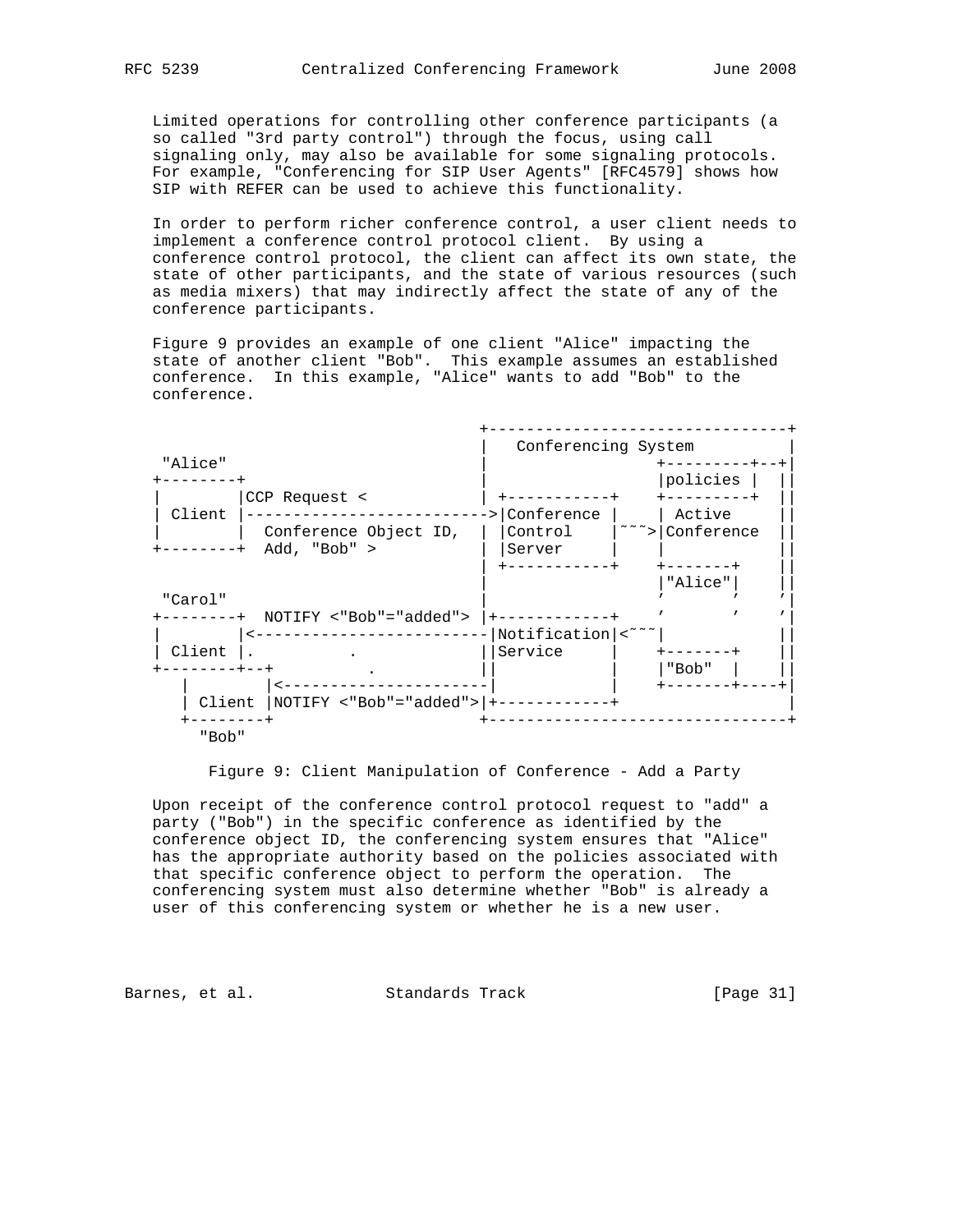If "Bob" is a new user for this conferencing system, a Conference User Identifier is created for Bob. Based upon the addressing information provided for "Bob" by "Alice", the call signaling to add "Bob" to the conference is instigated through the focus.

 Once the call signaling indicates that "Bob" has been successfully added to the specific conference, per updates to the state, and depending upon the policies, other participants (including "Bob") may be notified of the addition of "Bob" to the conference via the conference notification service.

## 9.3. Media Manipulations

 There are different ways to manipulate the media in a conference. A participant can change its own media streams by, for example, sending re-INVITE with new SDP content using SIP only. This kind of operation is called "1st party signaling" and they do not affect the state of other participants in the conference.

 In order to perform richer conference control, a user client needs to implement a conference control protocol client. By using a conference control protocol, the client can manipulate the state of various resources, such as media mixers, which may indirectly affect the state of any of the conference participants.

 Figure 10 provides an example of one client "Alice" impacting the media state of another client "Bob". This example assumes an established conference. In this example, the client, "Alice" whose Role is "moderator" of the conference, wants to mute "Bob" on a medium-size multi-party conference, as his device is not muted (and he's obviously not listening to the call) and background noise in his office environment is disruptive to the conference.

Barnes, et al. Standards Track [Page 32]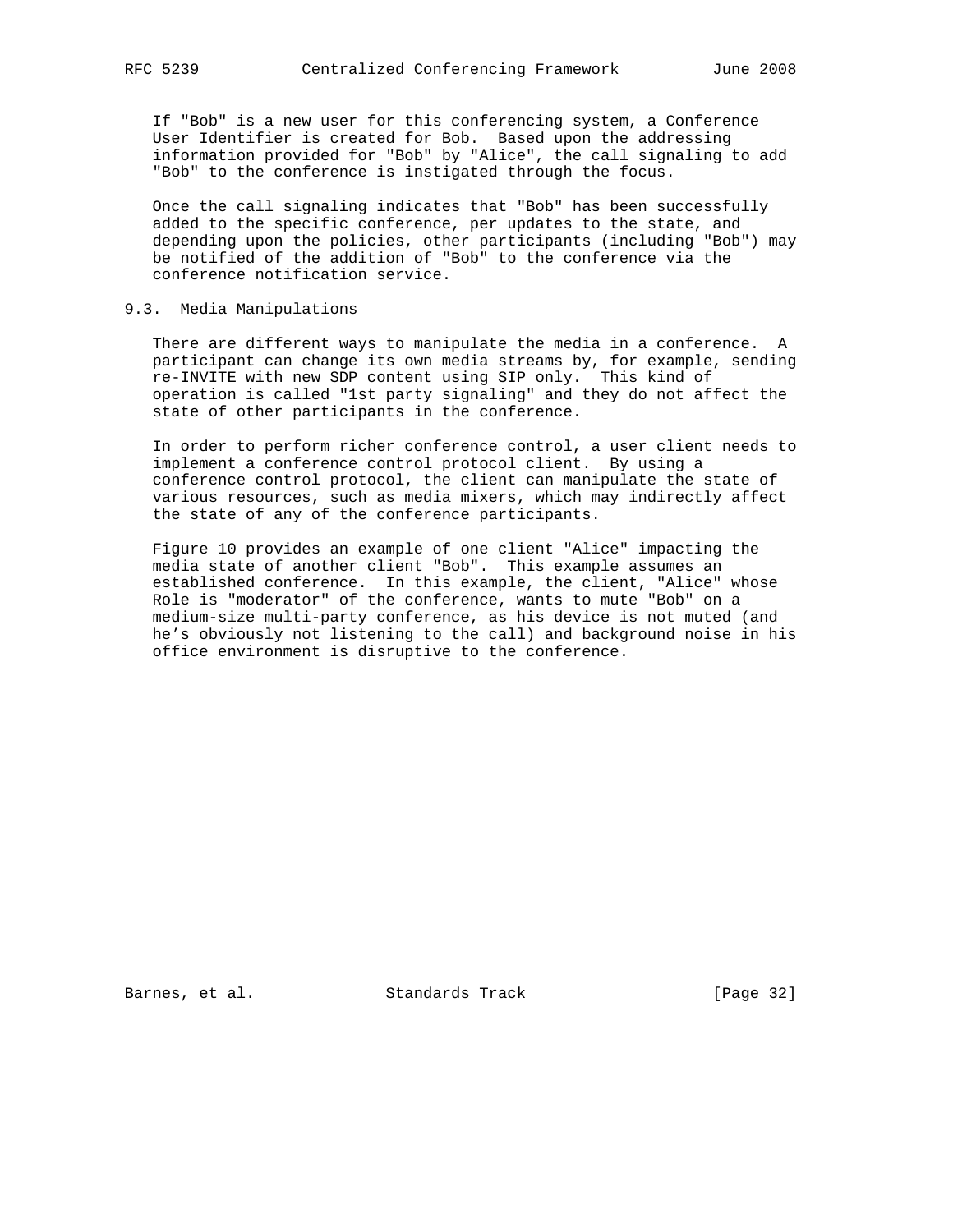+--------------------------------+ Conferencing System "Alice" | +---------+----|<br>|---------+ | policies | | +--------+ | |policies | || | |CCP Request < | +-----------+ +---------+ || | Client |-------------------------->|Conference | |Active || | | Conference Object ID, | |Control |˜˜˜>|Conference || +--------+ Mute, "Bob" > | |Server | | || | +-----------+ +-------+ || | |"Alice"| || "Carol" | ' ' '| +--------+ NOTIFY <"Bob"=mute"> |+------------+ ' ' '| | |<-------------------------|Notification|<˜˜˜| || | Client |. . ||Service | +-------+ || +--------+--+ . || | |"Bob" | || | |<----------------------| | +-------+----+| | Client | NOTIFY <"Bob"=mute">|+------------+ | +--------+ +--------------------------------+ "Bob"

Figure 10: Client Manipulation of Conference - Mute a Party

 Upon receipt of the conference control protocol request to "mute" a party ("Bob") in the specific conference as identified by the conference object ID, the conference server ensures that "Alice" has the appropriate authority based on the policies associated with that specific conference object to perform the operation. "Bob's" status is marked as "recvonly" and the conference object is updated to reflect that "Bob's" media is not to be "mixed" with the conference media.

 Depending upon the policies, other participants (including "Bob") may be notified of this change via the conference notification service.

# 9.4. Sidebar Manipulations

 A sidebar can be viewed as a separate Conference instance that only exists within the context of a parent conference instance. Although viewed as an independent conference instance, it can not exist without a parent. A sidebar is created using the same mechanisms employed for a standard conference, as described in Section 7.1.

 A conference object representing a sidebar is created by cloning the parent associated with the existing conference and updating any information specific to the sidebar. A sidebar conference object is

Barnes, et al. Standards Track [Page 33]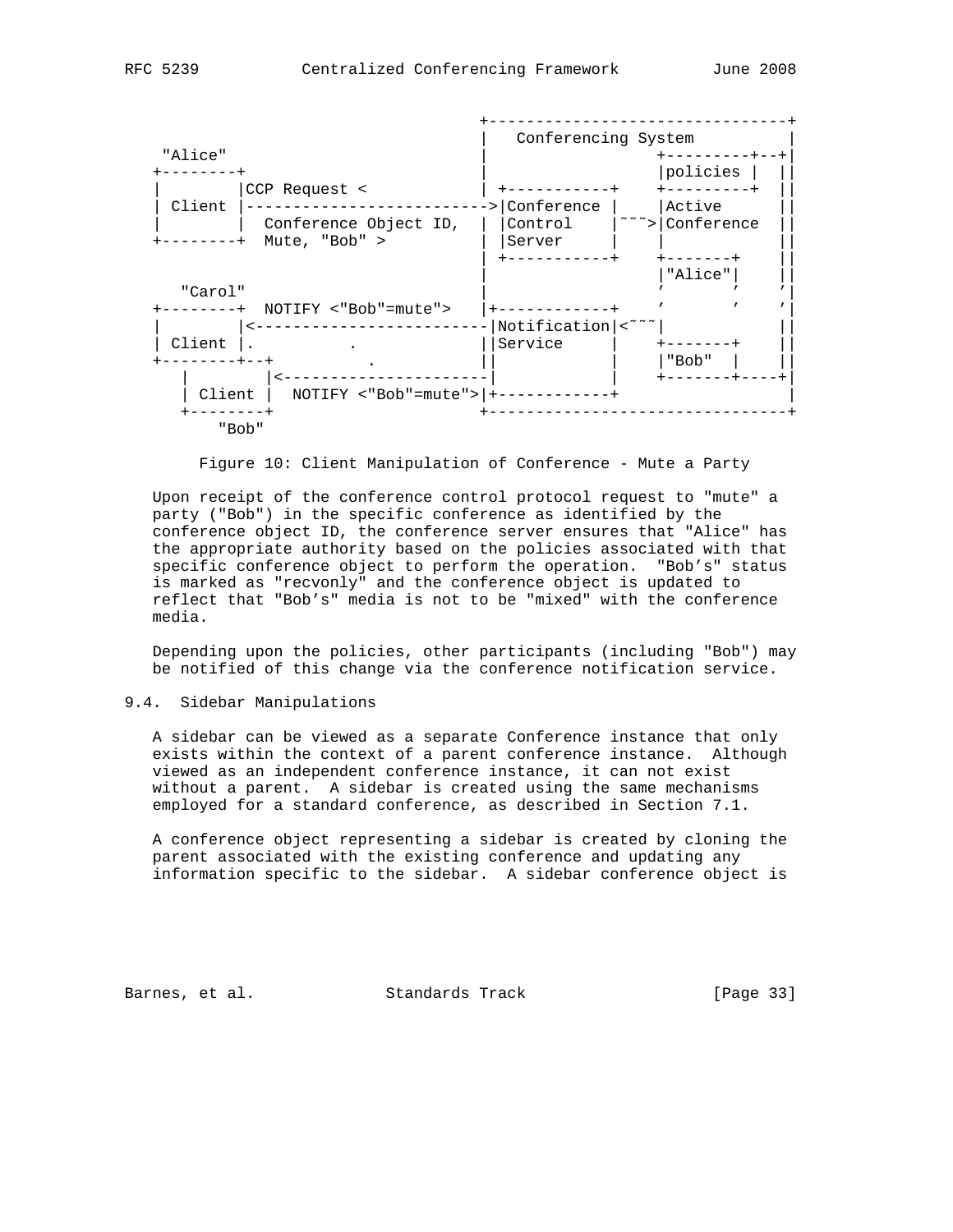implicitly linked to the parent conference object (i.e., it is not an independent object) and is associated with the parent conference object identifier, as shown in Figure 11. A conferencing system manages and enforces the parent and appropriate localized restrictions on the sidebar conference object (e.g., no members from outside the parent conference instance can join, sidebar conference cannot exist if parent conference is terminated, etc.).



Figure 11: Conference Object Mapping

 Figure 11 illustrates the relationship between a conference object and associated sidebar conference objects within a conferencing system. Each sidebar conference object has a unique conference object identifier, as described in Section 6.2.1. The main conference object identifier acts as a top level identifier for associated sidebars.

 A sidebar conference object identifier follows many of the concepts outlined in the cloning tree model described in Section 7.1. A sidebar conference object contains a subset of members from the original conference object. Properties of the sidebar conference object can be manipulated by a Conference Control Protocol using the unique conference object identifier for the sidebar. It is also possible for the top level conference object to enforce policy on the sidebar object (similar to parent enforceable, as discussed in Section 7.1).

Barnes, et al. Standards Track [Page 34]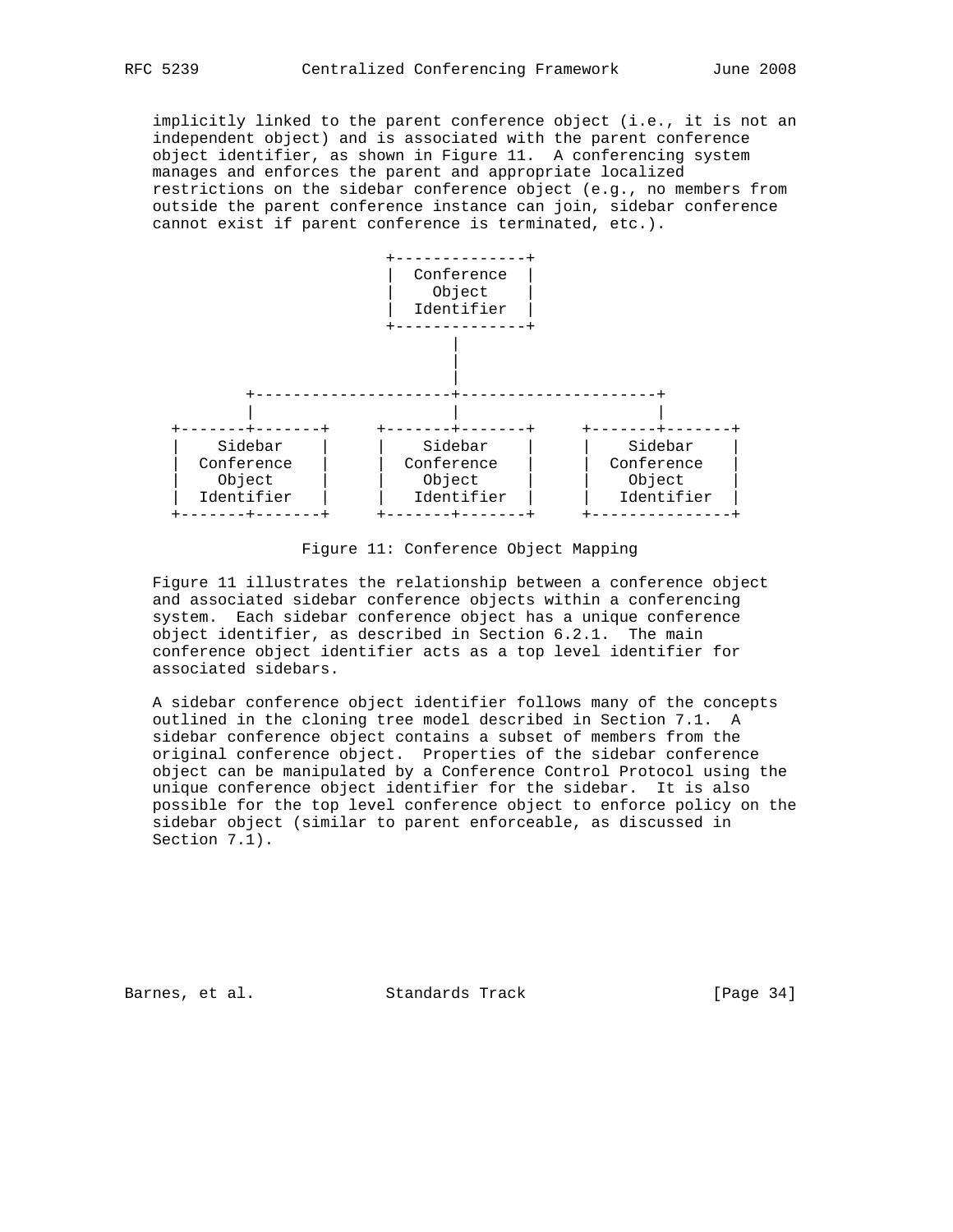# 9.4.1. Internal Sidebar

 Figure 12 provides an example of one client "Alice" involved in active conference with "Bob" and "Carol". "Alice" wants to create a sidebar to have a side discussion with "Bob" while still viewing the video associated with the main conference. Alternatively, the audio from the main conference could be maintained at a reduced volume. "Alice" initiates the sidebar by sending a request to the conferencing system to create a conference reservation based upon the active conference object. "Alice" and "Bob" would remain on the roster of the main conference, such that other participants could be aware of their participation in the main conference, while an internal-sidebar conference is occurring.

Barnes, et al. Standards Track [Page 35]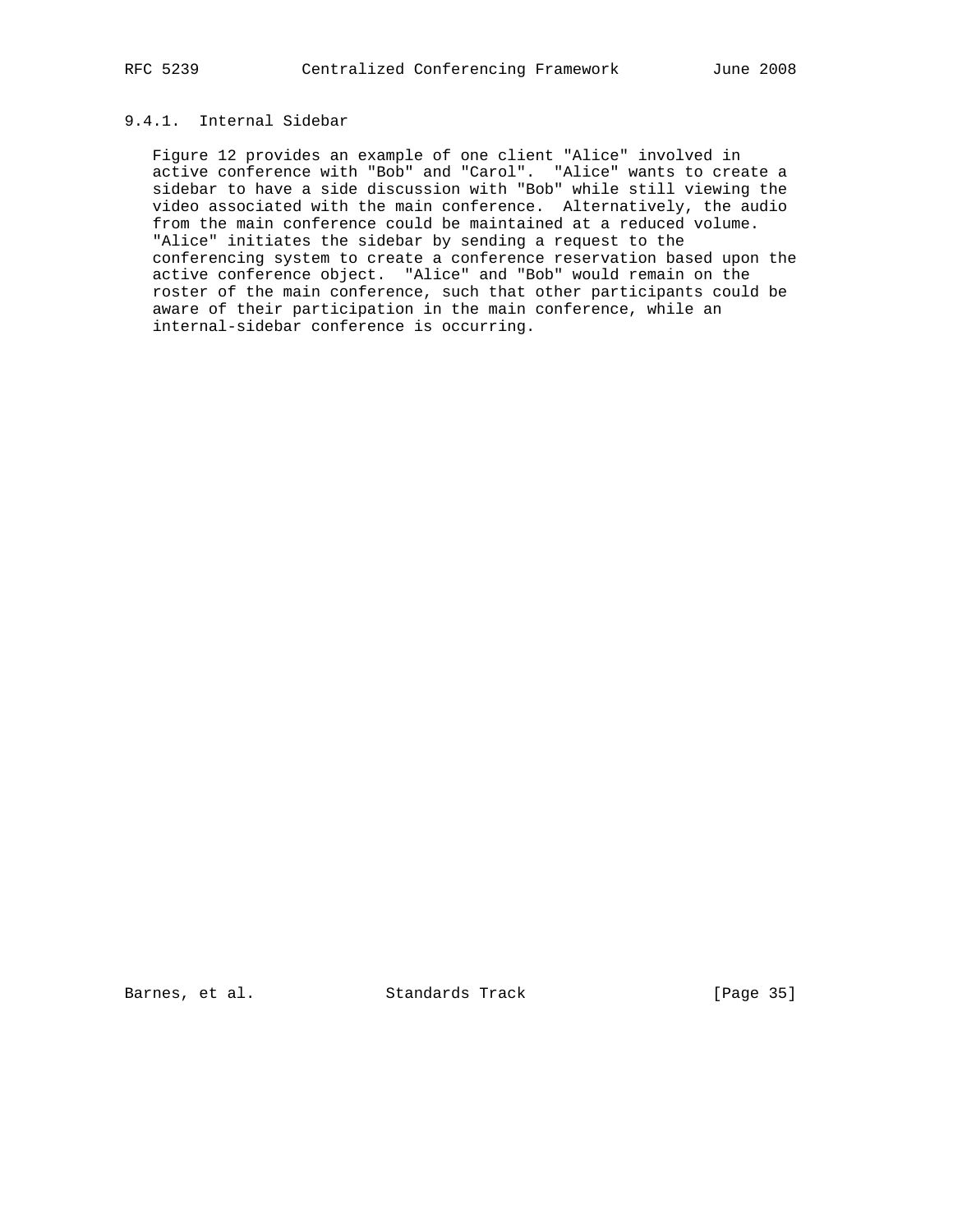

Figure 12: Client Creation of a Sidebar Conference

Barnes, et al. Standards Track [Page 36]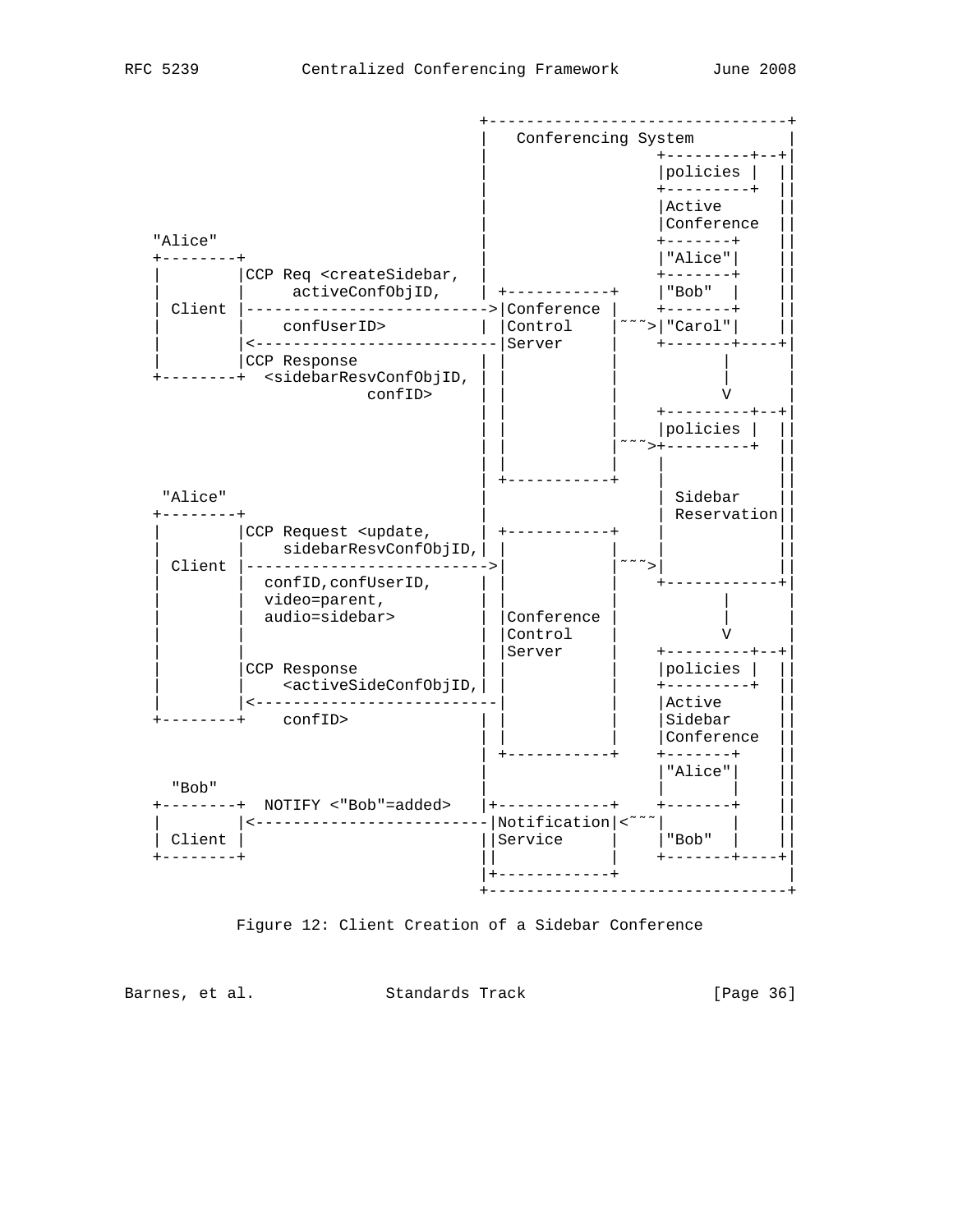Upon receipt of the conference control protocol request to "reserve" a new sidebar conference, based upon the active conference received in the request, the conferencing system uses the received active conference to clone a conference reservation for the sidebar. As discussed previously, the sidebar reservation is NOT independent of the active conference (i.e., parent). The conferencing system also reserves or allocates a conference ID to be used for any subsequent protocol requests from any of the members of the conference. The conferencing system maintains the mapping between this conference ID and the conference object ID associated with the sidebar reservation through the conference instance.

 Upon receipt of the conference control protocol response to reserve the conference, "Alice" can now create an active conference using that reservation or create additional reservations based upon the existing reservations. In this example, "Alice" wants only "Bob" to be involved in the sidebar, thus she manipulates the membership. "Alice" also only wants the video from the original conference and wants the audio to be restricted to the participants in the sidebar. Alternatively, "Alice" could manipulate the media values to receive the audio from the main conference at a reduced volume. "Alice" sends a conference control protocol request to update the information in the reservation and to create an active conference.

 Upon receipt of the conference control protocol request to update the reservation and to create an active conference for the sidebar, as identified by the conference object ID, the conferencing system ensures that "Alice" has the appropriate authority based on the policies associated with that specific conference object to perform the operation. The conferencing system must also validate the updated information in the reservation, ensuring that a member like "Bob" is already a user of this conferencing system.

 Depending upon the policies, the initiator of the request (i.e., "Alice") and the participants in the sidebar (i.e., "Bob") may be notified of his addition to the sidebar via the conference notification service.

# 9.4.2. External Sidebar

 Figure 13 provides an example of one client "Alice" involved in an active conference with "Bob", "Carol", "David", and "Ethel". "Alice" gets an important text message via a whisper from "Bob" that a critical customer needs to talk to "Alice", "Bob", and "Ethel". "Alice" creates a sidebar to have a side discussion with the customer "Fred" including the participants in the current conference with the

Barnes, et al. Standards Track [Page 37]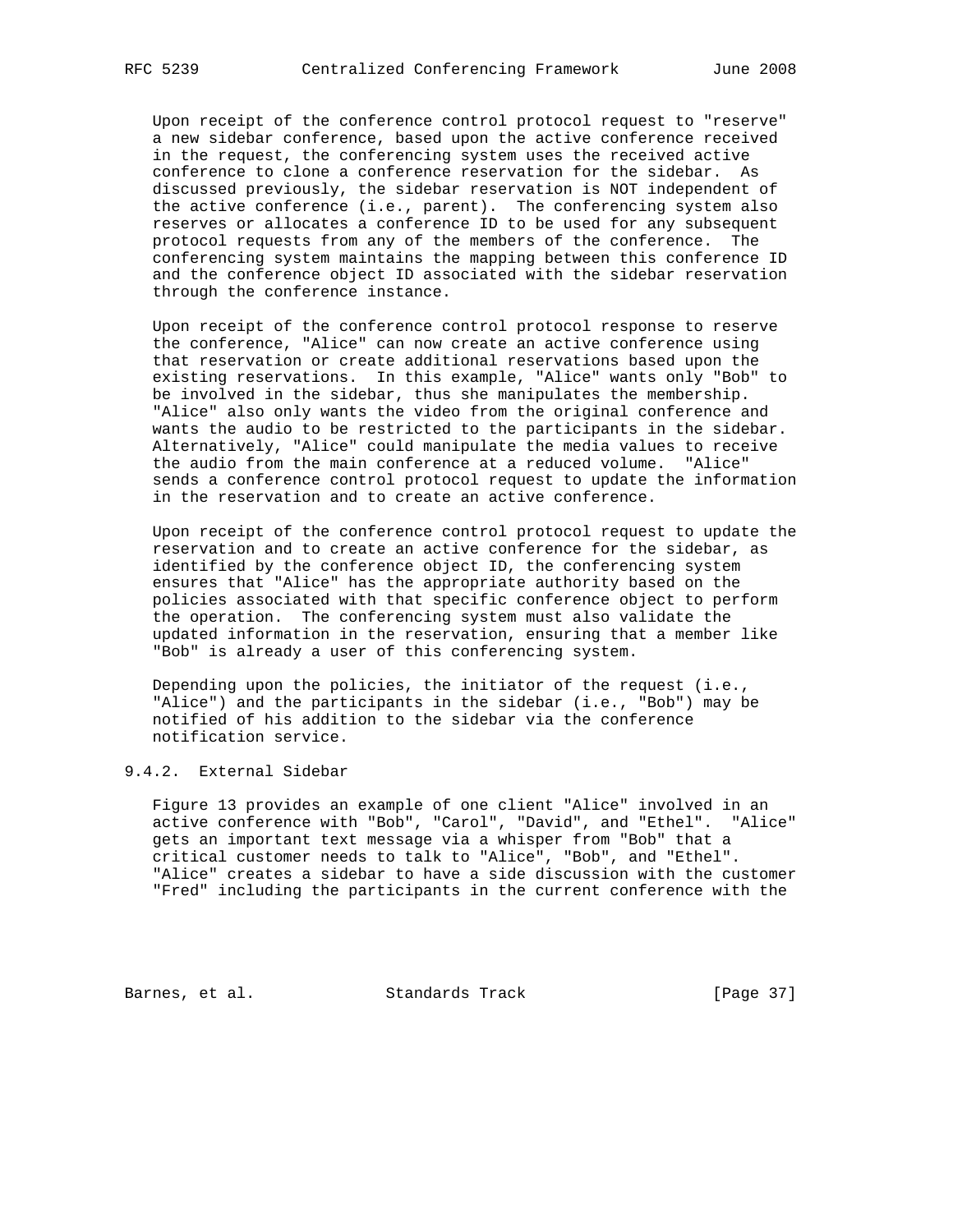exception of "Carol" and "David", who remain in the active conference. "Alice" initiates the sidebar by sending a request to the conferencing system to create a conference reservation based upon the active conference object. "Alice", "Bob", and "Ethel" would remain on the roster of the main conference in a hold state. Whether or not the hold state of these participants is visible to other participants depends upon the individual and local policy.



Barnes, et al. Standards Track [Page 38]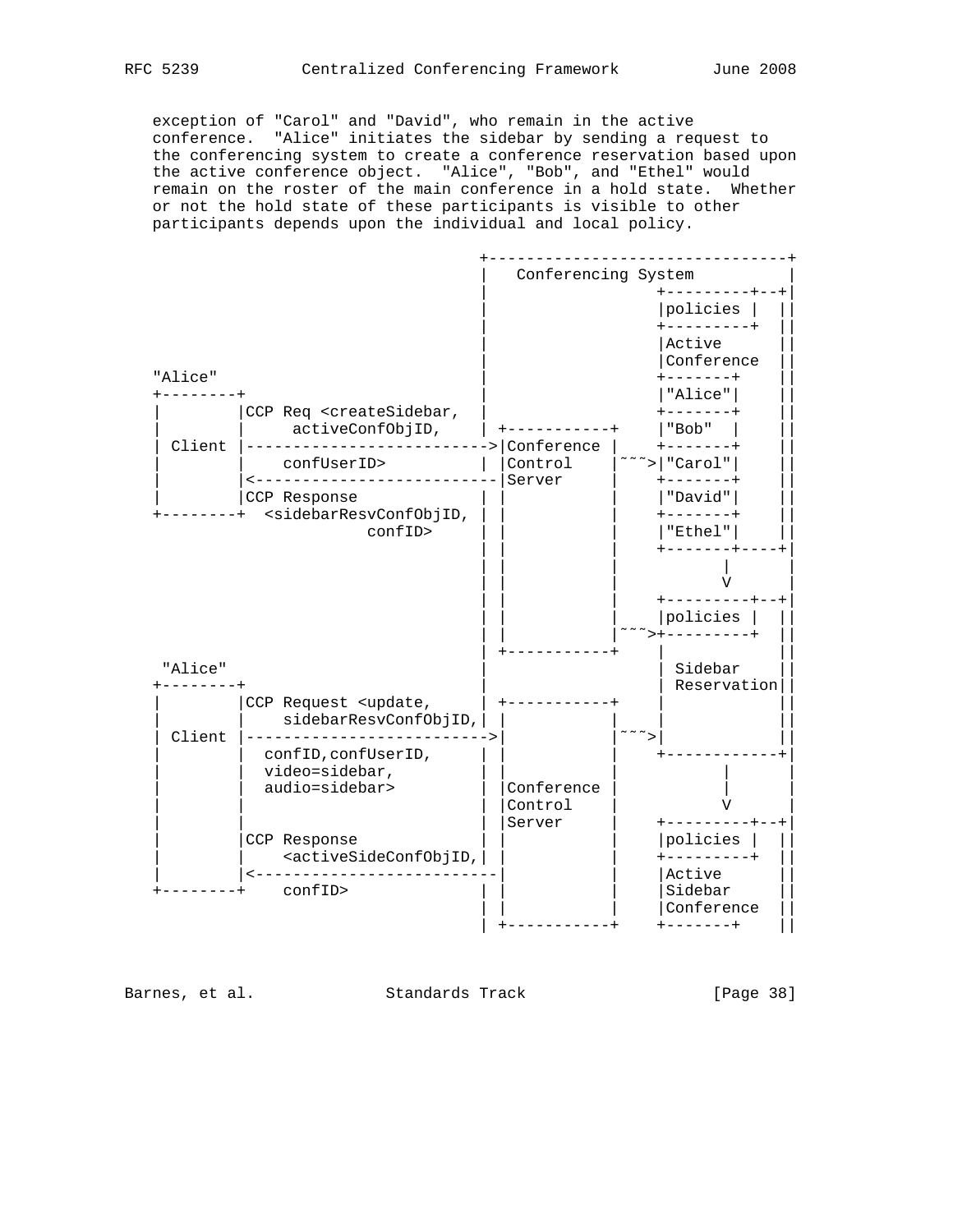| "Bob"                   |                                |                                              | "Alice"   |
|-------------------------|--------------------------------|----------------------------------------------|-----------|
|                         | NOTIFY <"Bob"=added,           |                                              | "Bob"     |
| Client<br>- - - - - - + | "Ethel"=added,                 | Notification $ 2$ +-------<br><i>Service</i> | l "Ethel" |
| "Ethel"                 | "Fred"=added, $>$              |                                              | l"Fred"   |
| -------+                | NOTIFY <"Bob"=added,           |                                              | ------+   |
| Client                  | "Ethel"=added, "Fred"=added, > |                                              |           |

#### Figure 13: Client Creation of an External Sidebar

 Upon receipt of the conference control protocol request to "reserve" a new sidebar conference, based upon the active conference received in the request, the conferencing system uses the received active conference to clone a conference reservation for the sidebar. As discussed previously, the sidebar reservation is NOT independent of the active conference (i.e., parent). The conferencing system also reserves or allocates a conference ID to be used for any subsequent protocol requests from any of the members of the conference. The conferencing system maintains the mapping between this conference ID and the conference object ID associated with the sidebar reservation through the conference instance.

 Upon receipt of the conference control protocol response to reserve the conference, "Alice" can now create an active conference using that reservation or create additional reservations based upon the existing reservations. In this example, "Alice" wants only "Bob" and "Ethel", along with the new participant "Fred" to be involved in the sidebar; thus, she manipulates the membership. "Alice" sets the media such that the participants in the sidebar don't receive any media from the main conference. "Alice" sends a conference control protocol request to update the information in the reservation and to create an active conference.

 Upon receipt of the conference control protocol request to update the reservation and to create an active conference for the sidebar, as identified by the conference object ID, the conferencing system ensures that "Alice" has the appropriate authority based on the policies associated with that specific conference object to perform the operation. The conferencing system must also validate the updated information in the reservation, ensuring whether members like "Fred" are already a user of this conferencing system or whether he

Barnes, et al. Standards Track [Page 39]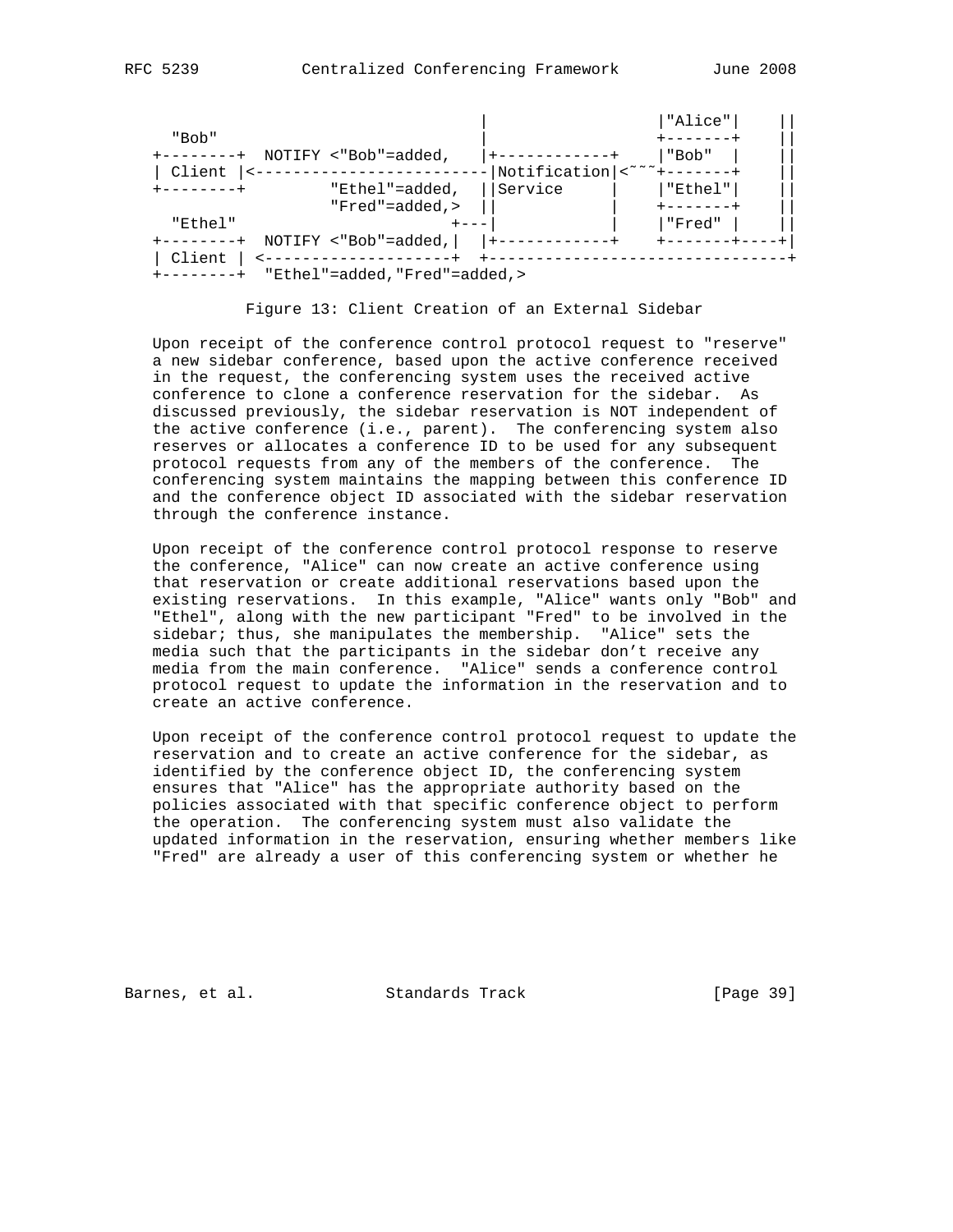is a new user. Since "Fred" is a new user for this conferencing system, a conference user identifier is created for "Fred". Based upon the addressing information provided for "Fred" by "Alice", the call signaling to add "Fred" to the conference is instigated through the focus.

 Depending upon the policies, the initiator of the request (i.e., "Alice") and the participants in the sidebar (i.e., "Bob" and "Ethel") may be notified of his addition to the sidebar via the conference notification service.

#### 9.5. Floor Control Using Sidebars

 Floor control with sidebars can be used to realize conferencing scenarios such as an analyst briefing. In this scenario, the conference call has a panel of speakers who are allowed to talk in the main conference. The other participants are the analysts, who are not allowed to speak unless they have the floor. To request access to the floor, they have to join a new sidebar with the moderator and ask their question. The moderator can also whisper to each analyst what their status/position in the floor control queue, similar to the example in Figure 15.

 Figure 14 provides an example of the configuration involved for this type of conference. As in the previous sidebar examples, there is the main conference along with a sidebar. "Alice" and "Bob" are the main participants in the conference, with "A1", "A2", and "A3" representing the analysts. The sidebar remains active throughout the conference, with the moderator, "Carol", serving as the chair. As discussed previously, the sidebar conference is NOT independent of the active conference (i.e., parent). The analysts are provided the conference object ID associated with the active sidebar when they join the main conference. The conferencing system also allocates a conference ID to be used for any subsequent manipulations of the sidebar conference. The conferencing system maintains the mapping between this conference ID and the conference object ID associated with the active sidebar conference through the conference instance. The analysts are permanently muted while in the main conference. The analysts are moved to the sidebar when they wish to speak. Only one analyst is given the floor at a given time. All participants in the main conference receive audio from the sidebar conference, as well as audio provided by the panelists in the main conference.

Barnes, et al. Standards Track [Page 40]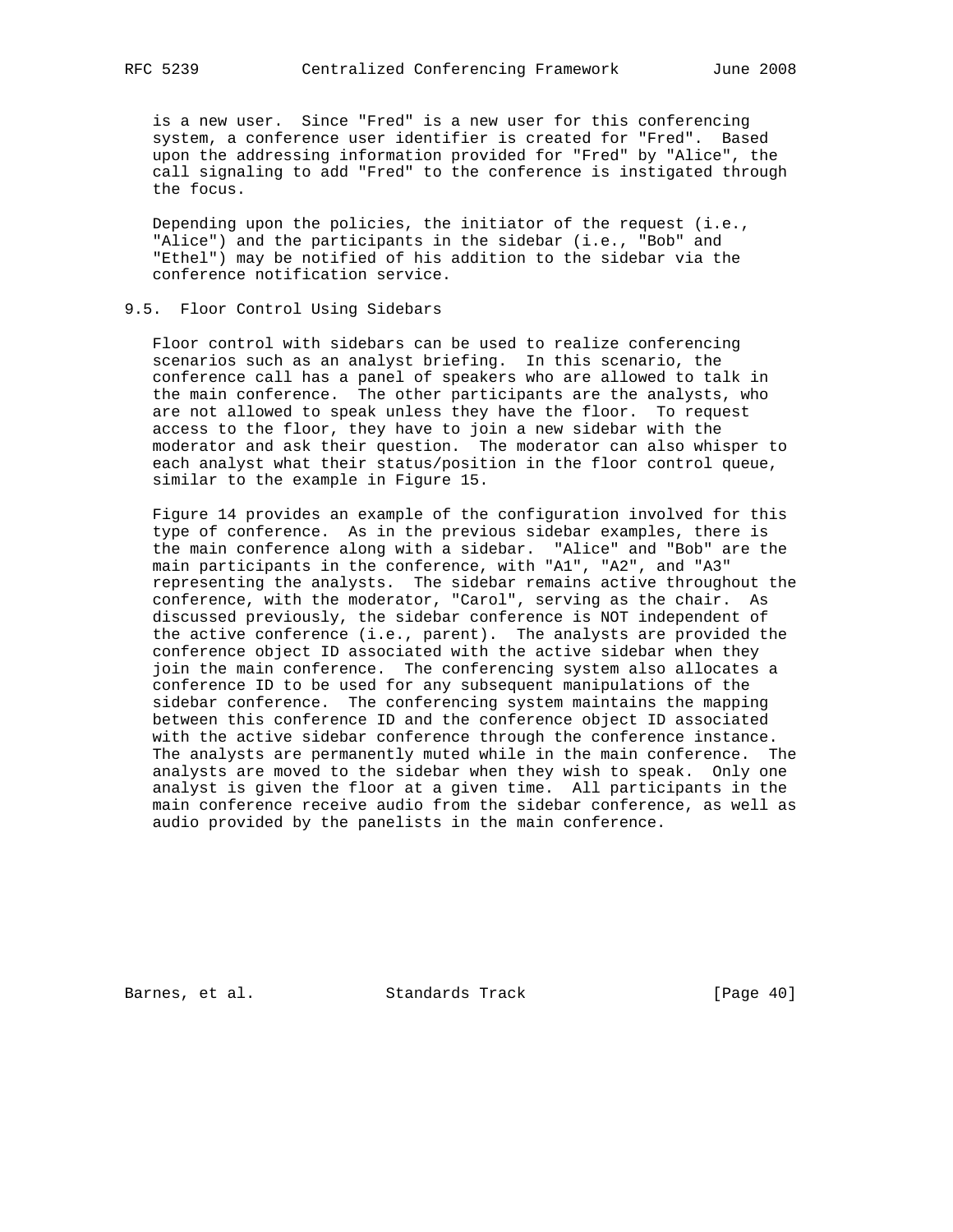

Figure 14: Floor Control with Sidebars

Barnes, et al. Standards Track [Page 41]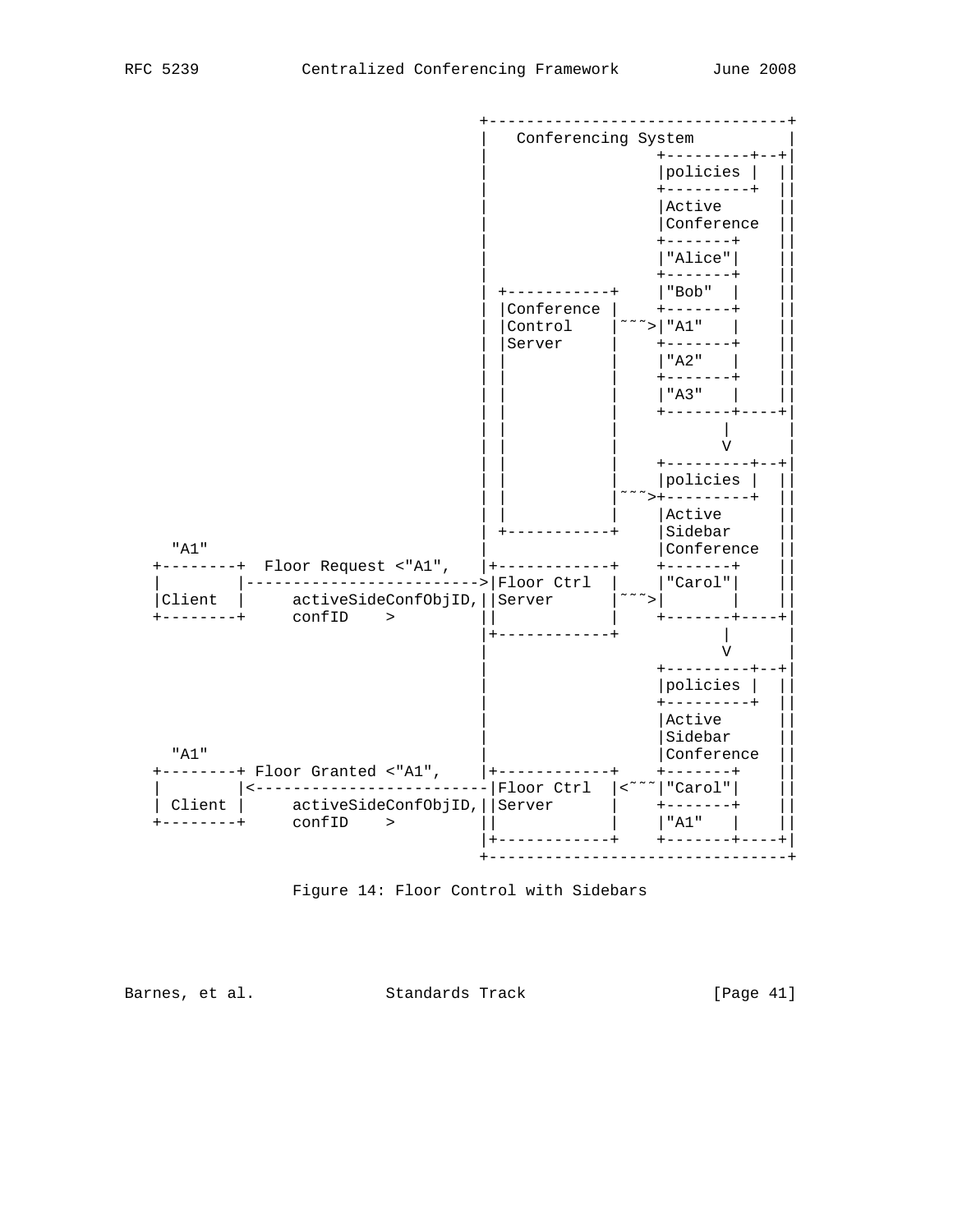When "A1" wishes to ask a question, he sends a Floor Request message to the floor control server. Upon receipt of the request, the floor control server notifies the moderator, "Carol" of the active sidebar conference, who's serving as the floor chair. Note, that this signaling flow is not shown in the diagram. Since no other analysts have yet requested the floor, "Carol" indicates to the floor control server that "A1" may be granted the floor.

## 9.6. Whispering or Private Messages

 The case of private messages can be handled as a sidebar with just two participants, similar to the example in Section 9.4.1, but rather than using audio within the sidebar, "Alice" could add an additional text based media stream to the sidebar. The other context, referred to as whisper, in this document refers to situations involving one time media targeted to specific user(s). An example of a whisper would be an announcement injected only to the conference chair or to a new participant joining a conference.

 Figure 15 provides an example of one user "Alice" who's chairing a fixed length conference with "Bob" and "Carol". The configuration is such that only the chair is providing a warning when there are only 10 minutes left in the conference. At that time, "Alice" is moved into a sidebar created by the conferencing system and only "Alice" receives the announcement.

Barnes, et al. Standards Track [Page 42]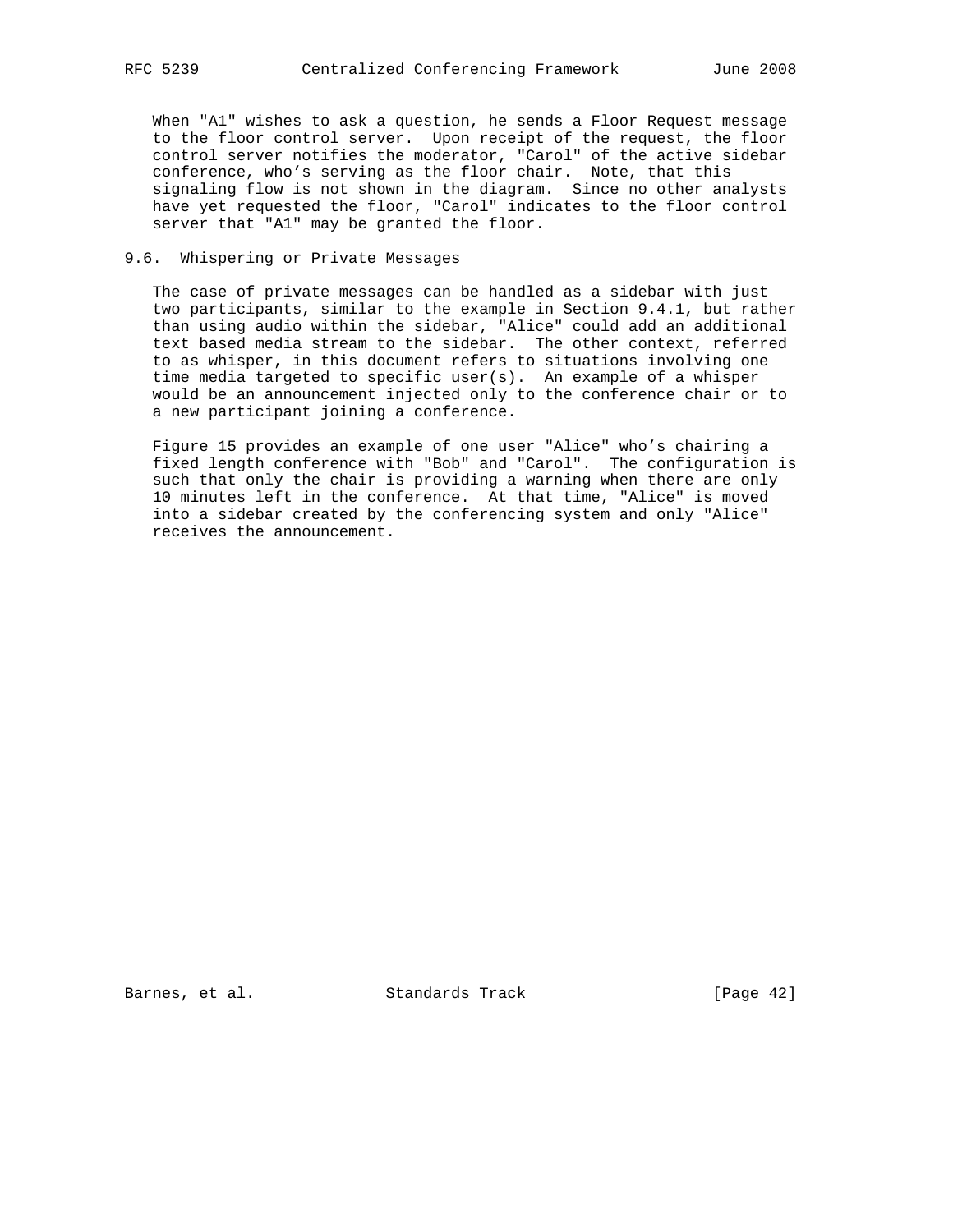

Figure 15: Whisper

Barnes, et al. Standards Track [Page 43]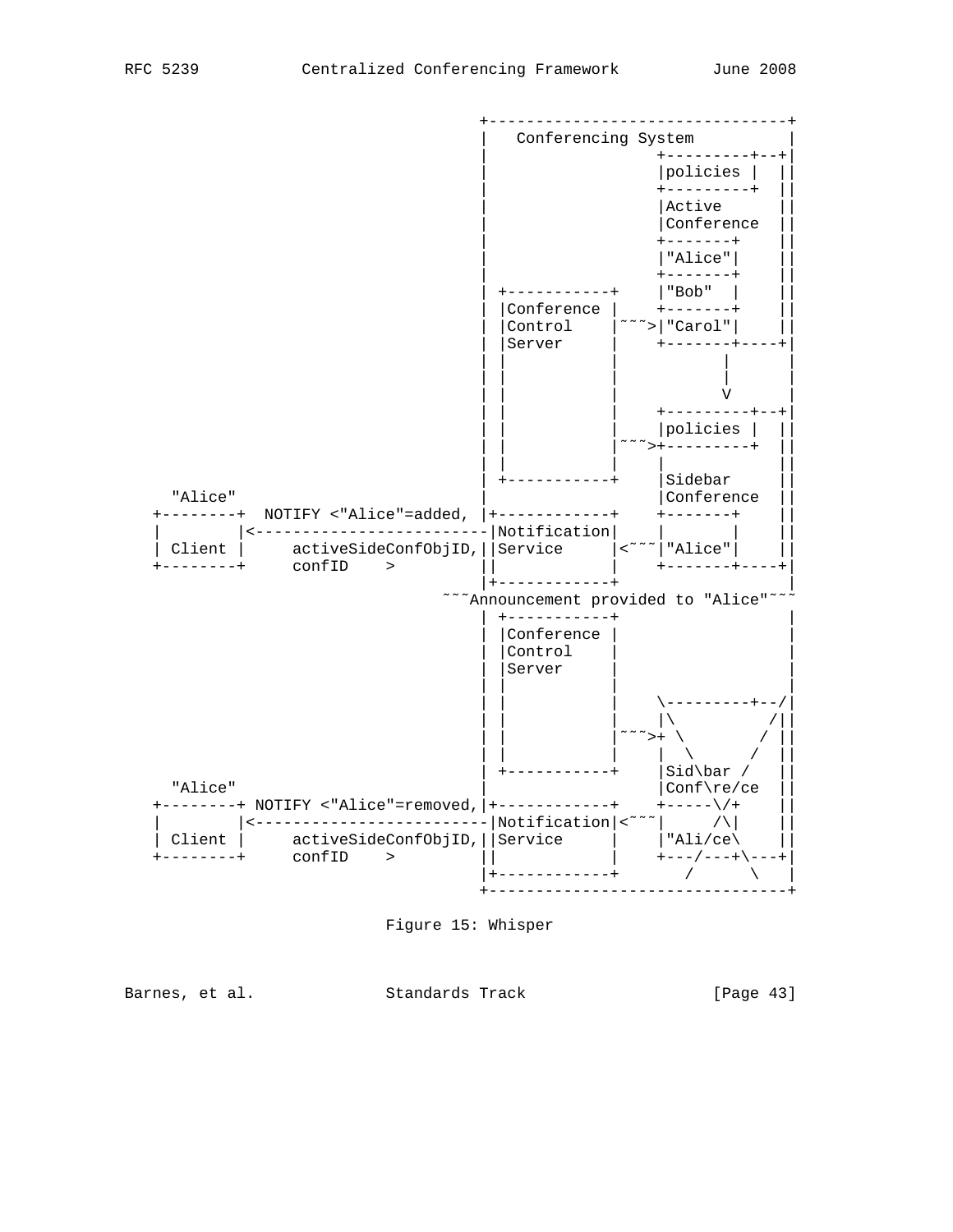When the conferencing system determines that there are only 10 minutes left in the conference which "Alice" is chairing, rather than creating a reservation as was done for the sidebar in Section 9.4.1, the conferencing system directly creates an active sidebar conference, based on the active conference associated with "Alice". As discussed previously, the sidebar conference is NOT independent of the active conference (i.e., parent). The conferencing system also allocates a conference ID to be used for any subsequent manipulations of the sidebar conference. The conferencing system maintains the mapping between this conference ID and the conference object ID associated with the active sidebar conference through the conference instance.

 Immediately upon creation of the active sidebar conference, the announcement media is provided to "Alice". Depending upon the policies, "Alice" may be notified of her addition to the sidebar via the conference notification service. "Alice" continues to receive the media from the main conference.

 Upon completion of the announcement, "Alice" is removed from the sidebar, and the sidebar conference is deleted. Depending upon the policies, "Alice" may be notified of her removal from the sidebar via the conference notification service.

## 9.7. Conference Announcements and Recordings

 Each participant can require a different type of announcement and/or recording service from the system. For example, "Alice", the conference chair, could be listening to a roll call while "Bob" may be using a telephony user interface to create a sidebar. Some announcements would apply to all the participants such as "This conference will end in 10 minutes". Recording is often required to capture the names of participants as they join a conference, typically after the participant has entered an access code, as discussed in Section 9.8. These recorded names are then announced to all the participants as the new participant is added to the active conference.

 An example of a conferencing recording and announcement, along with collecting the dual tone multi-frequency (DTMF), within the context of this framework, is shown in Figure 16.

Barnes, et al. Standards Track [Page 44]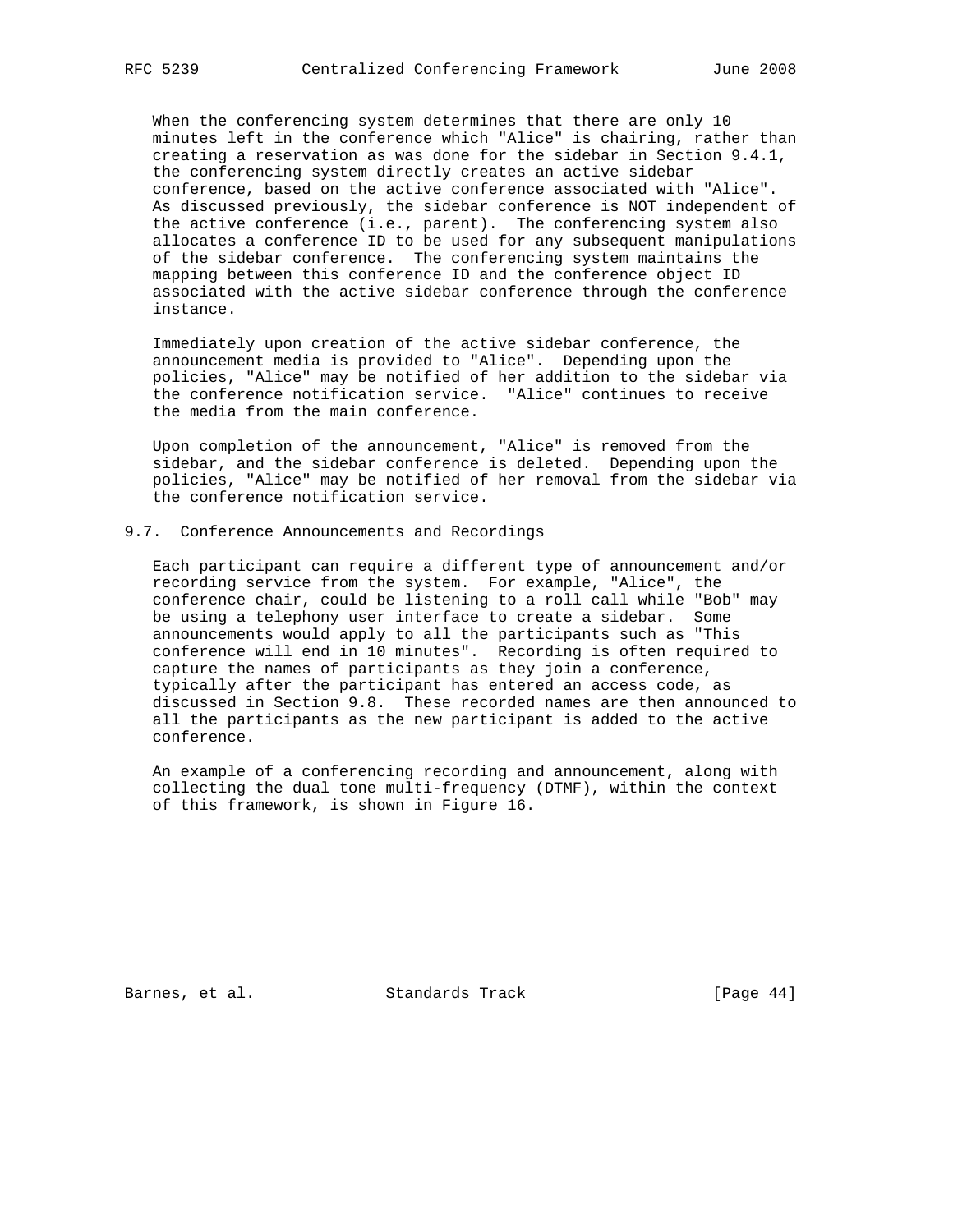



 Upon receipt of the conference control protocol request from "Alice" to join "Bob's" conference, the conferencing system maps the identifier received in the request to the conference object

Barnes, et al. Standards Track [Page 45]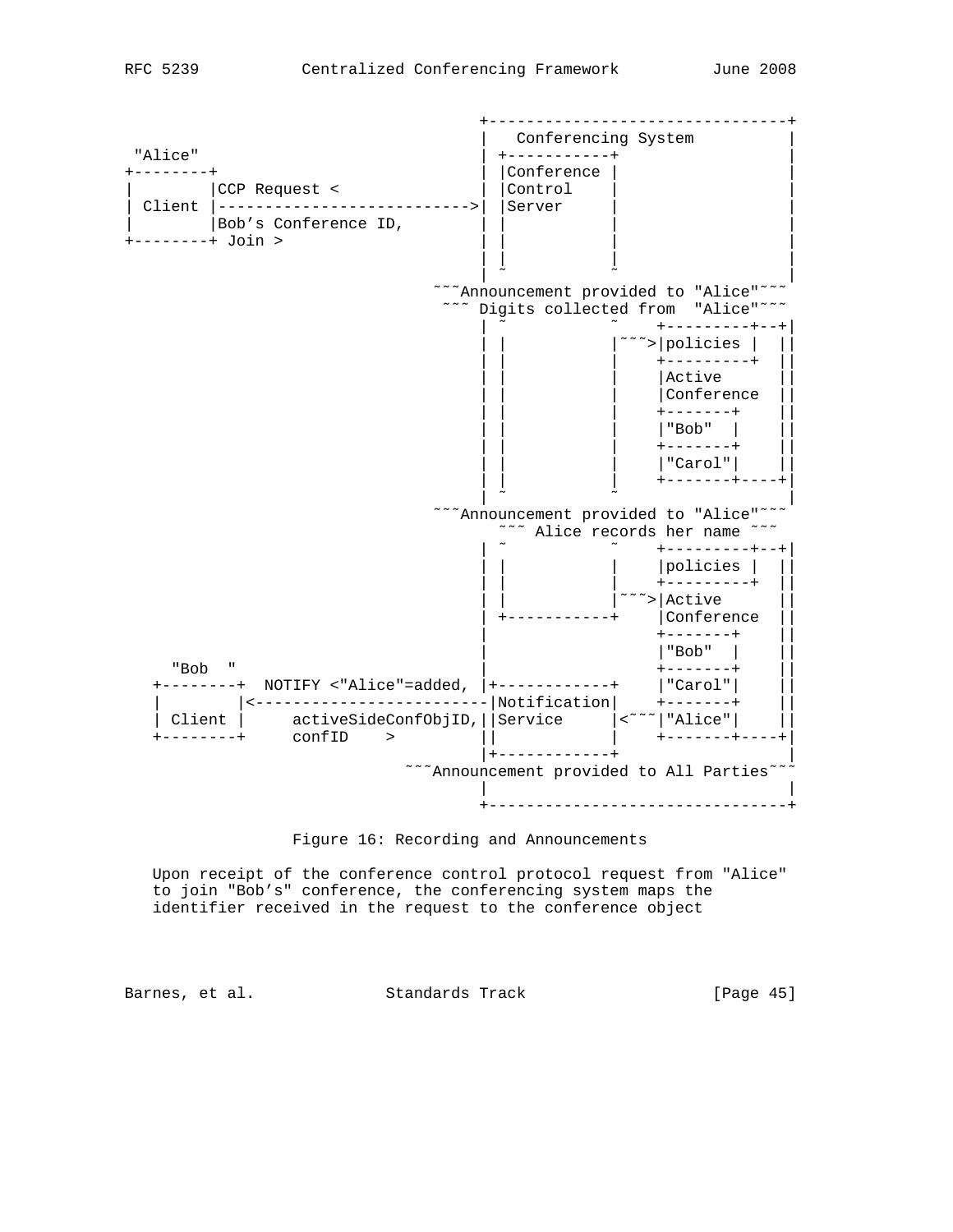representing "Bob's" active conference. The conferencing system determines that a password is required for this specific conference; thus, an announcement asking "Alice" to enter the password is provided to "Alice". Once "Alice" enters the password, it is validated against the policies associated with "Bob's" active conference. The conferencing system then connects to a server that prompts and records "Alice"'s name. The conferencing system must also determine whether "Alice" is already a user of this conferencing system or whether she is a new user.

 If "Alice" is a new user for this conferencing system, a conference user identifier is created for "Alice". Based upon the addressing information provided by "Alice", the call signaling to add "Alice" to the conference is instigated through the focus.

 Once the call signaling indicates that "Alice" has been successfully added to the specific conference, per updates to the state, and depending upon the policies, other participants (e.g., "Bob") are notified of the addition of "Alice" to the conference via the conference notification service, and an announcement is provided to all the participants indicating that "Alice" has joined the conference.

# 9.8. Monitoring for DTMF

 The conferencing system also needs the capability to monitor for DTMF from each individual participant. This would typically be used to enter the identifier and/or access code for joining a specific conference.

 An example of DTMF monitoring, within the context of the framework elements, is shown in Figure 16.

## 9.9. Observing and Coaching

 The capability to observe a conference allows a participant with the appropriate authority to listen to the conference, typically without being an active participant and often as a hidden participant. When such a capability is available on a conferencing system, there is often an announcement provided to each participant as they join the conference indicating the call may be monitored. This capability is useful in the context of conferences, which might be experiencing technical difficulties, thus allowing a technician to listen in to evaluate the type of problem.

 This capability could also apply to call center applications as it provides a mechanism for a supervisor to observe how the agent is handling a particular call with a customer. This scenario can be

Barnes, et al. Standards Track [Page 46]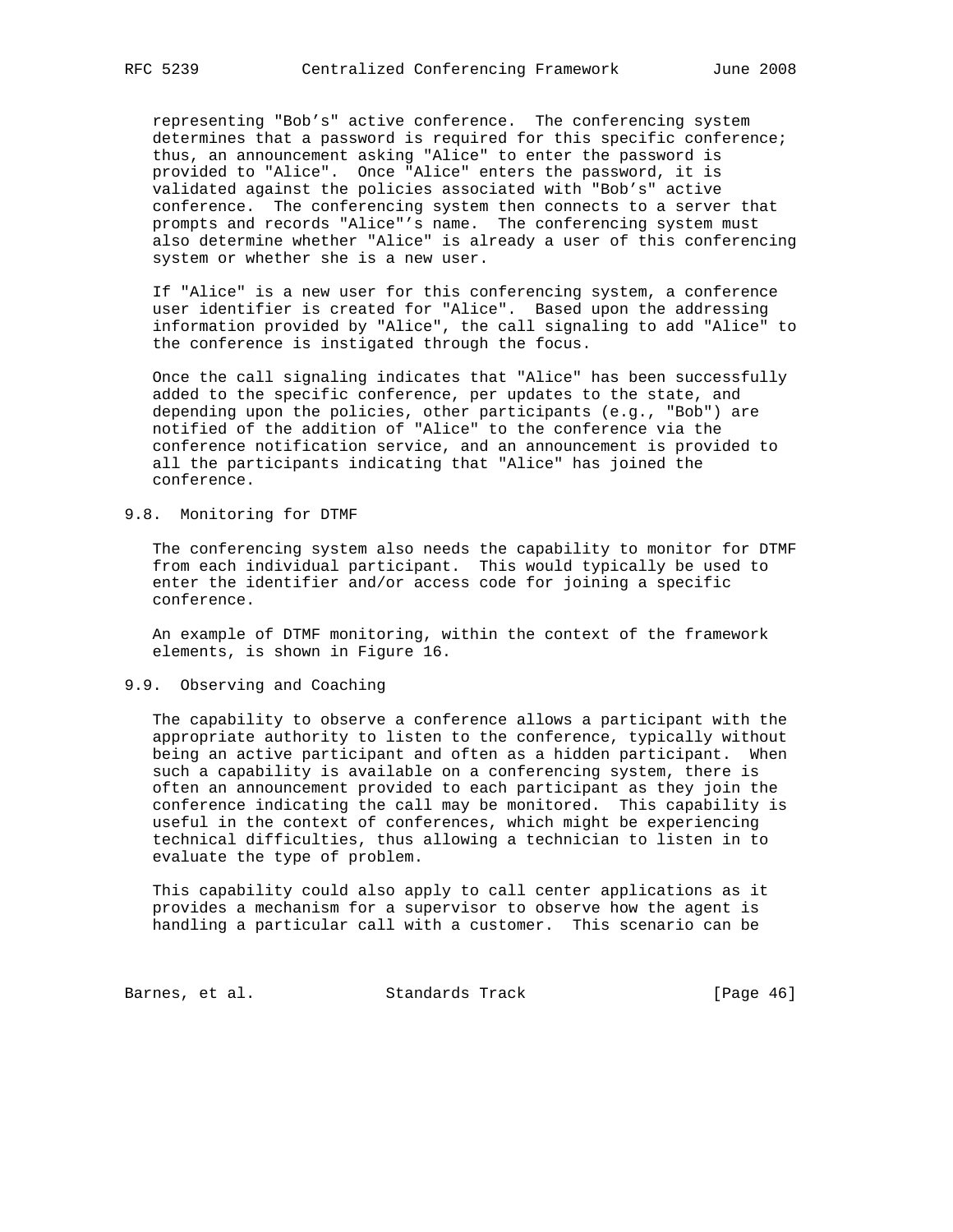handled by a supervisor adding themselves to the existing active conference, with a listen only audio media path. Whether the agent is aware of when the supervisor joins the call should be configurable.

 Taking the supervisor capability one step further introduces a scenario whereby the agent can hear the supervisor, as well as the customer. The customer can still only hear the agent. This scenario would involve the creation of a sidebar involving the agent and the supervisor. Both the agent and supervisor receive the audio from the main conference. When the agent speaks, it is heard by the customer in the main conference. When the supervisor speaks, it is heard only by the agent in the sidebar conference.

 An example of observing and coaching is shown in Figure 17. In this example, call center agent "Bob" is involved in a conference with customer "Carol". Since "Bob" is a new agent and "Alice" sees that he has been on the call with "Carol" for longer than normal, she decides to observe the call and coach "Bob" as necessary.

Barnes, et al. Standards Track [Page 47]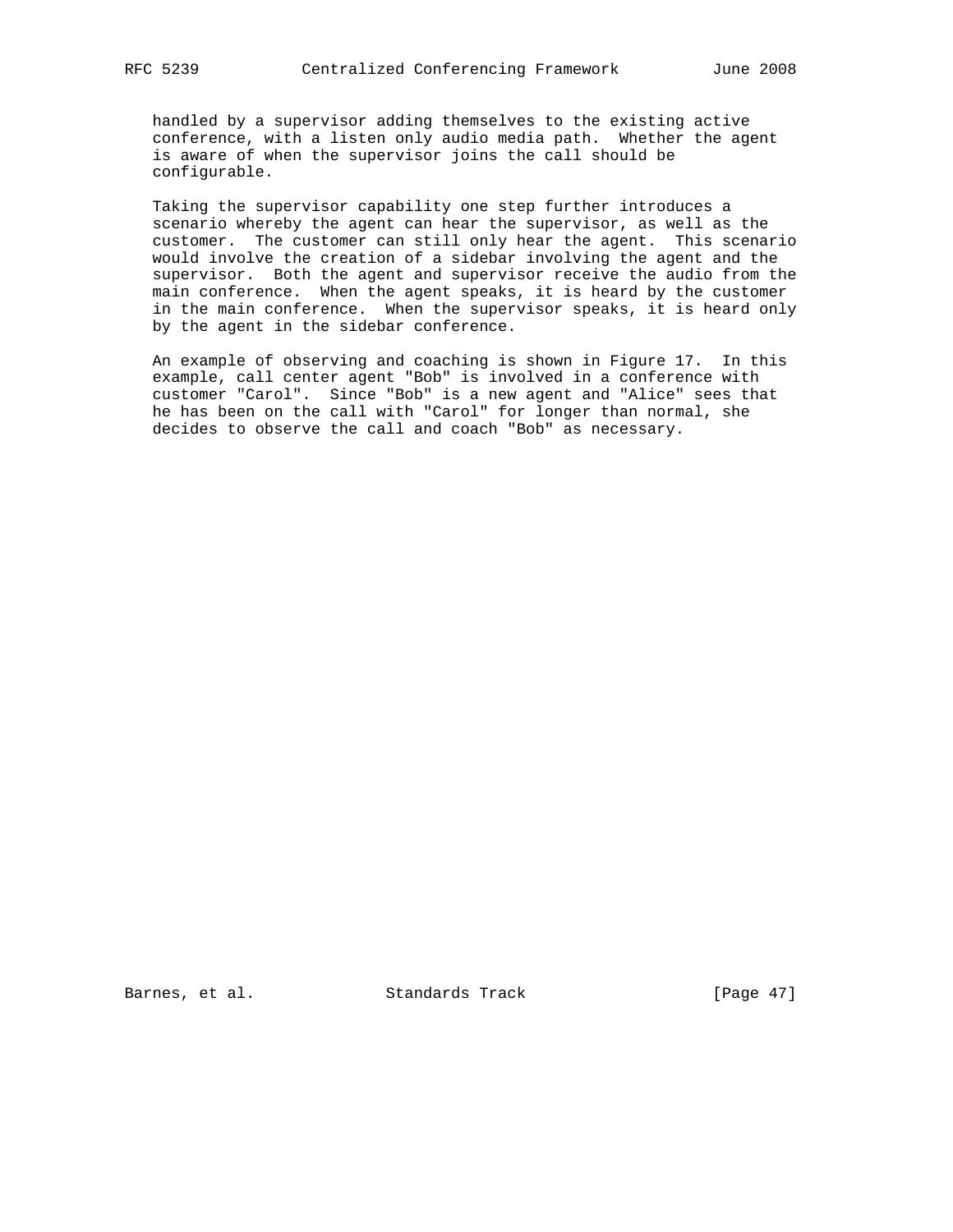

Figure 17: Supervisor Creating a Sidebar for Observing/Coaching

Barnes, et al. Standards Track [Page 48]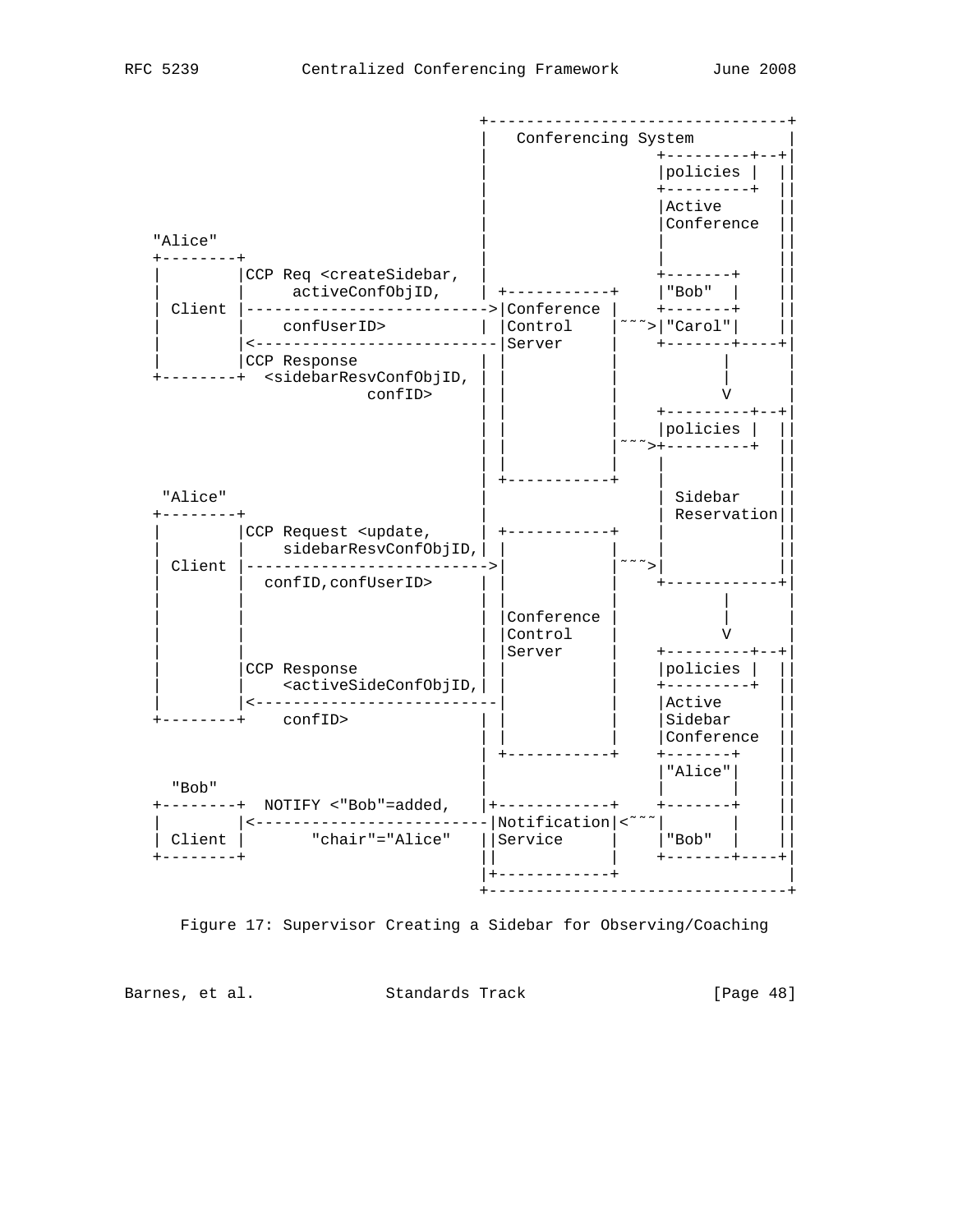Upon receipt of the conference control protocol request from "Alice" to "reserve" a new sidebar conference, based upon the active conference received in the request, the conferencing system uses the received active conference to clone a conference reservation for the sidebar. The conferencing system also reserves or allocates a conference ID to be used for any subsequent protocol requests from any of the members of the conference. The conferencing system maintains the mapping between this conference ID and the conference object ID associated with the sidebar reservation through the conference instance.

 Upon receipt of the conference control protocol response to reserve the conference, "Alice" can now create an active conference using that reservation or create additional reservations based upon the existing reservations. In this example, "Alice" wants only "Bob" to be involved in the sidebar; thus, she manipulates the membership. "Alice" also wants the audio to be received by herself and "Bob" from the original conference, but wants any outgoing audio from herself to be restricted to the participants in the sidebar, whereas "Bob's" outgoing audio should go to the main conference, so that both "Alice" and the customer "Carol" hear the same audio from "Bob". "Alice" sends a conference control protocol request to update the information in the reservation and to create an active conference.

 Upon receipt of the conference control protocol request to update the reservation and to create an active conference for the sidebar, as identified by the conference object ID, the conferencing system ensures that "Alice" has the appropriate authority based on the policies associated with that specific conference object to perform the operation. Based upon the addressing information provided for "Bob" by "Alice", the call signaling to add "Bob" to the sidebar with the appropriate media characteristics is instigated through the focus.

 "Bob" is notified of his addition to the sidebar via the conference notification service; thus, he is aware that "Alice", the supervisor, is available for coaching him through this call.

10. Relationships between SIP and Centralized Conferencing Frameworks

 The SIP Conferencing Framework [RFC4353] provides an overview of a wide range of centralized conferencing solutions known today in the conferencing industry. The document introduces a terminology and logical entities in order to systemize the overview and to show the common core of many of these systems. The logical entities and the listed scenarios in the SIP Conferencing Framework are used to

Barnes, et al. Standards Track [Page 49]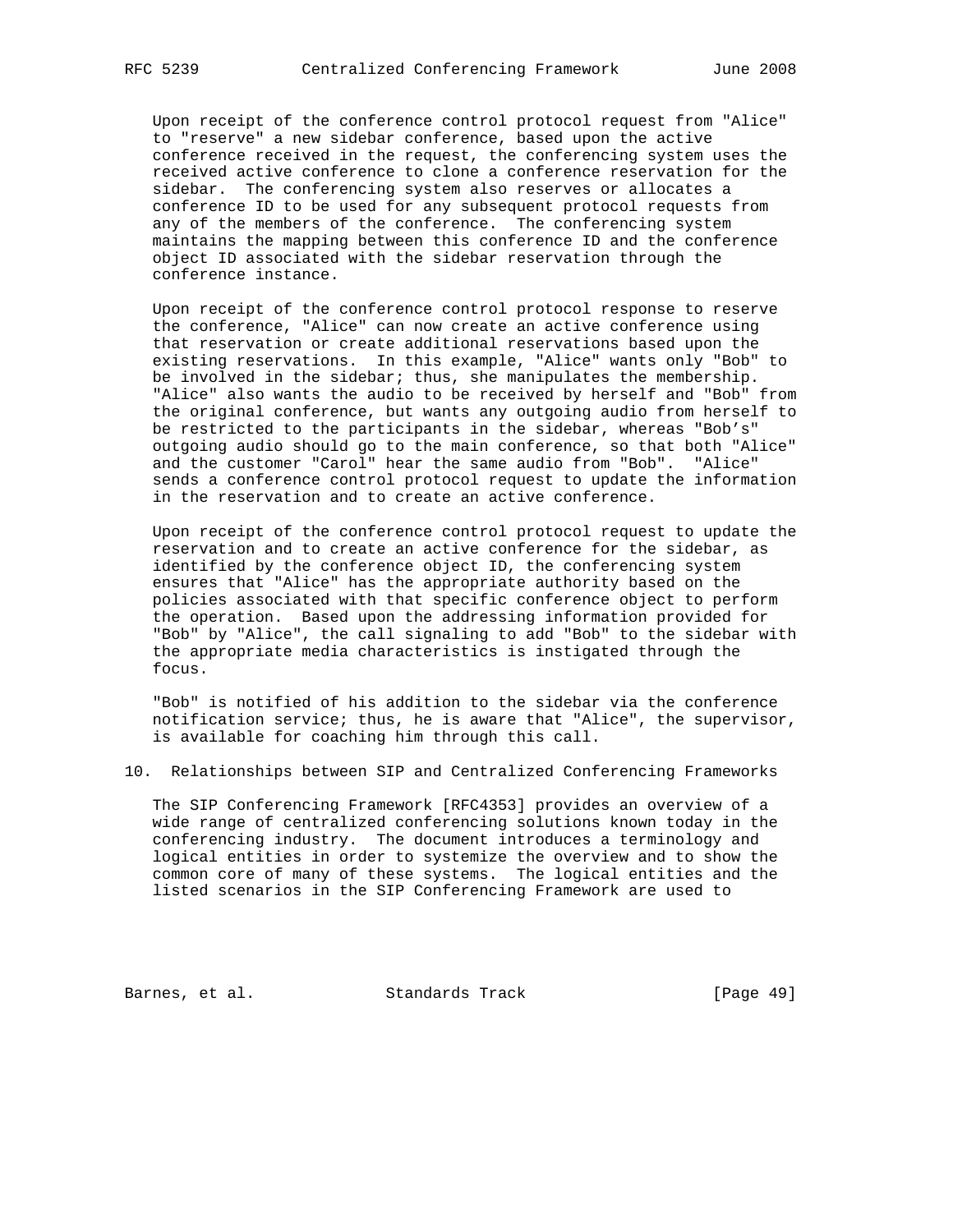illustrate how SIP [RFC3261] can be used as a signaling means in these conferencing systems. The SIP Conferencing Framework does not define new conference control protocols to be used by the general conferencing system. It uses only basic SIP [RFC3261], the SIP Conferencing for User Agents [RFC4579], and the SIP Conference Package [RFC4575] for basic SIP conferencing realization.

 This centralized conferencing framework document defines a particular centralized conferencing system and the logical entities implementing it. It also defines a particular data model and refers to the set of protocols (beyond call signaling means) to be used among the logical entities for implementing advanced conferencing features. The purpose of the XCON Working Group and this framework is to achieve interoperability between the logical entities from different vendors for controlling different aspects of advanced conferencing applications.

 The logical entities defined in the two frameworks are not intended to be mapped one-to-one. The two frameworks differ in the interpretation of the internal conferencing system decomposition and the corresponding operations. Nevertheless, the basic SIP [RFC3261], the SIP Conferencing for User Agents [RFC4579], and the SIP Conference Package [RFC4575] are fully compatible with both framework documents. The basis for compatibility is provided by including the basic data elements defined in [RFC4575] in the Conference Information Data Model for Centralized Conferencing (XCON) [XCON-COMMON]. User agents that only support [RFC4579] and do not support the Conferencing Control Protocol are still provided basic SIP conferencing, but cannot take advantage of any of the advanced features.

#### 11. Security Considerations

 There are a wide variety of potential attacks related to conferencing, due to the natural involvement of multiple endpoints and the many, often user-invoked, capabilities provided by the conferencing system. Examples of attacks include the following: an endpoint attempting to listen to conferences in which it is not authorized to participate, an endpoint attempting to disconnect or mute other users, and theft of service by an endpoint in attempting to create conferences it is not allowed to create.

 There are several issues surrounding security of this conferencing framework. One set of issues involves securing the actual protocols and the associated authorization mechanisms. This first set of issues should be addressed in the specifications specific to the protocols described in Section 8 and policy control. The protocols used for manipulation and retrieval of confidential information need

Barnes, et al. Standards Track [Page 50]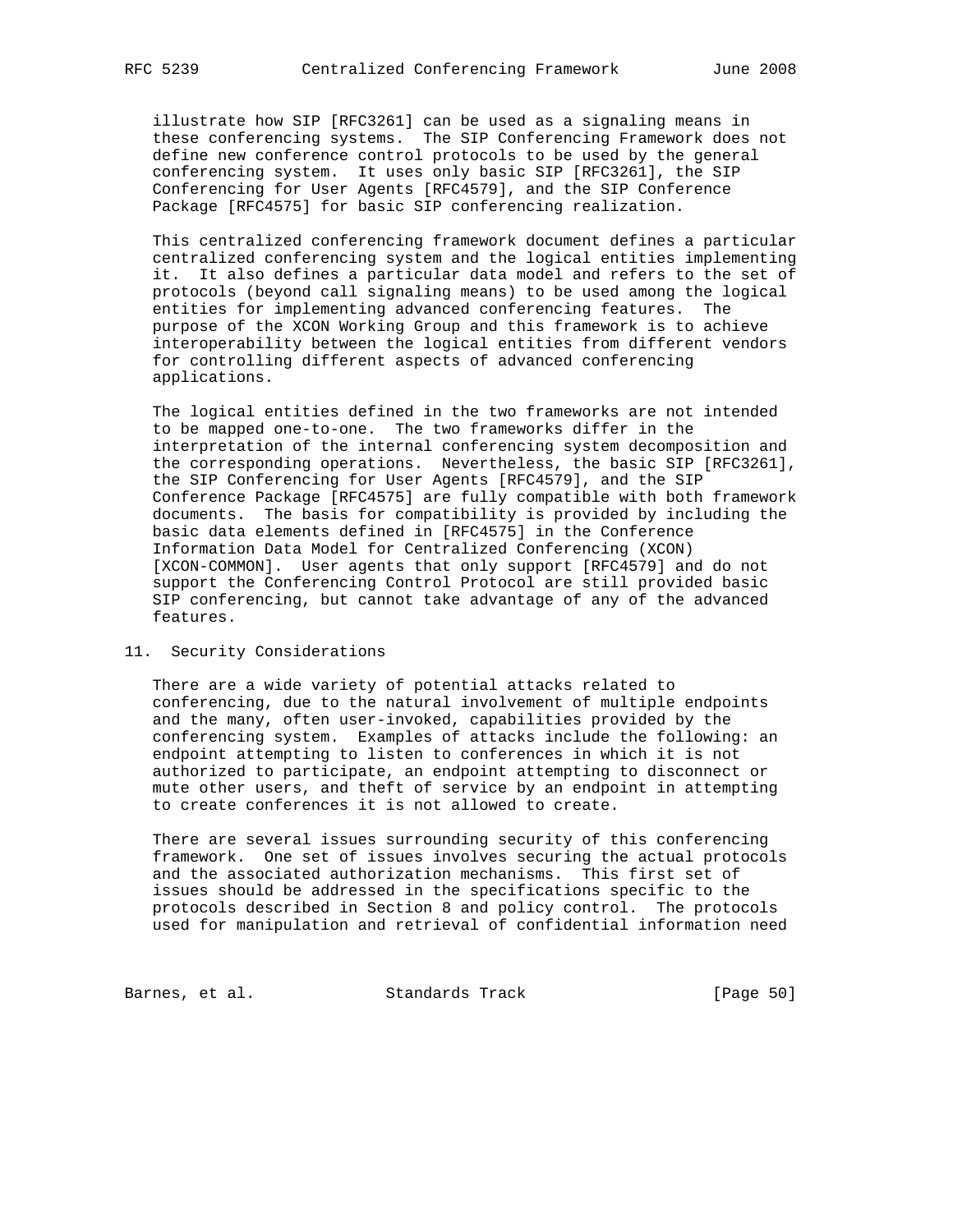to support a confidentiality and integrity mechanism. Similar requirements apply for the floor control protocols. Section 11.3 discusses an approach for client authentication of a floor control server. It is RECOMMENDED that all the protocols that interface with the conferencing system implement Transport Layer Security (TLS).

 There are also security issues associated with the authorization to perform actions on the conferencing system to invoke specific capabilities. Section 5.2 discusses the policies associated with the conference object to ensure that only authorized entities are able to manipulate the data to access the capabilities. Another set of issues involves the privacy and security of the identity of a user in the conference, which is discussed in Section 11.2.

 A final issue is related to Denial of Service (DoS) attacks on the conferencing system itself. In order to minimize the potential for DoS attacks, it is recommended that conferencing systems require user authentication and authorization for any client participating in a conference. It is recommended that the specific signaling and media protocols include mechanisms to minimize the potential for DoS.

#### 11.1. User Authentication and Authorization

 Many policy authorization decisions are based on the identity of the user or the role that a user may have. Conferencing systems typically require authentication of users to validate their identity. There are several ways that a user might authenticate its identity to the system. For users joining a conference using one of the call signaling protocols, the user authentication mechanisms for the specific protocol often suffice. For the case of users joining the conference via SIP signaling or using the conference control protocol, TLS is RECOMMENDED.

 The conferencing system may also know (e.g., out-of-band mechanisms) about specific users and assign passwords to allow these users to be authorized. In some cases (e.g., Public Switched Telephone Network (PSTN) users), additional authorization may be required to allow the user to participate in the conference. This may be in the form of an Interactive Voice Response (IVR) system or other means. The users may also be authorized by knowing a particular conference ID and a Personal Identification (PIN) for it. Sometimes, a PIN is not required and the conference ID is used as a shared secret.

 In the cases where a user is authorized via multiple mechanisms, it is up to the conferencing system to correlate (if desired) the authorization of the call signaling interface with other authorization mechanisms. A conferencing system can avoid the problem with multiple mechanisms by restricting the methods by which

Barnes, et al. Standards Track [Page 51]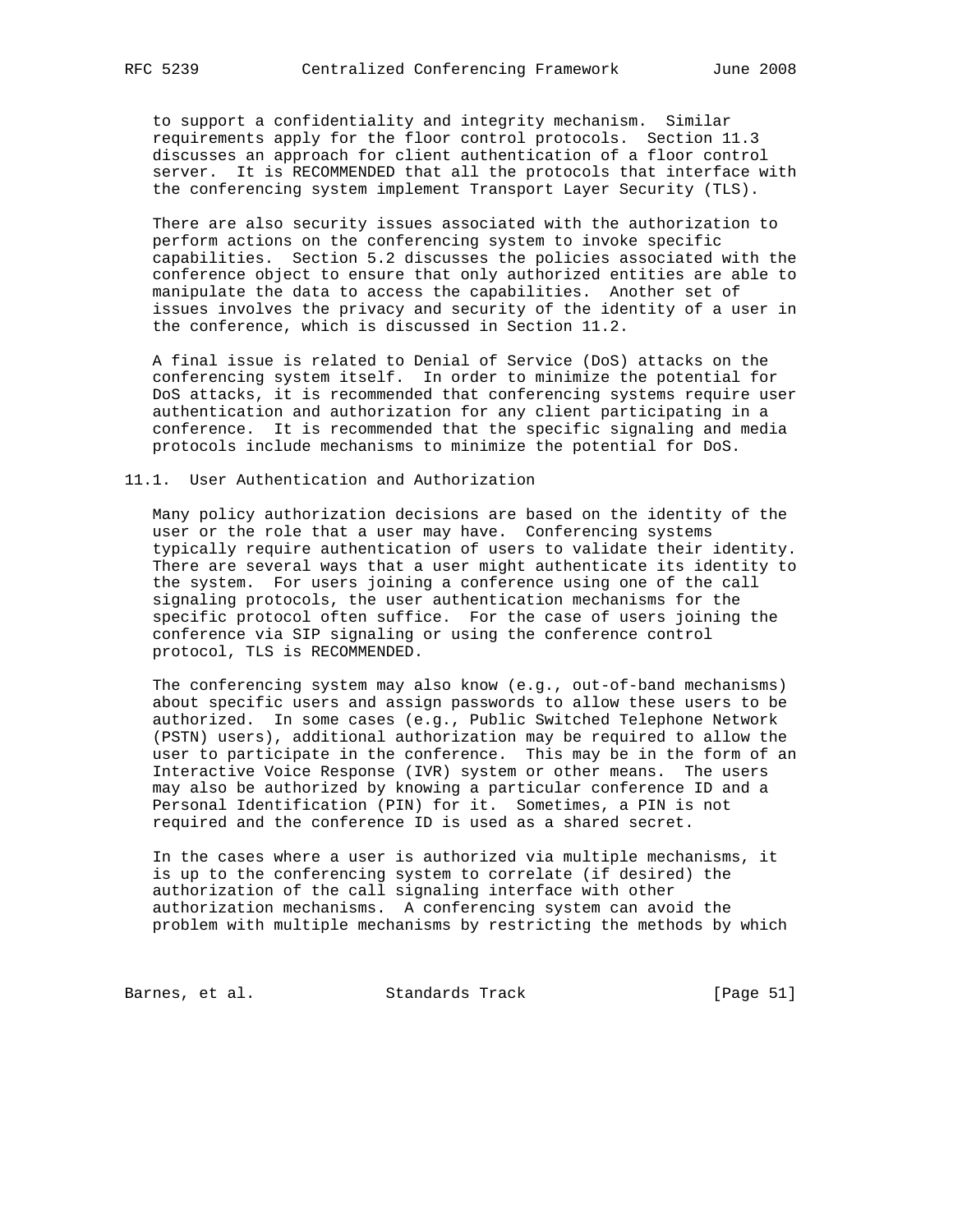a conference can be joined. For example, many conferencing systems that provide a web interface for conferences correlate the PSTN call signaling by forcing a dial-out mode for joining the conference. Thus, there is only the need for a single PIN or password to join the conference.

 When a conferencing system presents the identity of authorized users, it may choose to provide information about the way the identity was proven or verified by the system. A user may also come as a completely unauthenticated user into the system -- this fact needs also to be communicated to interested parties.

 When guest users interact with the system, it is often in the context of a particular conference. In this case, the user may provide a PIN or a password that is specific to the conferences and authorizes the user to take on a certain role in that conference. The guest user can then perform actions that are allowed to any user with that role.

 The term password refers to the usual, reasonable sized and hard to predict shared secret. Today, users often have passwords containing up to 30 bits (8-16 characters) of entropy. A PIN is a special password case -- a shared secret that is only numeric and often contains a fairly small number of bits (often as few as 10 bits or 3 digits). When conferencing systems are used for audio on the PSTN, there is often a need to authenticate using a PIN. Typically, if the user fails to provide the correct PIN a few times in a row, the PSTN call is disconnected. The rate of making the calls and getting to the point to enter a PIN makes it fairly hard to do an exhaustive search of the PIN space even for 4 digit PINs. When using a high speed interface to connect to a conferencing system, it is often possible to do thousands of attempts per second and the PIN space could quickly be searched. Because of this, it is not appropriate to use PINs for authorization on any of the interfaces that provide fast queries or many simultaneous queries.

 Once a user is authenticated and authorized through the various mechanisms available on the conferencing system, a conference user identifier is associated with any signaling specific user identifiers that may have been used for authentication and authorization. This conference user identifier may be provided to a specific user through the conference notification interface and will be provided to users that interact with the conferencing system using the conference control protocol. This conference user identifier is required for any subsequent operations on the conference object.

Barnes, et al. Standards Track [Page 52]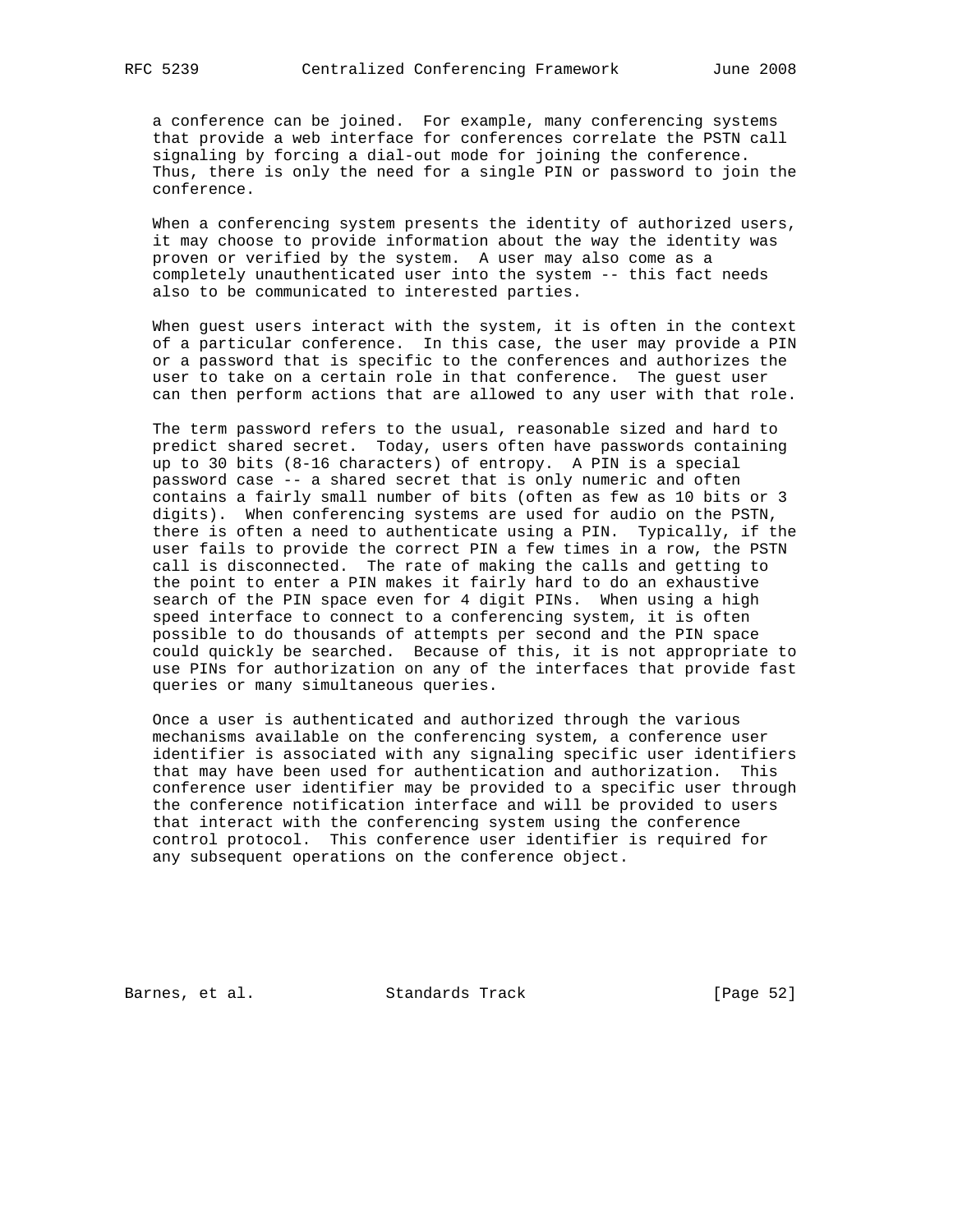# 11.2. Security and Privacy of Identity

 This conferencing system has an idea of the identity of a user, but this does not mean it can reveal this identity to other users, due to privacy considerations. Users can select various options for revealing their identity to other users. A user can be "hidden" such that other users can not see they are participants in the conference, "anonymous" such that users can see that another user is there, but not see the identity of the user, or they can be "public" where other users can see their identity. If there are multiple "anonymous" users, other parties will be able to see them as independent "anonymous" parties and will be able to tell how many "anonymous" parties are in the conference. Note, that the visibility to other participants is dependent on their roles. For example, users' identity (including "anonymous" and "hidden") may be displayed to the moderator or administrator, subject to a conferencing system's local policies. "Hidden" status is often used by automated or machine participants of a conference (e.g., call recording) and is also used in many call center situations.

 Since a conferencing system based on this framework allocates a unique conference user identifier for each user of the conferencing system, it is not necessary to distribute any signaling specific user identifier to other users or participants. Access to any signaling specific user identifiers can be controlled by applying the appropriate access control to the signaling specific user identifiers in the data schema.

#### 11.3. Floor Control Server Authentication

 The floor control protocol contains mechanisms that clients can use to authenticate servers, and that servers can use to authenticate clients, as described in Section 9 of [RFC4582]. The precise mechanisms used for such authentication can vary depending on the call control protocol used. Clients using call control protocols that employ an SDP offer/answer model, such as SIP, use the mechanism described in Section 8 of [RFC4583]. Clients using other call control protocols make use of the mechanisms described in the BFCP Connection Establishment document [RFC5018].

#### 12. Acknowledgements

 This document is a result of architectural discussions among IETF XCON Working Group participants. The authors would like to thank Henning Schulzrinne for the "Conference Object Tree" proposal and general feedback, Cullen Jennings for providing input for the "Security Considerations" section, and Keith Lantz, Dave Morgan, Oscar Novo, Roni Even, Umesh Chandra, Avshalom Houri, Sean Olson,

Barnes, et al. Standards Track [Page 53]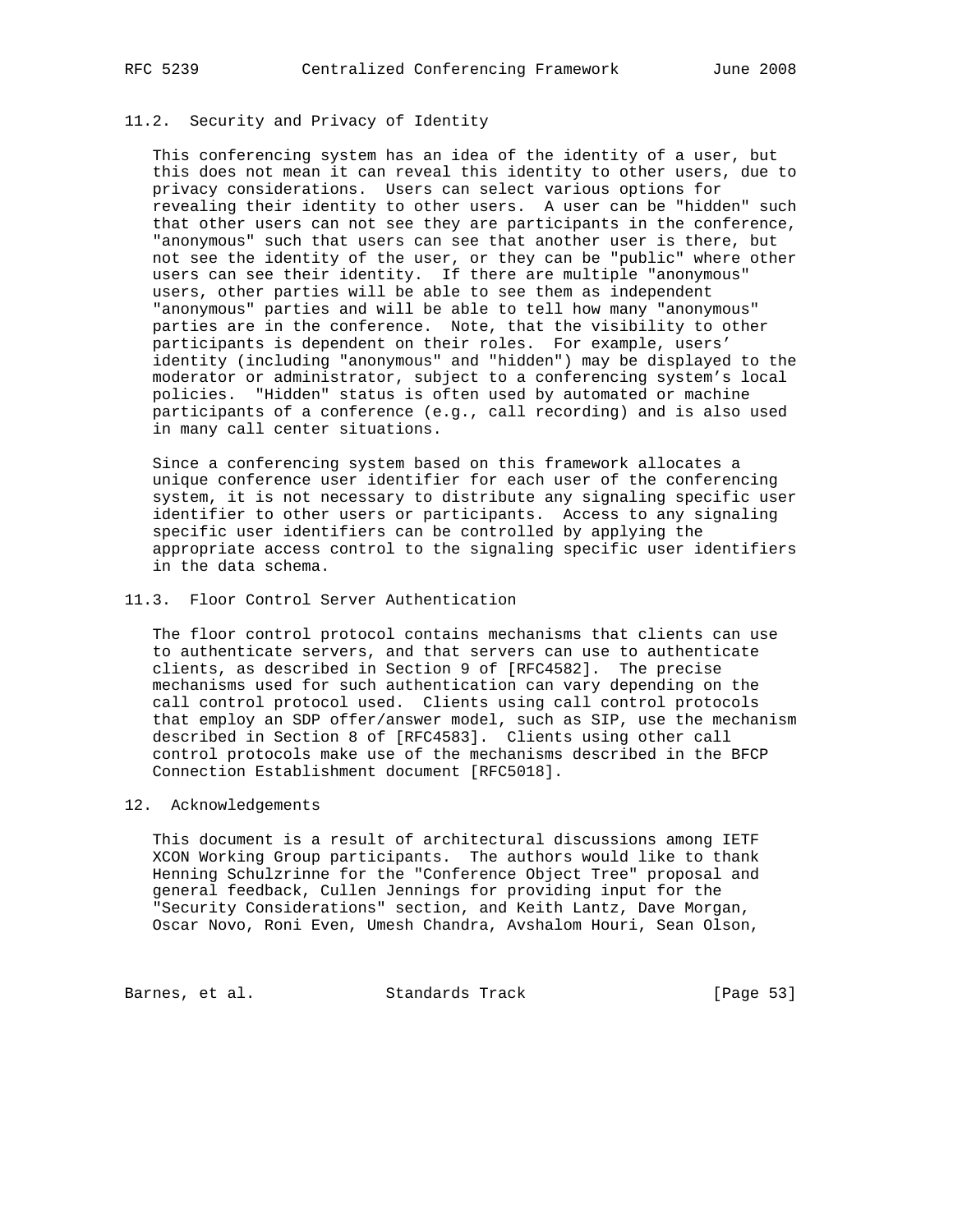Rohan Mahy, Brian Rosen, Pierre Tane, Bob Braudes, Gregory Sperounes, and Gonzalo Camarillo for their reviews and constructive input. In addition, the authors would like to thank Scott Brim for his gen-art review comments and Kurt Zeilenga for his secdir review comments.

- 13. References
- 13.1. Normative References
	- [RFC2119] Bradner, S., "Key words for use in RFCs to Indicate Requirement Levels", BCP 14, RFC 2119, March 1997.
- 13.2. Informative References
	- [RFC4566] Handley, M., Jacobson, V., and C. Perkins, "SDP: Session Description Protocol", RFC 4566, July 2006.
	- [RFC3261] Rosenberg, J., Schulzrinne, H., Camarillo, G., Johnston, A., Peterson, J., Sparks, R., Handley, M., and E. Schooler, "SIP: Session Initiation Protocol", RFC 3261, June 2002.
	- [RFC3264] Rosenberg, J. and H. Schulzrinne, "An Offer/Answer Model with Session Description Protocol (SDP)", RFC 3264, June 2002.
	- [RFC3265] Roach, A., "Session Initiation Protocol (SIP)-Specific Event Notification", RFC 3265, June 2002.
	- [RFC3550] Schulzrinne, H., Casner, S., Frederick, R., and V. Jacobson, "RTP: A Transport Protocol for Real-Time Applications", STD 64, RFC 3550, July 2003.
	- [RFC2445] Dawson, F. and Stenerson, D., "Internet Calendaring and Scheduling Core Object Specification (iCalendar)", RFC 2445, November 1998.
	- [RFC4245] Levin, O. and R. Even, "High-Level Requirements for Tightly Coupled SIP Conferencing", RFC 4245, November 2005.
	- [RFC4353] Rosenberg, J., "A Framework for Conferencing with the Session Initiation Protocol (SIP)", RFC 4353, February 2006.
	- [RFC4575] Rosenberg, J., Schulzrinne, H., and O. Levin, "A Session Initiation Protocol (SIP) Event Package for Conference State", RFC 4575, August 2006.

Barnes, et al. Standards Track [Page 54]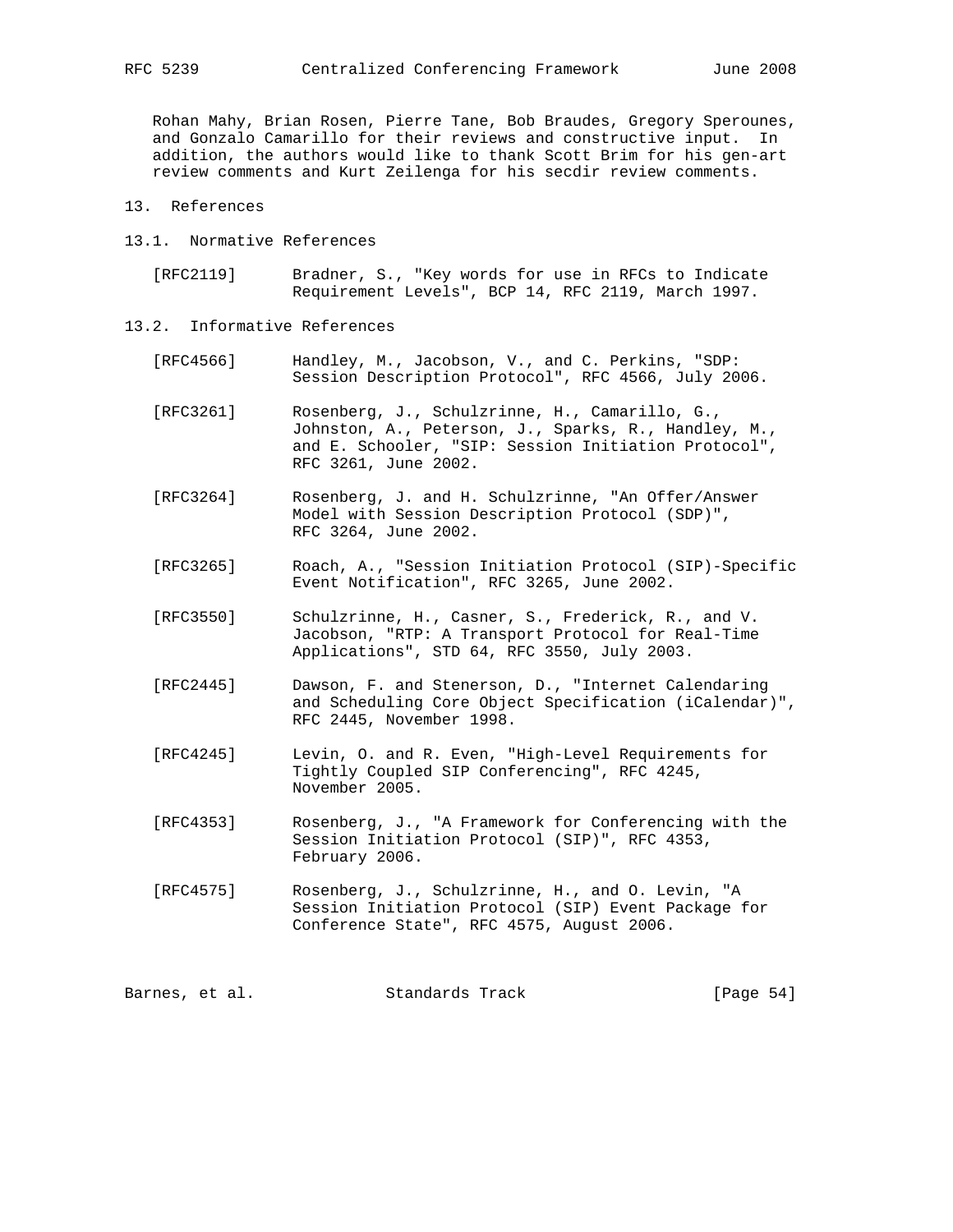| RFC 5239 | Centralized Conferencing Framework | June 2008 |  |
|----------|------------------------------------|-----------|--|
|          |                                    |           |  |

- [RFC4376] Koskelainen, P., Ott, J., Schulzrinne, H., and X. Wu, "Requirements for Floor Control Protocols", RFC 4376, February 2006.
- [RFC4597] Even, R. and N. Ismail, "Conferencing Scenarios", RFC 4597, August 2006.
- [RFC4579] Johnston, A. and O. Levin, "Session Initiation Protocol (SIP) Call Control - Conferencing for User Agents", BCP 119, RFC 4579, August 2006.
- [RFC4582] Camarillo, G., Ott, J., and K. Drage, "The Binary Floor Control Protocol (BFCP)", RFC 4582, November 2006.
- [RFC4574] Levin, O. and G. Camarillo, "The Session Description Protocol (SDP) Label Attribute", RFC 4574, August 2006.
- [RFC4583] Camarillo, G., "Session Description Protocol (SDP) Format for Binary Floor Control Protocol (BFCP) Streams", RFC 4583, November 2006.
- [XCON-COMMON] Novo, O., Camarillo, G., Morgan, D., and R. Even, "Conference Information Data Model for Centralized Conferencing (XCON)", Work in Progress, March 2008.
- [RFC4975] Campbell, B., Mahy, R., and C. Jennings, "The Message Session Relay Protocol (MSRP)", RFC 4975, September 2007.
- [RFC5018] Camarillo, G., "Connection Establishment in the Binary Floor Control Protocol (BFCP)", RFC 5018, September 2007.

Barnes, et al. Standards Track [Page 55]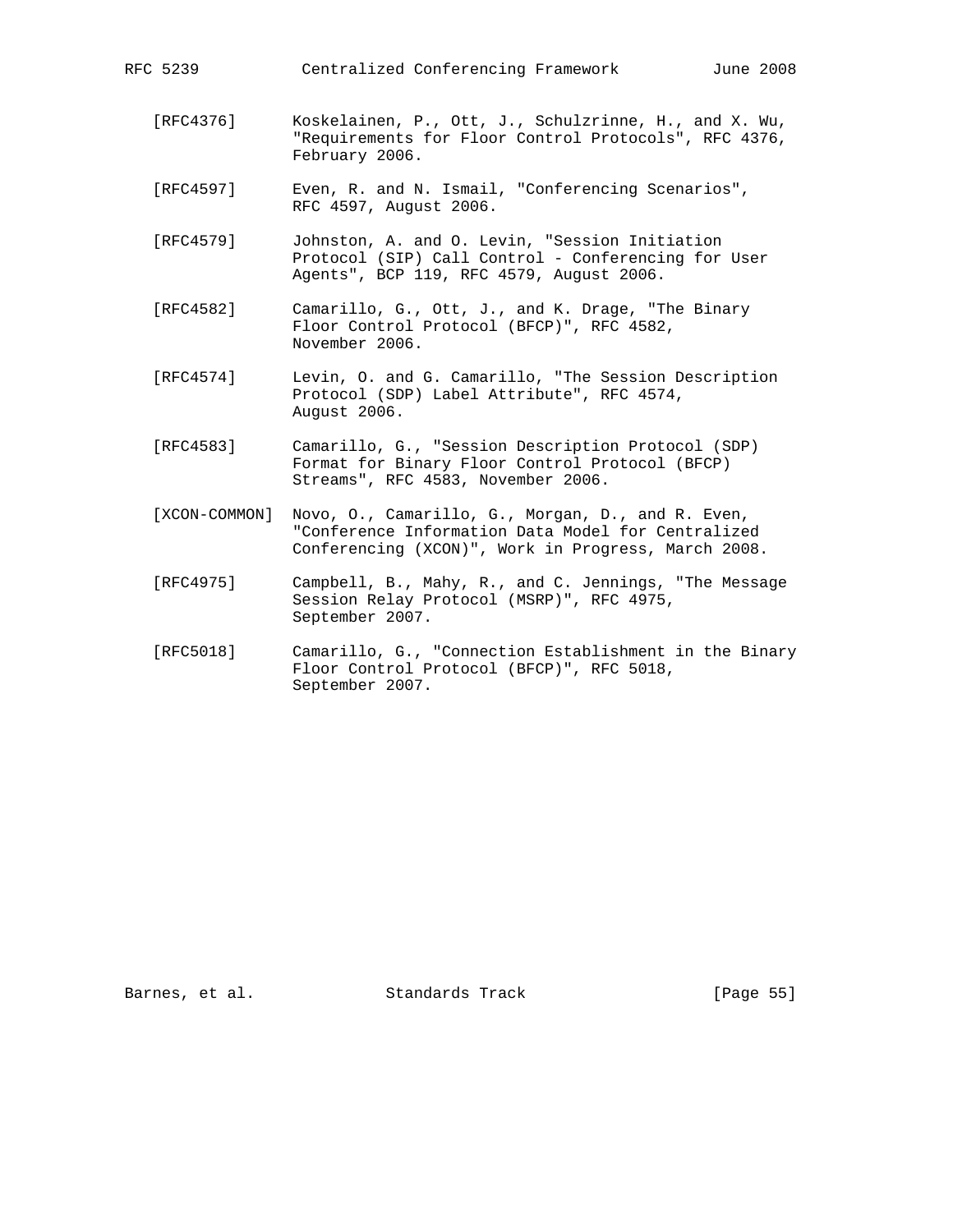Authors' Addresses

 Mary Barnes Nortel 2201 Lakeside Blvd Richardson, TX

EMail: mary.barnes@nortel.com

 Chris Boulton Avaya Building 3 Wern Fawr Lane St Mellons Cardiff, South Wales CF3 5EA

EMail: cboulton@avaya.com

 Orit Levin Microsoft Corporation One Microsoft Way Redmond, WA 98052

EMail: oritl@microsoft.com

Barnes, et al. Standards Track [Page 56]